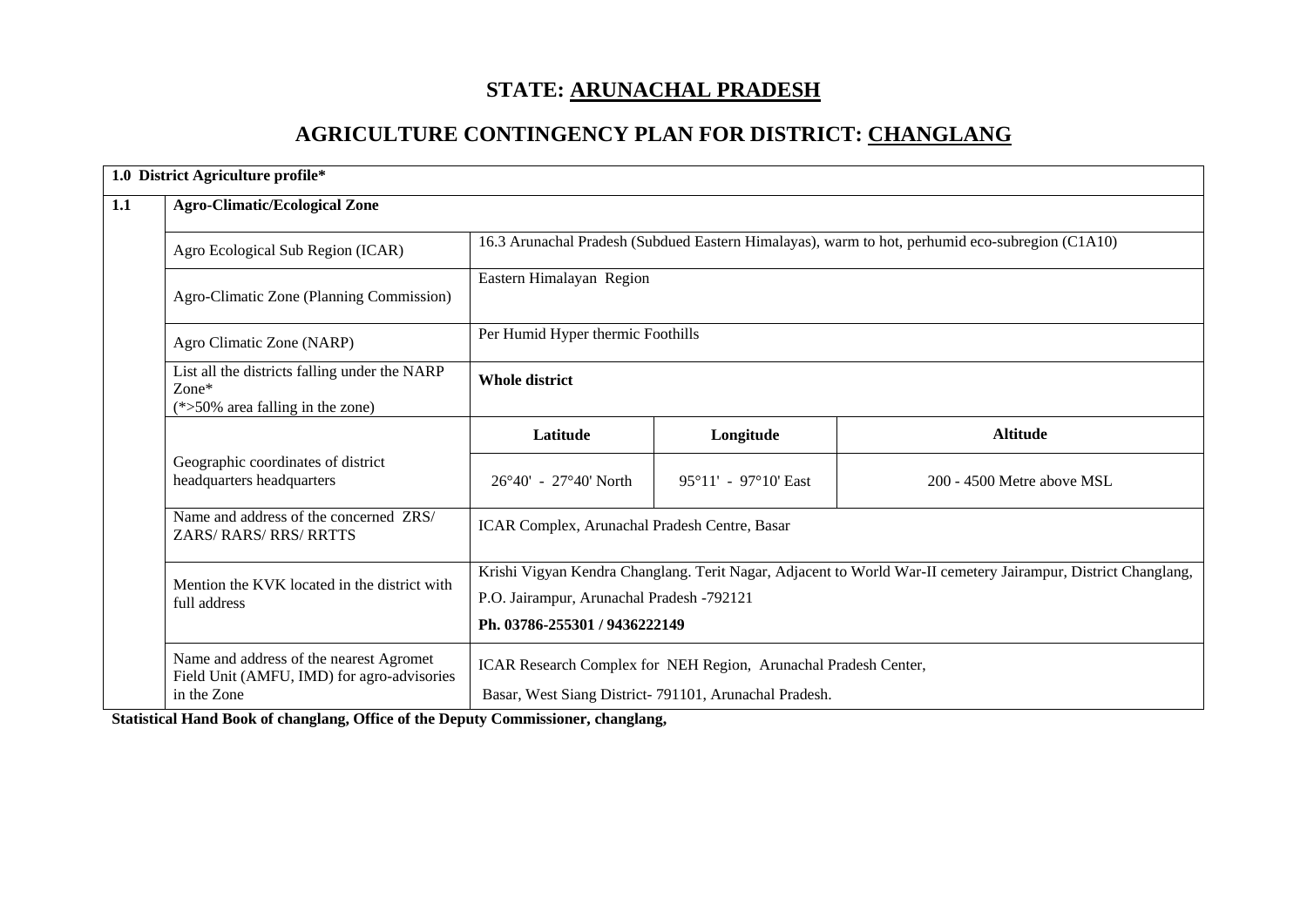| 1.2 | Rainfall               | Normal RF(mm) | <b>Normal Rainy days</b><br>(number) | <b>Normal Onset</b><br>(specify week and<br>month) | <b>Normal Cessation</b><br>(specify week and month) |
|-----|------------------------|---------------|--------------------------------------|----------------------------------------------------|-----------------------------------------------------|
|     | SW monsoon (June-Sep): | 1830.1        | <b>NA</b>                            |                                                    |                                                     |
|     | NE Monsoon(Oct-Dec):   | 212.9         | <b>NA</b>                            |                                                    |                                                     |
|     | Winter (Jan-February)  | 102.5         | <b>NA</b>                            | Ξ.                                                 | $\overline{\phantom{0}}$                            |
|     | Summer (March-May)     | 902.7         | <b>NA</b>                            |                                                    |                                                     |
|     | Annual                 | 3048.2        | <b>NA</b>                            | $\overline{\phantom{0}}$                           | $\overline{\phantom{0}}$                            |

| 1.3 | Land use<br>pattern of the<br>district (latest statistics) | Geographical<br>Area (ha) | Cultivable<br>area<br>$000$ ha) | Forest<br>area<br>(000)<br>ha) | Land under<br>non-<br>agricultural use<br>$\left( 000 \text{ ha} \right)$ | <b>Permanent</b><br><i>pastures</i> | <b>Cultivable</b><br>wasteland<br>$(000 \text{ ha})$ | Land<br>under<br>Misc.<br>tree<br>crops<br>and<br>groves<br>$\degree$ 000 $\degree$<br>ha) | <b>Barren</b> and<br>uncultivable<br>land | <b>Current</b><br>fallows | Other<br>fallows |
|-----|------------------------------------------------------------|---------------------------|---------------------------------|--------------------------------|---------------------------------------------------------------------------|-------------------------------------|------------------------------------------------------|--------------------------------------------------------------------------------------------|-------------------------------------------|---------------------------|------------------|
|     | Area $(900 \text{ ha})$                                    | 466.2                     | 32.09                           | <b>NA</b>                      | 3.85                                                                      | 1.48                                | 1.55                                                 | 2.91                                                                                       | 21.01                                     | 2.56                      | 8.26             |

\*Source: Directorate of Economics and Statistics, Ministry of Agriculture, Govt.of.India. (Data provided for the year 2011)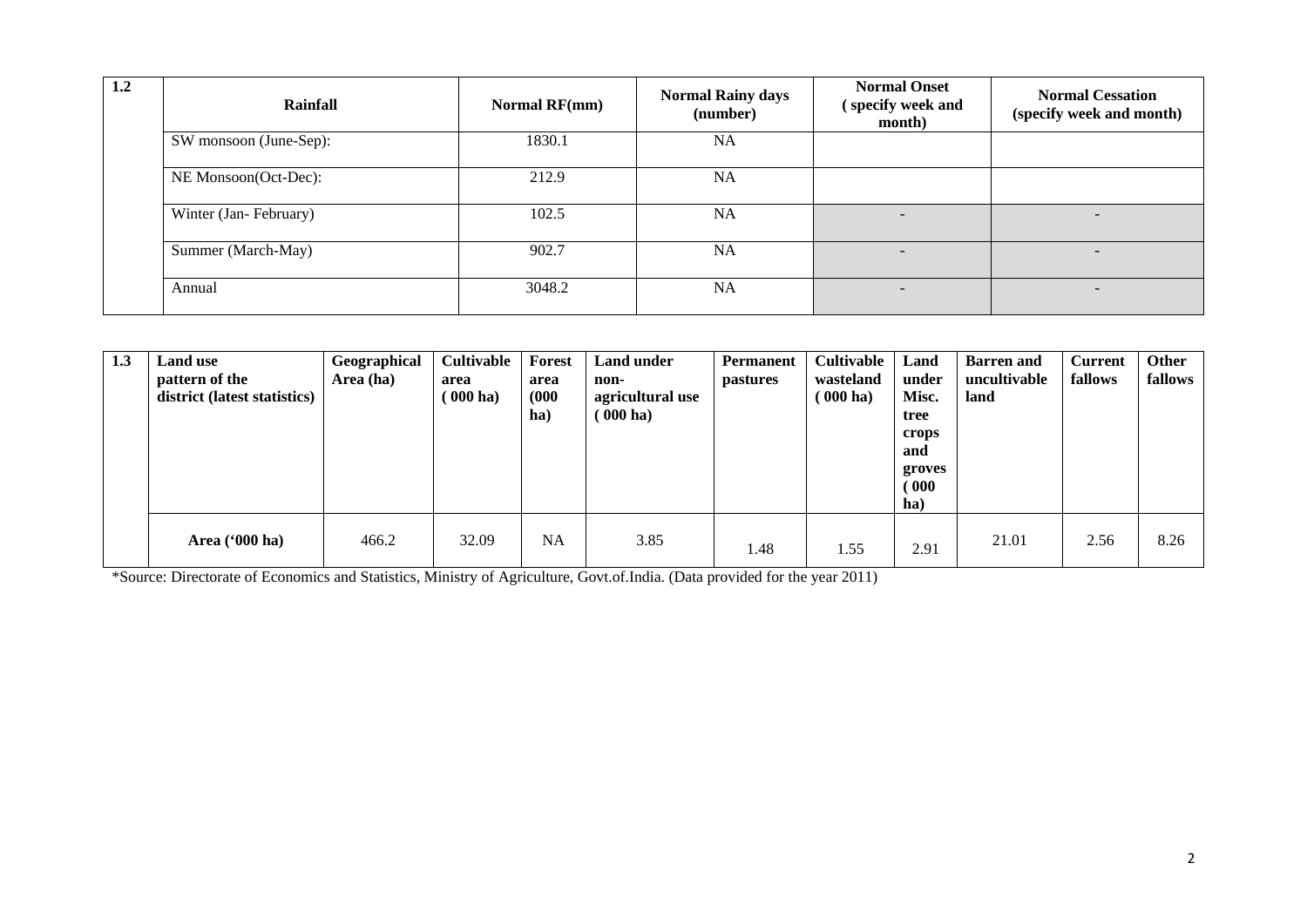| 1.4 | Major Soils (common names like red sandy | Area ('000 ha)**         | Percent (%) of total geographical area                           |
|-----|------------------------------------------|--------------------------|------------------------------------------------------------------|
|     | loam deep soils (etc.,) $*$              |                          |                                                                  |
|     | . Black Soil                             | <b>NA</b>                |                                                                  |
|     | 2. Alluvial Soil                         | Exact data not available | Present in the river valley and other pockets of low lying areas |
|     | 3. Sandy Soil                            | Exact data not available | A considerable portion of soils belong to sandy soil             |
|     | 4. Acid Soil                             | Exact data not available | Most soils are acidic in reaction                                |
|     | 5. Red Soil                              | <b>NA</b>                |                                                                  |

Detail survey/study report is not available

| 1.5 | <b>Agricultural land use</b> | Area $('000 ha)$ | Cropping intensity % |
|-----|------------------------------|------------------|----------------------|
|     | Net sown area                | 16.82            |                      |
|     | Area sown more than once     | 8.58             |                      |
|     | Gross cropped area           | 25.4             | 151.01%              |

\*Source: Directorate of Economics and Statistics, Ministry of Agriculture, Govt.of.India. (Data provided for the year 2011-12)

| 1.6 | <b>Irrigation</b>    | Area ('000 ha) |
|-----|----------------------|----------------|
|     | Net irrigated area   | 7.965          |
|     | Gross irrigated area | 7.965          |
|     | Rainfed area         | 10.401         |

Source: Directorate of Economics and Statistics, Ministry of Agriculture, Govt.of.India. (Data provided for the year 2008-09)

| $\sim$<br>Sources of Irrigation | $\sim$<br>Number | $^{\prime\prime}000$ ha)<br>Area | Percentage of total irrigated area<br>. . |
|---------------------------------|------------------|----------------------------------|-------------------------------------------|
| Canals                          |                  |                                  |                                           |
| $\sim$<br>Fanks                 |                  |                                  |                                           |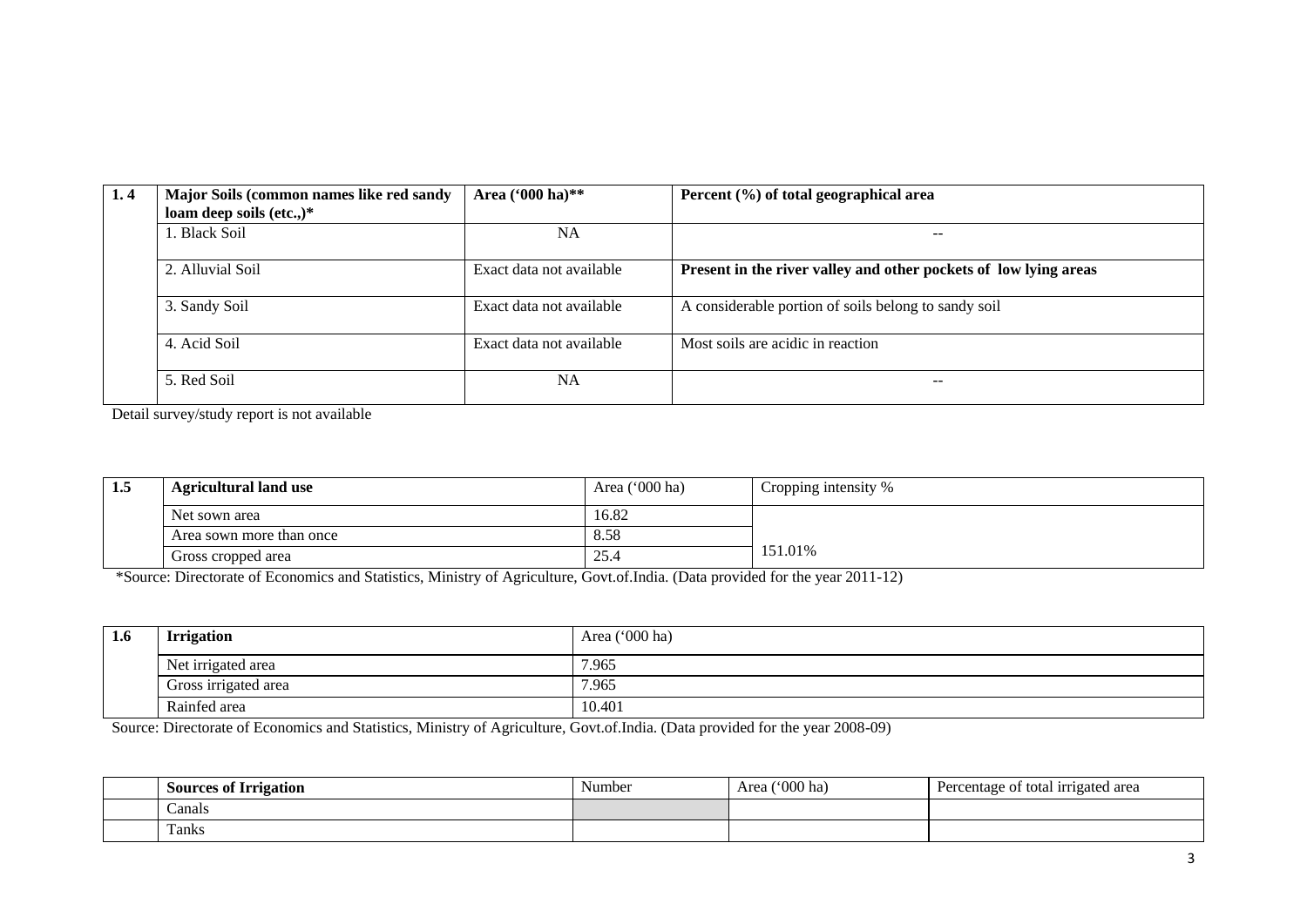| Open wells                                                                                              |                                  |                         |                                                                                                   |
|---------------------------------------------------------------------------------------------------------|----------------------------------|-------------------------|---------------------------------------------------------------------------------------------------|
| Bore wells                                                                                              |                                  |                         |                                                                                                   |
| Lift irrigation schemes                                                                                 |                                  |                         |                                                                                                   |
| Micro-irrigation                                                                                        | 83                               | 2.145                   |                                                                                                   |
| Other sources (Spring water well)                                                                       |                                  |                         |                                                                                                   |
| <b>Total Irrigated Area</b>                                                                             |                                  |                         |                                                                                                   |
| Pump sets                                                                                               |                                  |                         |                                                                                                   |
| No. of Tractors                                                                                         |                                  |                         |                                                                                                   |
| Groundwater availability and use* (Data source:<br><b>State/Central Ground water Department /Board)</b> | No. of blocks/<br><b>Tehsils</b> | $(\% )$ area            | Quality of water (specify the problem<br>such as high levels of arsenic, fluoride,<br>saline etc) |
| Over exploited                                                                                          | NA                               | NA (Data not available) |                                                                                                   |
| Critical                                                                                                | <b>NA</b>                        | <b>NA</b>               |                                                                                                   |
| Semi-critical                                                                                           | <b>NA</b>                        | <b>NA</b>               |                                                                                                   |
| Safe                                                                                                    | <b>NA</b>                        | <b>NA</b>               |                                                                                                   |
| Wastewater availability and use                                                                         | <b>NA</b>                        | <b>NA</b>               |                                                                                                   |
| Ground water quality                                                                                    |                                  |                         |                                                                                                   |
| *over-exploited: groundwater utilization > 100%; critical: 90-100%; semi-critical: 70-90%; safe: <70%   |                                  |                         |                                                                                                   |

**Statistical Hand Book of changlang, Office of the Deputy Commissioner, changlang District, Arunachal Pradesh**

| 1.6. a. | <b>Fertilizer and Pesticides use</b> | Type                                 | Total quantity (tonnes)                                         |
|---------|--------------------------------------|--------------------------------------|-----------------------------------------------------------------|
|         | Fertilizers*                         | Urea                                 | <b>NA</b>                                                       |
|         |                                      | <b>DAP</b>                           | NA                                                              |
|         |                                      | Potash                               | NA                                                              |
|         |                                      | <b>SSP</b>                           | NA                                                              |
|         |                                      | Other straight fertilizers (specify) | (the farmers hardly use chemical fertilizers in field<br>crops) |
|         |                                      | Other complex fertilizers (specify)  |                                                                 |
|         | Chemical Pesticides*                 | Insecticides                         | NA                                                              |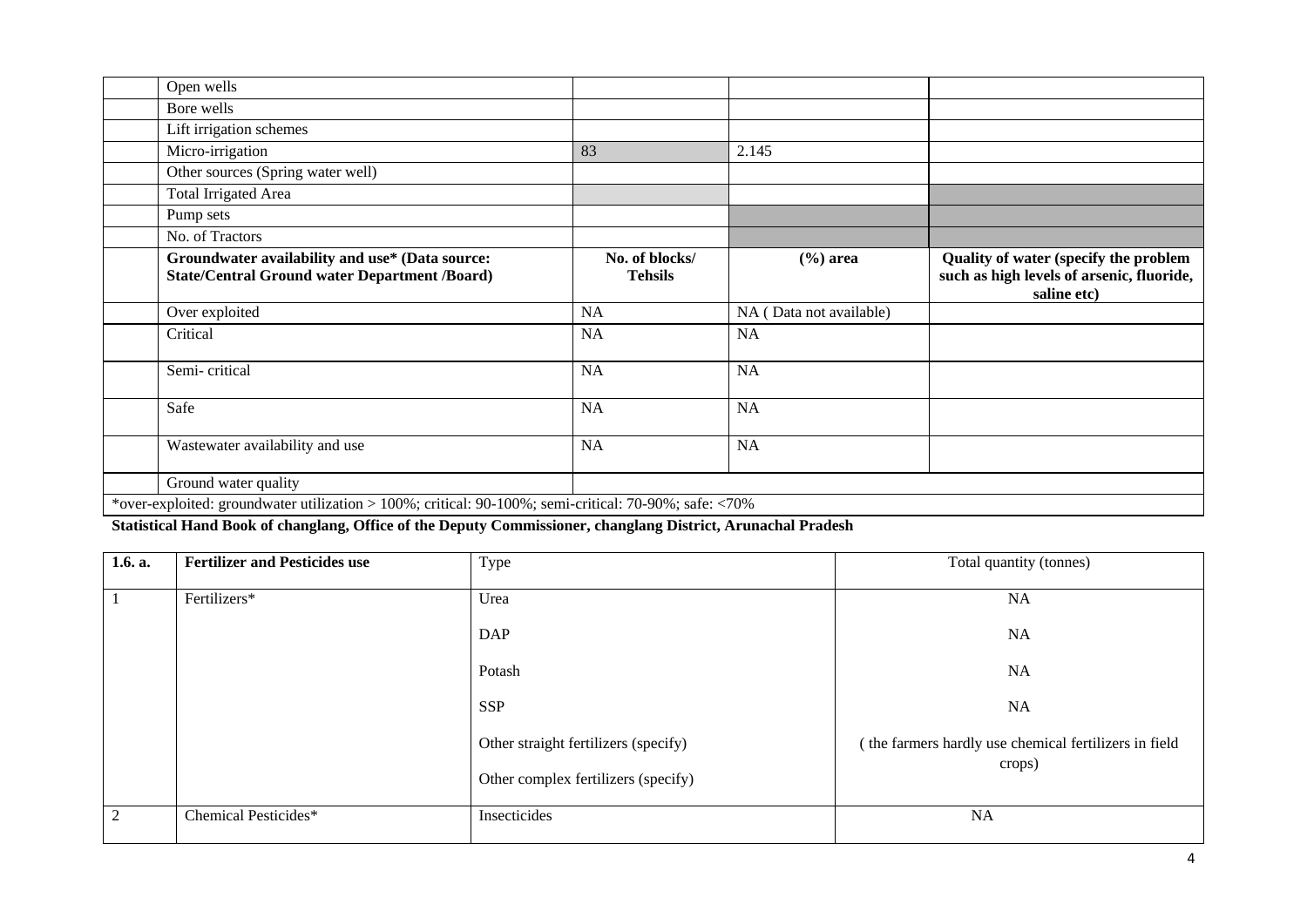| Fungicides       | NA                       |
|------------------|--------------------------|
| Weedicides       | <b>NA</b>                |
| Others (specify) | $\overline{\phantom{0}}$ |

\* If break up is not available, indicate total quantity used in the district for any recent year, mention here the year and source of statistic

#### **1.7 Area under major field crops & horticulture (as per latest figures) (Specify year 2011-12)**

| 1.7 | S.No. | Major field crops | Area ('000 ha)   |                |              |                  |                |              |           |       |
|-----|-------|-------------------|------------------|----------------|--------------|------------------|----------------|--------------|-----------|-------|
|     |       | cultivated        | <b>Kharif</b>    |                |              | Rabi             |                |              | Summer    | Grand |
|     |       |                   | <b>Irrigated</b> | <b>Rainfed</b> | <b>Total</b> | <b>Irrigated</b> | <b>Rainfed</b> | <b>Total</b> |           | total |
|     |       | Paddy             | <b>NA</b>        | <b>NA</b>      | <b>NA</b>    | <b>NA</b>        | <b>NA</b>      | <b>NA</b>    | <b>NA</b> | 15.26 |
|     |       | Maize             | NA               | <b>NA</b>      | NA           | <b>NA</b>        | NA             | <b>NA</b>    | <b>NA</b> | 1.24  |
|     |       | Oilseed           | <b>NA</b>        | <b>NA</b>      | <b>NA</b>    | <b>NA</b>        | <b>NA</b>      | <b>NA</b>    | <b>NA</b> | 4.55  |
|     |       | Pulses            | <b>NA</b>        | NA             | <b>NA</b>    | <b>NA</b>        | <b>NA</b>      | <b>NA</b>    | <b>NA</b> | 0.905 |
|     |       | Others (Millets)  | <b>NA</b>        | <b>NA</b>      | <b>NA</b>    | <b>NA</b>        | <b>NA</b>      | <b>NA</b>    | <b>NA</b> | 2.21  |

| S.No.            | <b>Horticulture crops - Fruits</b>     |              |                  |                |
|------------------|----------------------------------------|--------------|------------------|----------------|
|                  |                                        | <b>Total</b> | <b>Irrigated</b> | <b>Rainfed</b> |
|                  | Orange                                 | 0.316        | NA               | 0.316          |
| $\overline{2}$   | Pineapple                              | 0.063        | NA               | 0.063          |
| 3                | Banana                                 | 0.076        | <b>NA</b>        | 0.076          |
| $\overline{4}$   | Litchi                                 | 0.007        | NA               | 0.007          |
|                  | <b>Horticulture crops - Vegetables</b> | <b>Total</b> | <b>Irrigated</b> | <b>Rainfed</b> |
|                  | Tapioca                                | 0.016        | NA               | 0.016          |
| $\boldsymbol{2}$ | Colocasia                              | <b>NA</b>    | <b>NA</b>        | <b>NA</b>      |
| 3                | Ginger                                 | 0.122        | NA               | 0.122          |
| Others           | <b>Vegetables</b>                      | 1.497        | 0.311            | 1.186          |
| (specify)        |                                        |              |                  |                |
|                  | <b>Medicinal and Aromatic crops</b>    | <b>Total</b> | <b>Irrigated</b> | <b>Rainfed</b> |
| Others           |                                        | 0.057        | NA               | 0.057          |
| (specify)        |                                        |              |                  |                |
|                  | <b>Plantation crops</b>                | <b>Total</b> | <b>Irrigated</b> | <b>Rainfed</b> |
| Others           |                                        | 0.361        | NA               | 0.361          |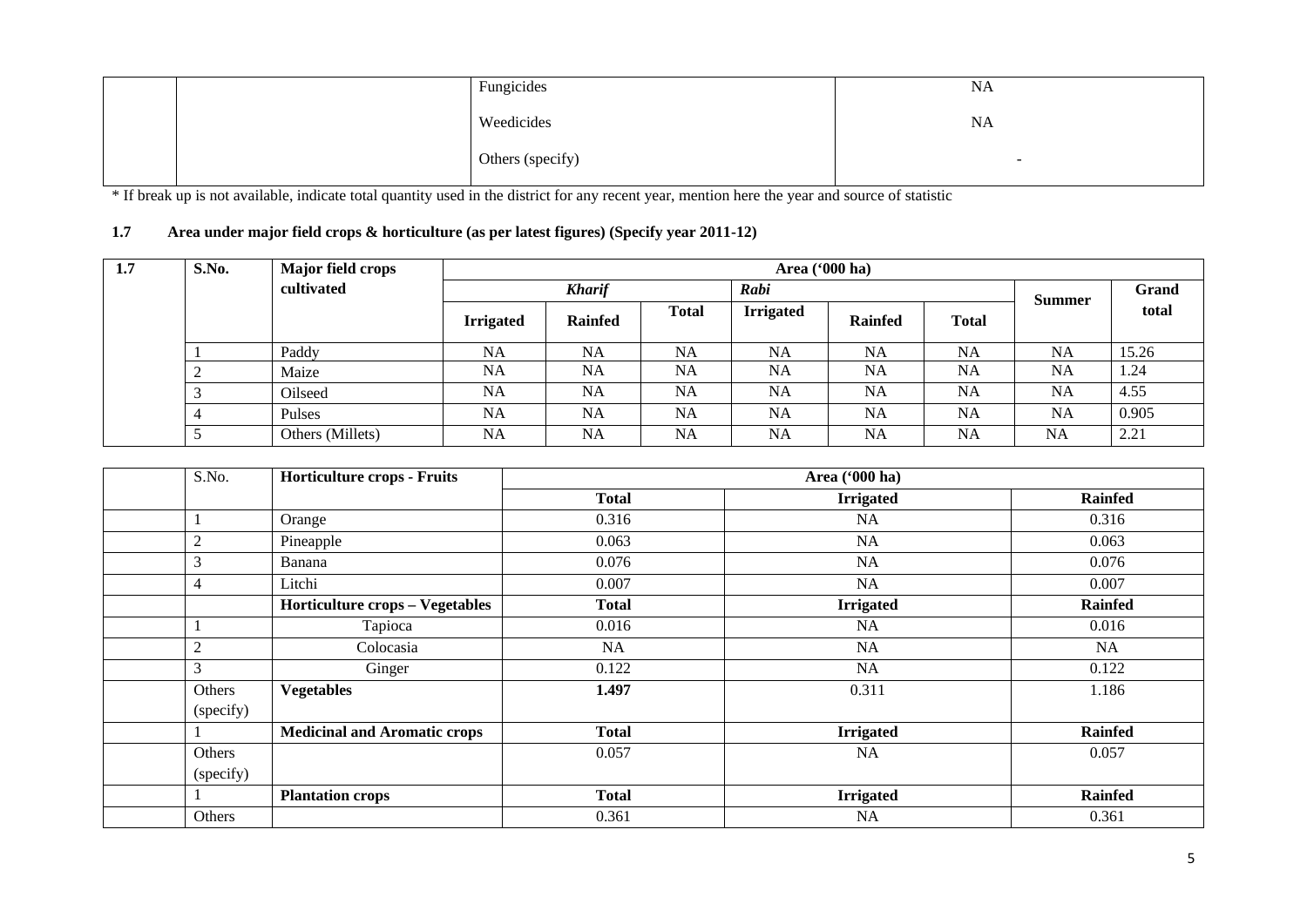| (Specify) |                                  |              |                  |                |
|-----------|----------------------------------|--------------|------------------|----------------|
| Others    | Eg., industrial pulpwood crops   |              |                  |                |
| (Specify) | etc.                             |              |                  |                |
|           | <b>Fodder crops</b>              | <b>Total</b> | <b>Irrigated</b> | <b>Rainfed</b> |
|           | Total fodder crop area           | <b>NA</b>    | NA               | <b>NA</b>      |
|           | Grazing land, reserve areas etc  | <b>NA</b>    | <b>NA</b>        | <b>NA</b>      |
|           | Availability of unconventional   | <b>NA</b>    | NA               | <b>NA</b>      |
|           | feeds/by products eg., breweries |              |                  |                |
|           | waste, food processing,          |              |                  |                |
|           | fermented feeds bamboo shoots,   |              |                  |                |
|           | fish etc                         |              |                  |                |
|           | Sericulture etc Other agro       | <b>NA</b>    | <b>NA</b>        | <b>NA</b>      |
|           | enterprises (mushroom            |              |                  |                |
|           | cultivation etc specify)         |              |                  |                |
|           | Others (specify)                 |              |                  |                |

Based on data obtained from DHO office, Changlang

| 1.8 | <b>Livestock</b>                           | <b>Male</b> ('000) | Female ('000) | <b>Total ('000)</b> |
|-----|--------------------------------------------|--------------------|---------------|---------------------|
|     | Indigenous cattle                          | 37.38              | 36.57         | 73.95               |
|     | Improved / Crossbred cattle                | 0.77               | 1.09          | 1.86                |
|     | Buffaloes (local low yielding)             | <b>NA</b>          | <b>NA</b>     | NA                  |
|     | <b>Improved Buffaloes</b>                  | <b>NA</b>          | <b>NA</b>     | <b>NA</b>           |
|     | Goat                                       | 19.04              | 27.77         | 46.81               |
|     | Sheep                                      | <b>NA</b>          | <b>NA</b>     | 1.52                |
|     | Pig                                        | 16.53              | 16.91         | 33.44               |
|     | Mithun                                     | <b>NA</b>          | <b>NA</b>     | <b>NA</b>           |
|     | Yak                                        | <b>NA</b>          | <b>NA</b>     | <b>NA</b>           |
|     | Others (Horse, mule, donkey etc., specify) |                    |               |                     |
|     | Commercial dairy farms (Number)            |                    |               |                     |

Source: Livestock census(Data provided for the year 2007)

| 1.9  | <b>Poultry</b>   | No. of farms | Total No. of birds ('000) |
|------|------------------|--------------|---------------------------|
|      | Commercial       | <b>NA</b>    | NA                        |
|      | Backyard         | $- -$        | 178.54                    |
| 1.10 | <b>Fisheries</b> |              |                           |
|      | A. Capture       |              |                           |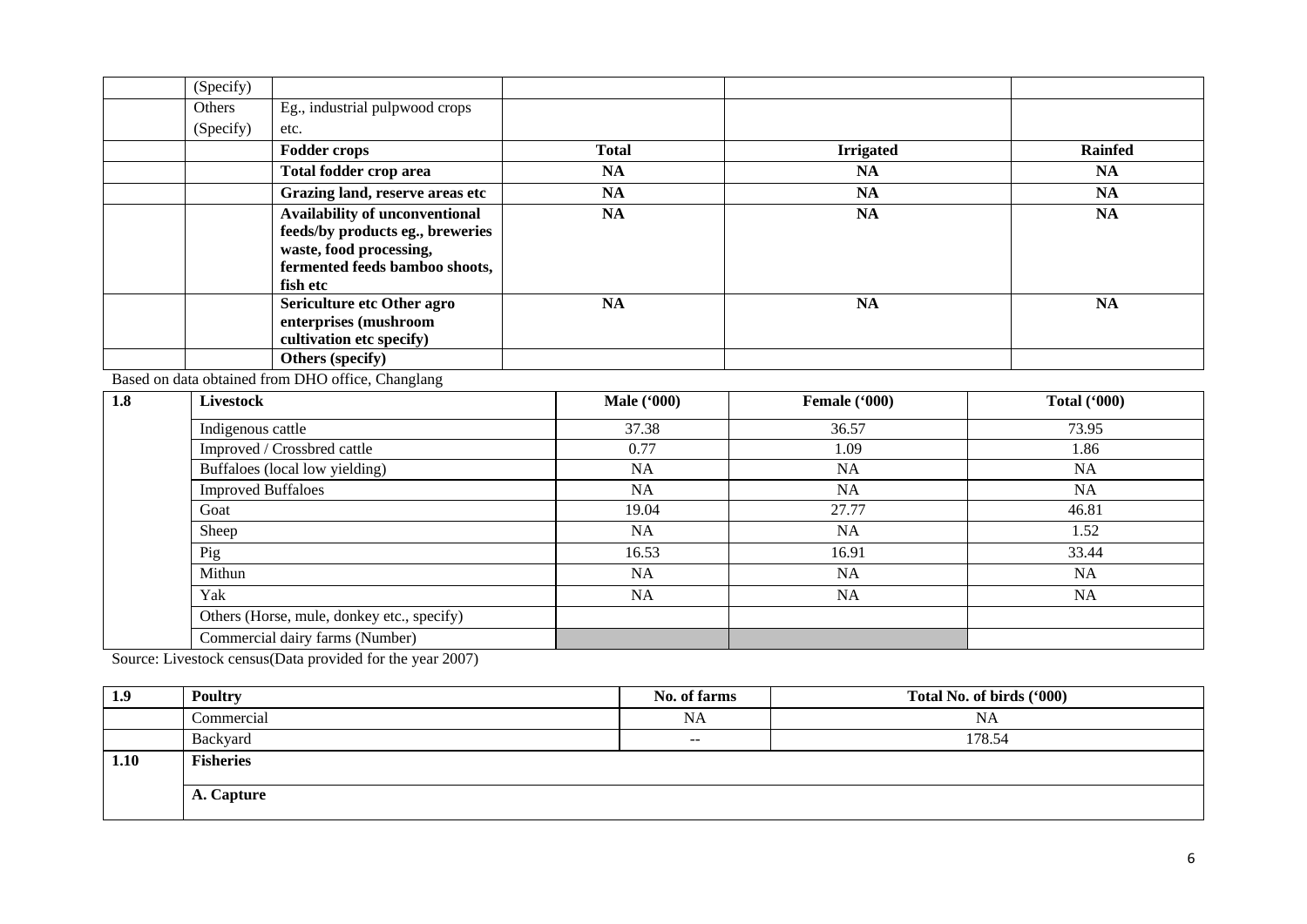|  | i) Marine (Data Source: Fisheries Department)                 |                        | <b>Boats</b> |                    | <b>Nets</b>                              |                                                        |  | <b>Storage</b><br>facilities (Ice |
|--|---------------------------------------------------------------|------------------------|--------------|--------------------|------------------------------------------|--------------------------------------------------------|--|-----------------------------------|
|  |                                                               | No. of fishermen       | Mechanized   | Non-<br>mechanized | Mechanized<br>(Trawl nets,<br>Gill nets) | Non-mechanized<br>(Shore Seines, Stake &<br>trap nets) |  | plants etc.)                      |
|  |                                                               |                        |              |                    |                                          |                                                        |  |                                   |
|  | ii) Inland (Data Source: Fisheries Department)                | No. Farmer owned ponds |              |                    | <b>No. of Reservoirs</b>                 | No. of village tanks                                   |  |                                   |
|  |                                                               | 349                    |              | ۰                  |                                          | <b>NA</b>                                              |  |                                   |
|  | <b>B.</b> Culture                                             |                        |              |                    |                                          |                                                        |  |                                   |
|  |                                                               |                        |              |                    | Water Spread Area (ha)                   | Yield (t/ha)                                           |  | Production ('000 tons)            |
|  | i) Brackish water (Data Source: MPEDA/Fisheries Department)   |                        |              |                    |                                          |                                                        |  |                                   |
|  | ii) Fresh water (Data Source: Fisheries Department, 20012-13) |                        |              |                    | 47.672                                   | 2.48                                                   |  | 0.119                             |
|  | <b>Others (River/Stream)</b>                                  |                        |              |                    |                                          |                                                        |  |                                   |

### **1.11 Production and Productivity of major crops** (2011-12)

| 1.11   | Name    |                          | <b>Kharif</b>                                                                               |                          | Rabi                   |                          | <b>Summer</b>           |                       | <b>Total</b>           | <b>Crop</b><br>residue as                                |
|--------|---------|--------------------------|---------------------------------------------------------------------------------------------|--------------------------|------------------------|--------------------------|-------------------------|-----------------------|------------------------|----------------------------------------------------------|
|        | of crop | Production<br>(000 t)    | Productivity<br>(Q/ha)<br>Major Field crops (Crops to be identified based on total acreage) | Production ('000<br>t)   | Productivity<br>(Q/ha) | Productio<br>n(000 t)    | Productivity<br>(kg/ha) | Productio<br>n(000 t) | Productivit<br>y(Q/ha) | fodder<br>$(000 \text{ tons})$<br>Productivit<br>y(Q/ha) |
| Crop 1 | Rice    |                          |                                                                                             |                          |                        |                          |                         | 49.030                | 32.13                  | NA                                                       |
| Crop 2 | Oilseed |                          |                                                                                             |                          |                        |                          |                         | 3.502                 | 7.70                   | NA                                                       |
| Crop 3 | Maize   |                          |                                                                                             |                          |                        |                          |                         | 1.370                 | 11.00                  | NA                                                       |
| Crop 4 | Pulses  |                          |                                                                                             | $\overline{\phantom{a}}$ |                        |                          |                         | 0.970                 | 10.72                  | NA                                                       |
| Crop 5 | Ginger  | $\overline{\phantom{a}}$ |                                                                                             | $\overline{\phantom{a}}$ |                        | $\overline{\phantom{a}}$ |                         | 0.534                 | 72.00                  | NA                                                       |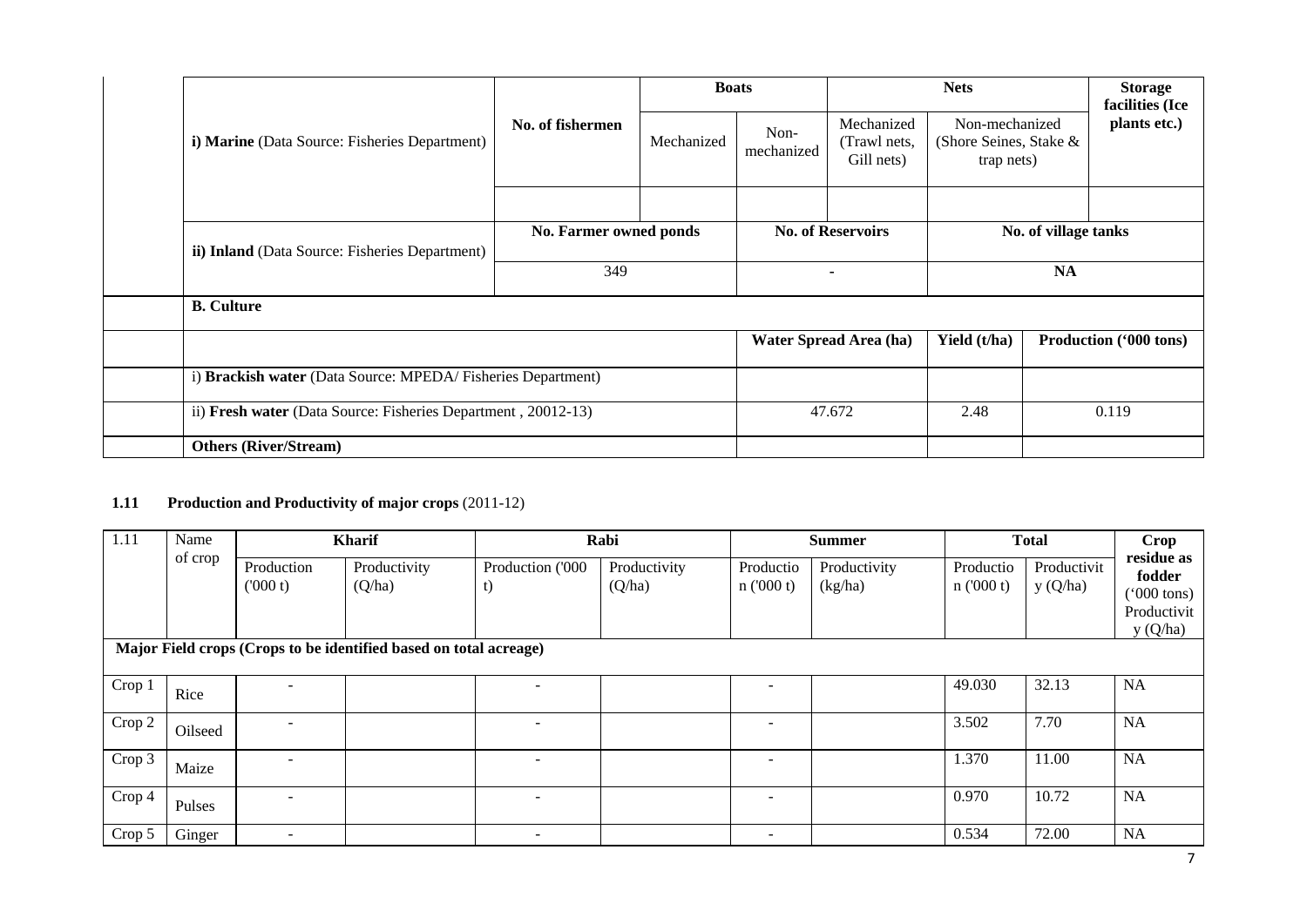| Others |               |                |                                                                           |                          |                          |        |       |           |
|--------|---------------|----------------|---------------------------------------------------------------------------|--------------------------|--------------------------|--------|-------|-----------|
|        |               |                | Major Horticultural crops (Crops to be identified based on total acreage) |                          |                          |        |       |           |
| Crop 1 | Orange        | $\blacksquare$ |                                                                           | $\overline{\phantom{0}}$ | $\overline{\phantom{a}}$ | 12.850 | 40.66 | NA        |
| Crop 2 | Pineapp<br>le | ۰              |                                                                           | $\overline{\phantom{0}}$ | ۰                        | 0.380  | 59.92 | NA        |
| Crop 3 | Banana        | ۰              |                                                                           | $\overline{\phantom{a}}$ | $\overline{\phantom{0}}$ | 0.751  | 97.91 | <b>NA</b> |
| Crop 4 | Litchi        | -              |                                                                           | $\overline{\phantom{a}}$ | $\overline{\phantom{0}}$ | 0.687  | 91.47 | NA        |
| Crop 5 | Papaya        | $\blacksquare$ |                                                                           | $\overline{\phantom{0}}$ | $\overline{\phantom{0}}$ | 1.272  | 41.36 | NA        |
| Others | Mango         |                |                                                                           |                          |                          | 0.0244 | 46.47 | NA        |

Based on data obtained from DHO office, Changlang

| 1.12 | Sowing window for 5 major<br>field crops<br>(start and end of normal sowing<br>period) | Crop 1: Rice | 2: Maize                 | 3: Mustard | 4: Potato | 5: Pulses |
|------|----------------------------------------------------------------------------------------|--------------|--------------------------|------------|-----------|-----------|
|      | Kharif-Rainfed                                                                         | June-Aug     |                          | <b>1</b>   |           | Aug-Sept  |
|      | Kharif-Irrigated                                                                       |              | $\sim$                   |            |           |           |
|      | Rabi-Rainfed                                                                           | -            | Sept-Oct                 | Oct-Nov    | Oct-Dec   | Oct-Nov   |
|      | Rabi-Irrigated                                                                         |              | $\overline{\phantom{0}}$ |            |           |           |
|      | Summer-irrigated                                                                       |              |                          |            |           |           |
|      | Summer-rainfed                                                                         | April-May    | Feb-Apr                  |            |           |           |

| 1.13 | What is the major contingency the district is prone to? (Tick mark) | Regular* | Occasional | <b>None</b> |
|------|---------------------------------------------------------------------|----------|------------|-------------|
|      | Drought                                                             |          |            |             |
|      | Flood                                                               |          |            |             |
|      | Cyclone                                                             |          |            |             |
|      | Hail storm                                                          |          |            |             |
|      | Heat wave                                                           |          |            |             |
|      | Cold wave                                                           |          |            |             |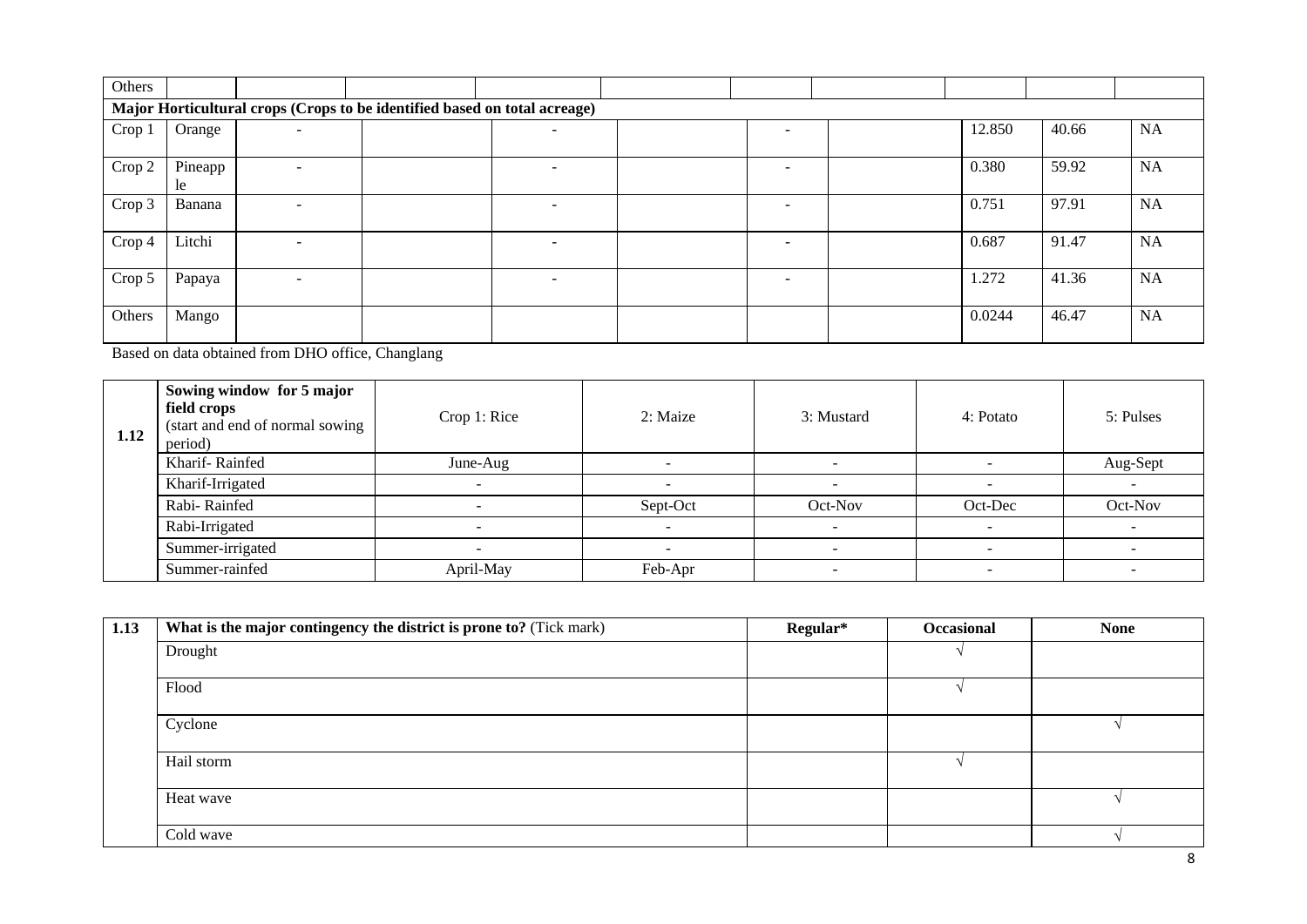| Frost                                  |  |  |
|----------------------------------------|--|--|
| Sea water intrusion                    |  |  |
| Snowfall                               |  |  |
| Landslides                             |  |  |
| Earthquake                             |  |  |
| Pests and disease outbreak (specify)   |  |  |
| Others (like fog, cloud bursting etc.) |  |  |

\*When contingency occurs in six out of 10 years

| 1.14 | Include Digital maps of the district for | Location map of district within State as Annexure I | Enclosed: Yes |
|------|------------------------------------------|-----------------------------------------------------|---------------|
|      |                                          | Mean annual rainfall as Annexure 2                  | Enclosed: No  |
|      |                                          | Soil map as Annexure 3                              | Enclosed: No  |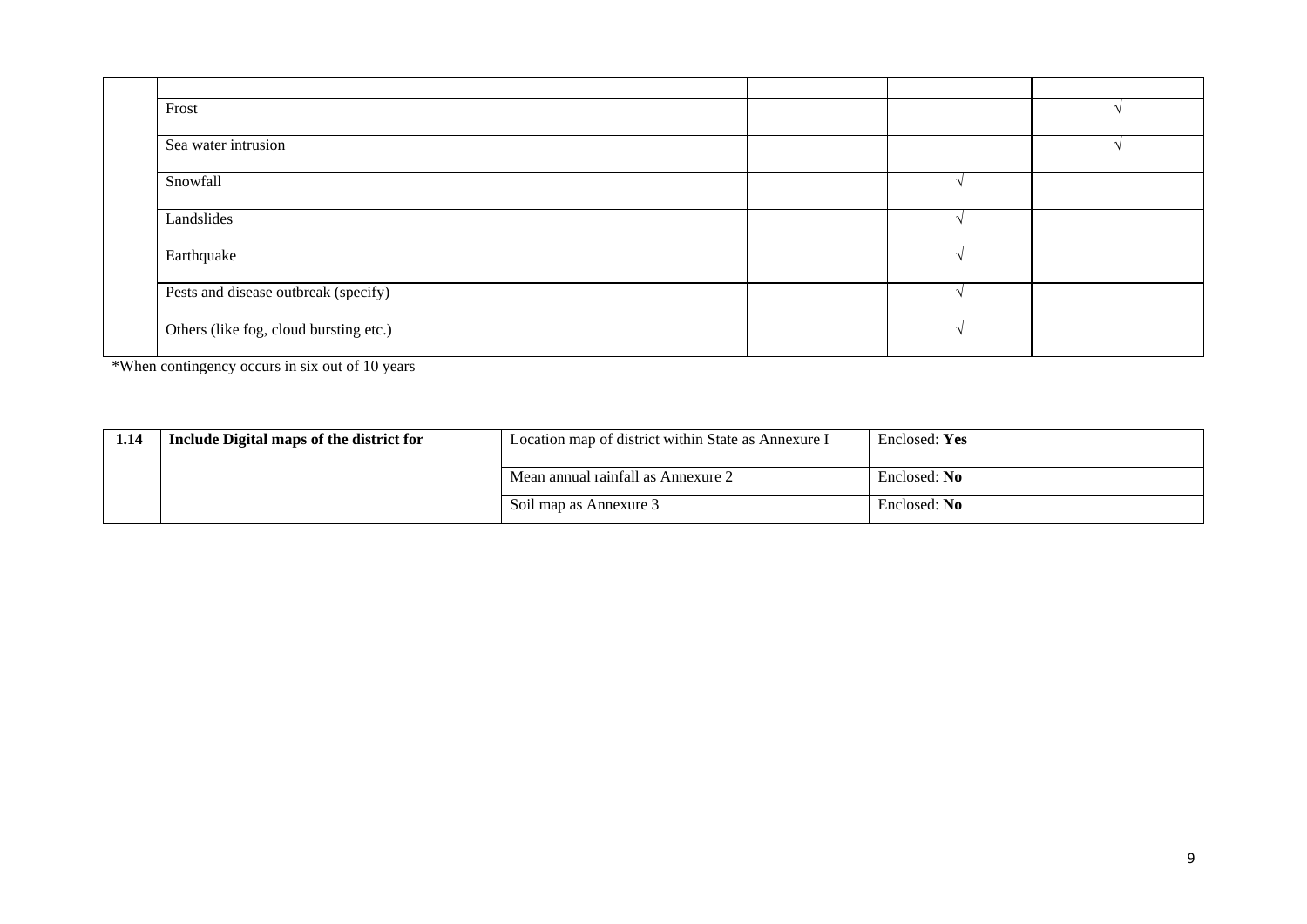#### **LOCATION MAP OF CHANGLANG DISTRICT**

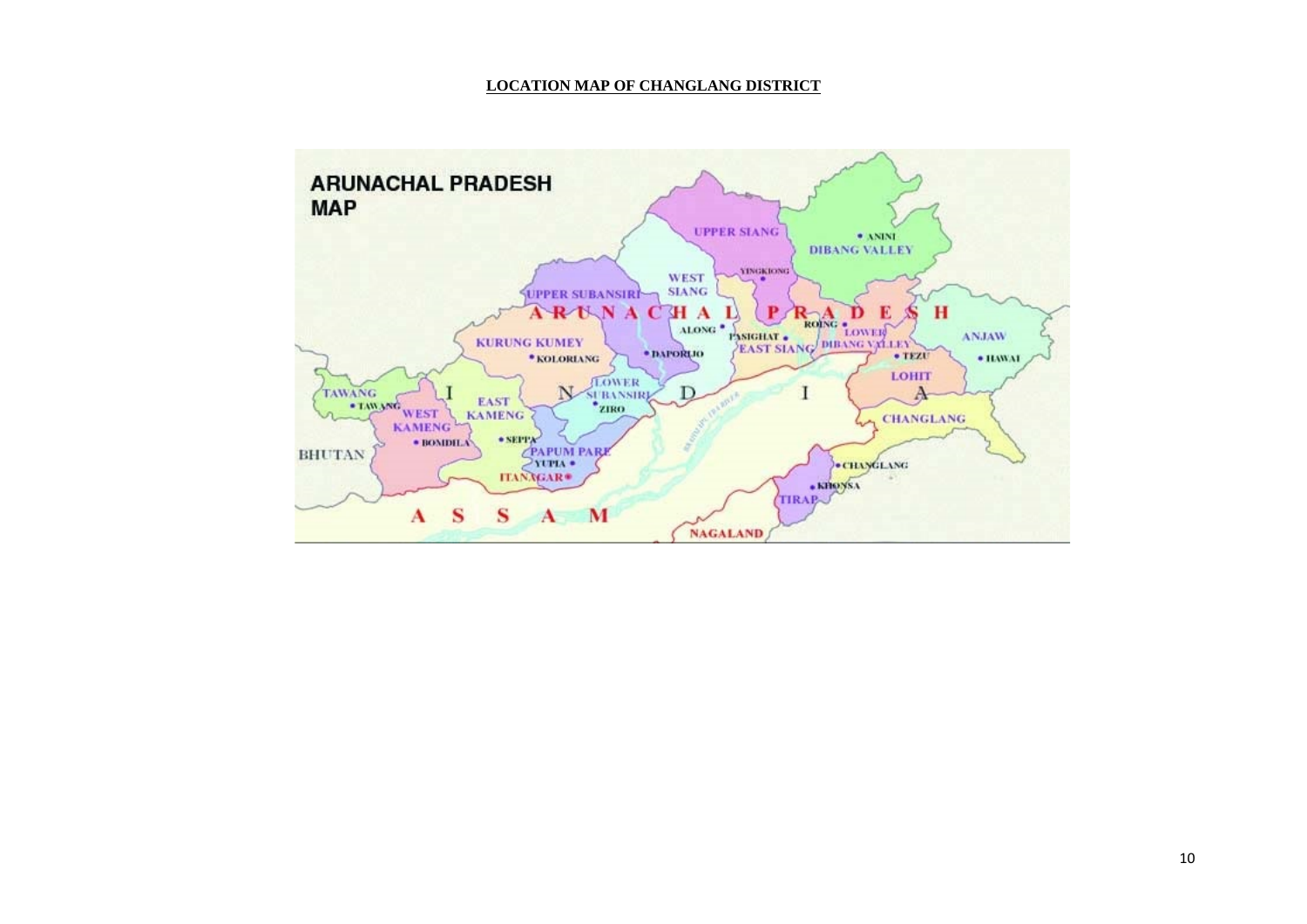#### **2.0 Strategies for weather related contingencies**

**2.1 Drought (Rainfed situation)**

**Drought-Pre-Monsoon (Last week of March to First week of April) Normal**

| <b>Condition</b>                                     |                                                                                              |                                                                          |                                                                                                                                                                                                                                 | <b>Suggested Contingency measures</b>                                                                                                                                                                                                                                                                                                                                                                                                                                                   |                                                      |
|------------------------------------------------------|----------------------------------------------------------------------------------------------|--------------------------------------------------------------------------|---------------------------------------------------------------------------------------------------------------------------------------------------------------------------------------------------------------------------------|-----------------------------------------------------------------------------------------------------------------------------------------------------------------------------------------------------------------------------------------------------------------------------------------------------------------------------------------------------------------------------------------------------------------------------------------------------------------------------------------|------------------------------------------------------|
| Early season drought                                 | <b>Major Farming situation</b>                                                               | Normal Crop/                                                             | Change in crop                                                                                                                                                                                                                  | <b>Agronomic measures</b>                                                                                                                                                                                                                                                                                                                                                                                                                                                               | <b>Remarks</b> on                                    |
| (delayed onset)                                      |                                                                                              | <b>Cropping</b>                                                          | /cropping system                                                                                                                                                                                                                |                                                                                                                                                                                                                                                                                                                                                                                                                                                                                         | Implementation                                       |
|                                                      |                                                                                              | system <sup>b</sup>                                                      | including variety                                                                                                                                                                                                               |                                                                                                                                                                                                                                                                                                                                                                                                                                                                                         |                                                      |
| Delay by 2 weeks<br>$2nd$ to $3rd$ week of<br>April) | gently<br>sloping<br><b>Very</b><br>upland - deep fine loamy<br>soils<br>$(< 500 \text{ m})$ | Maize                                                                    | • Short duration<br>crops/varieties<br>like $RCM-1-$<br>75, RCM-1-76<br>• Maize<br>$+$<br>groundnut/soy<br>bean/rice<br>a<br>inter<br>bean<br>cropping.                                                                         | • Conservation of pre-monsoon soil moisture<br>through soil/straw/grass mulching practices<br>• Hydropriming/ seed soaking in water for 24hr<br>and followed by shade drying before sowing.<br>• Application of organic manure before sowing.                                                                                                                                                                                                                                           | Schemes from Line<br>Deptt.<br>/RKVY/<br><b>ATMA</b> |
|                                                      |                                                                                              | Millets<br>(finger/fox tail<br>millet)                                   | Short duration<br>crops/varieties<br>of<br>finger<br>millet<br>$(VR-$<br>708,<br>GPU-<br>foxtail<br>67,<br>millet (SR-16,<br>Meera)                                                                                             |                                                                                                                                                                                                                                                                                                                                                                                                                                                                                         | Schemes from Line<br>Deptt.<br>/RKVY/<br><b>ATMA</b> |
|                                                      |                                                                                              | Vegetable<br>crops (Bottle<br>gourd, Chilli,<br>beans, okra,<br>brinjal) | Bottle gourd<br>Punjab<br>$\blacksquare$<br>Round, Pusa<br>Sandesh,<br>Narendra<br>Shishir,<br>Punjab<br>Komal.<br>Chilli<br>Kashi Anmol,<br>$\blacksquare$<br>Lohit,<br>Arka<br>Kashi<br>Early,<br><b>IIHR</b><br>-Sel.<br>132 | Bottle gourd<br>• Use of organic manures (FYM 5 tones/ha or<br>vermicompost 1 ton/ha)<br>Raise crop on ridge-furrow or raised bed<br>planting system<br>• Conservation of soil moisture<br>through<br>soil/straw/grass mulching practices.<br>Chilli<br>• Raise crop on ridge-furrow raised bed planting<br>system<br>• Use of organic manures (FYM 5 tones/ha or<br>vermicompost 1 ton/ha) to enhance water<br>holding capacity of soil<br>Conservation of soil<br>moisture<br>through | Schemes from Line<br>Deptt.<br>/RKVY/<br><b>ATMA</b> |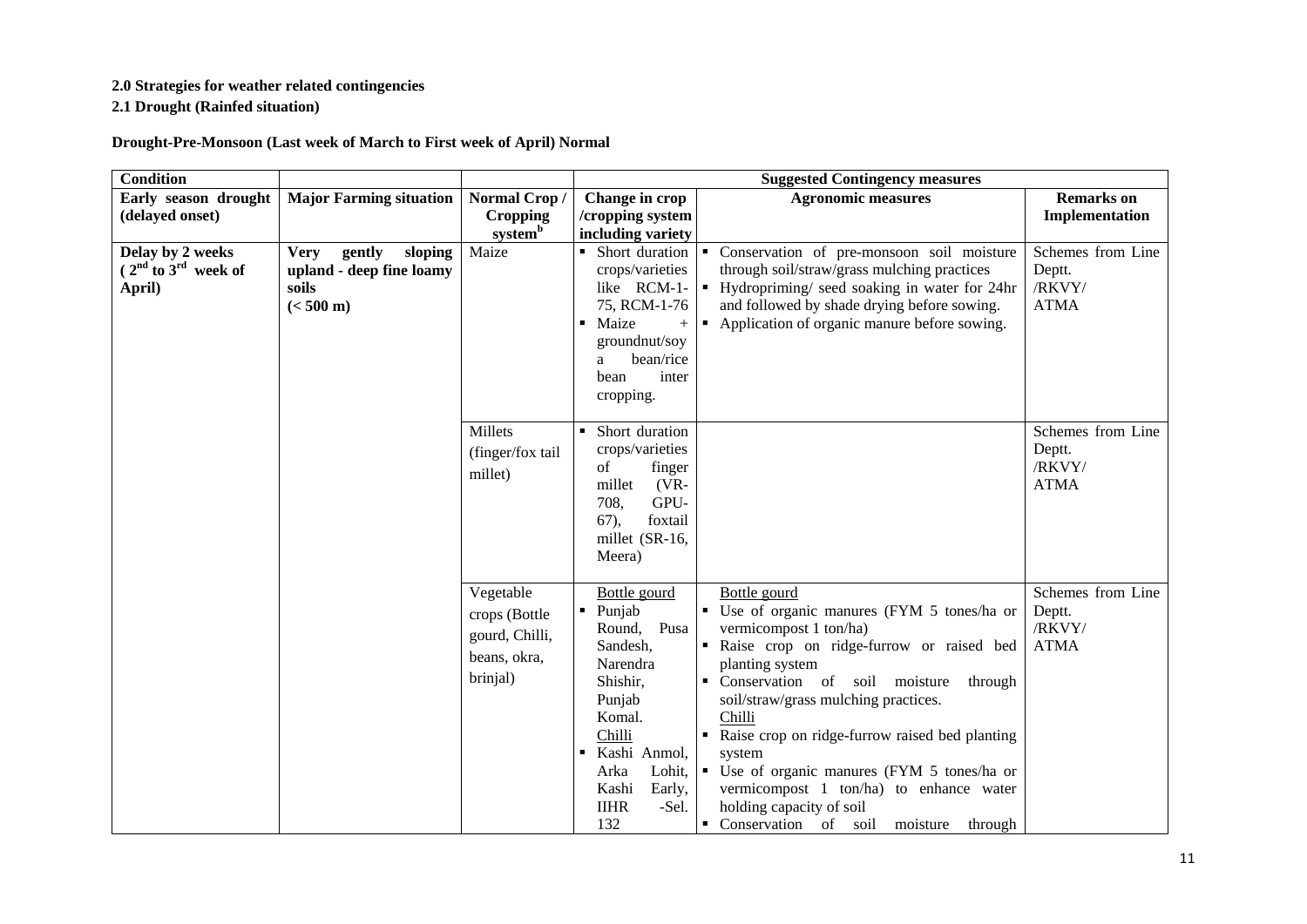| gently<br>sloping<br><b>Very</b><br>lowland - deep fine<br>loamy soils<br>$(< 500 \text{ m})$ | Maize                                                                    | • Short duration<br>crops/varieties<br>like RCM-1-<br>$RCM-1-$<br>75,<br>76,<br>Allrounder,<br>HQPM-1<br>DA-61 A                                                                                              | soil/straw/grass mulching practices.<br>Do not allow weeds to grow during plant's<br>early growth stage.<br>• Mixed cropping of various vegetable crops.<br>• Conservation of pre-monsoon soil moisture<br>through soil/straw/grass mulching practices<br>• Maize + ground nut/soya bean/rice bean inter<br>cropping.<br>Hydropriming/ seed soaking in water for 24hr<br>and followed by shade drying before sowing.<br>• Application of organic manure before sowing.                                                                                                                                                                           | Schemes from Line<br>Deptt.<br>/RKVY/<br><b>ATMA</b> |
|-----------------------------------------------------------------------------------------------|--------------------------------------------------------------------------|---------------------------------------------------------------------------------------------------------------------------------------------------------------------------------------------------------------|--------------------------------------------------------------------------------------------------------------------------------------------------------------------------------------------------------------------------------------------------------------------------------------------------------------------------------------------------------------------------------------------------------------------------------------------------------------------------------------------------------------------------------------------------------------------------------------------------------------------------------------------------|------------------------------------------------------|
|                                                                                               | Millets<br>(finger/fox tail<br>millet)                                   | Short duration<br>crops/varieties<br>of finger millet<br>(VR-708, GPU-<br>67), foxtail<br>millet (SR-16,<br>Meera)                                                                                            |                                                                                                                                                                                                                                                                                                                                                                                                                                                                                                                                                                                                                                                  | Schemes from Line<br>Deptt.<br>/RKVY/<br><b>ATMA</b> |
|                                                                                               | Vegetable<br>crops (Bottle<br>gourd, Chilli,<br>beans, okra,<br>brinjal) | Bottle gourd<br>$\blacksquare$ Punjab<br>Round,<br>Pusa<br>Sandesh,<br>Narendra<br>Shishir,<br>Punjab<br>Komal.<br>Chilli<br>Kashi Anmol,<br>Arka<br>Lohit,<br>Kashi<br>Early,<br><b>IIHR</b><br>-Sel.<br>132 | Bottle gourd<br>• Use of organic manures (FYM 5 tones/ha or<br>vermicompost 1 ton/ha)<br>" Raise crop on ridge-furrow or raised bed<br>planting system<br>Conservation of soil moisture<br>through<br>soil/straw/grass mulching practices.<br>Chilli<br>Raise crop on ridge-furrow raised bed planting<br>system<br>· Use of organic manures (FYM 5 tones/ha or<br>vermicompost 1 ton/ha) to enhance water<br>holding capacity of soil<br>Conservation of soil moisture<br>through<br>soil/straw/grass mulching practices.<br>• Do not allow weeds to grow during plant's<br>early growth stage.<br>• Mixed cropping of various vegetable crops. | Schemes from Line<br>Deptt.<br>/RKVY/<br><b>ATMA</b> |
| Moderately steep slope -<br>shallow to medium deep<br>loamy soils                             | Maize                                                                    | • Short duration<br>crops/varieties<br>like RCM-1-                                                                                                                                                            | Conservation of pre-monsoon soil moisture<br>through soil/straw/grass mulching practices<br>• Hydropriming/ seed soaking in water for 24hr                                                                                                                                                                                                                                                                                                                                                                                                                                                                                                       | Schemes from Line<br>Deptt.<br>/RKVY/                |
| $(> 500 \text{ m})$                                                                           |                                                                          | $RCM-1-$<br>75,<br>76,                                                                                                                                                                                        | and followed by shade drying before sowing.<br>• Application of organic manure before sowing.                                                                                                                                                                                                                                                                                                                                                                                                                                                                                                                                                    | <b>ATMA</b>                                          |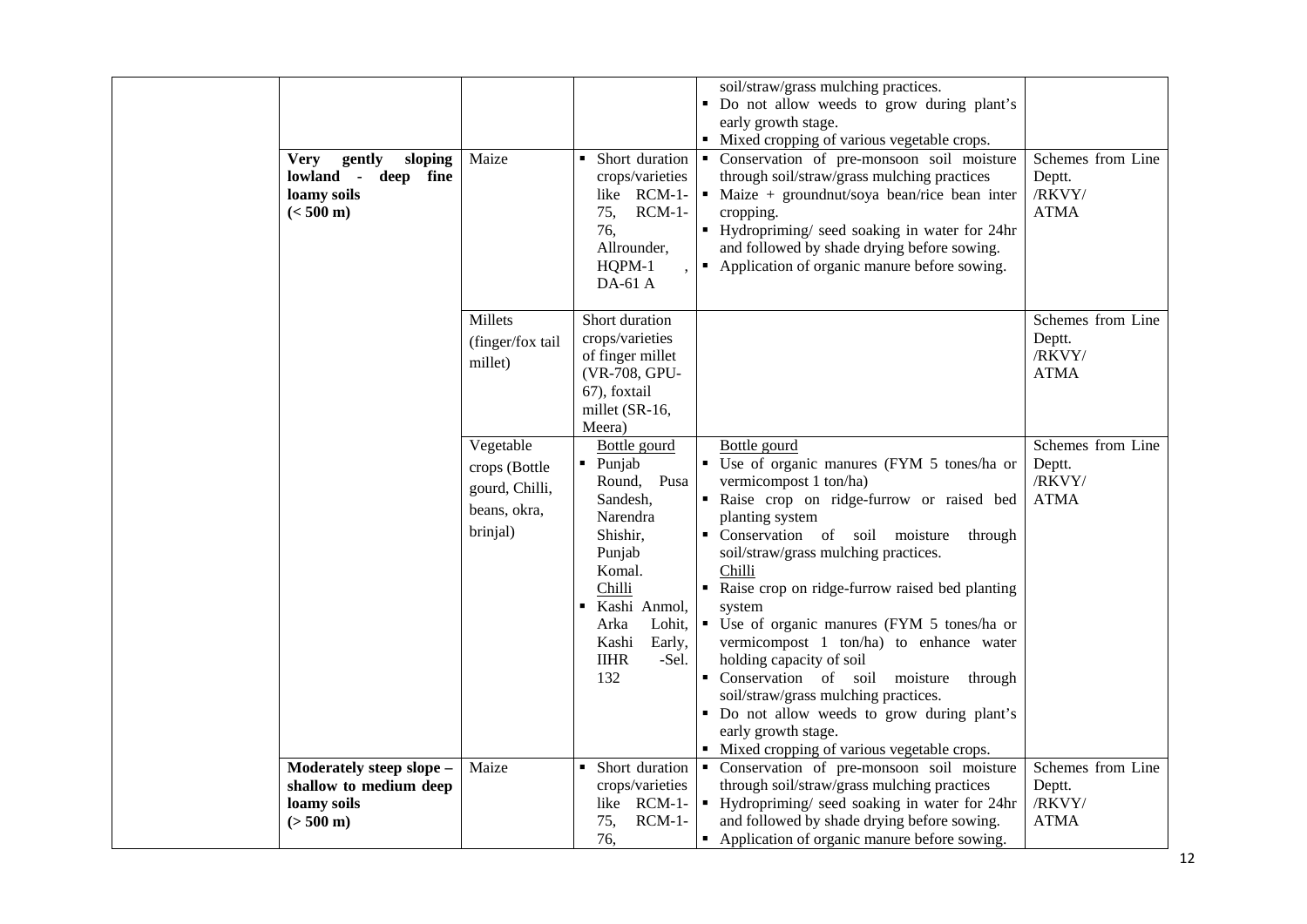|  |                                                             | Allrounder,<br>HQPM-1<br>DA-61 A<br>Maize<br>$\blacksquare$<br>$+$<br>groundnut/soy<br>bean/rice<br>a<br>inter<br>bean<br>cropping.                                       |                                                                                                                                                                                                                                                                                                                                                                                                                                                                                                                  |                                                                                     |
|--|-------------------------------------------------------------|---------------------------------------------------------------------------------------------------------------------------------------------------------------------------|------------------------------------------------------------------------------------------------------------------------------------------------------------------------------------------------------------------------------------------------------------------------------------------------------------------------------------------------------------------------------------------------------------------------------------------------------------------------------------------------------------------|-------------------------------------------------------------------------------------|
|  | <b>Millets</b><br>(finger/fox tail<br>millet)<br>Vegetable  | Short duration<br>crops/varieties<br>of finger millet<br>(VR-708, GPU-<br>67), foxtail<br>millet (SR-16,<br>Meera)<br>Bottle gourd<br>Punjab<br>$\blacksquare$            | Bottle gourd<br>• Use of organic manures (FYM 5 tones/ha or                                                                                                                                                                                                                                                                                                                                                                                                                                                      | Schemes from Line<br>Deptt.<br>/RKVY/<br><b>ATMA</b><br>Schemes from Line<br>Deptt. |
|  | crops (Bottle<br>gourd, Chilli,<br>beans, okra,<br>brinjal) | Pusa<br>Round,<br>Sandesh,<br>Narendra<br>Shishir,<br>Punjab<br>Komal.<br>Chilli<br>Kashi Anmol,<br>٠<br>Arka<br>Lohit,<br>Kashi<br>Early,<br><b>IIHR</b><br>-Sel.<br>132 | vermicompost 1 ton/ha)<br>" Raise crop on ridge-furrow or raised bed<br>planting system<br>• Conservation of soil moisture<br>through<br>soil/straw/grass mulching practices.<br>Chilli<br>• Raise crop on ridge-furrow raised bed planting<br>system<br>• Use of organic manures (FYM 5 tones/ha or<br>vermicompost 1 ton/ha) to enhance water<br>holding capacity of soil<br>• Conservation of soil moisture<br>through<br>soil/straw/grass mulching practices.<br>• Do not allow weeds to grow during plant's | /RKVY/<br><b>ATMA</b>                                                               |
|  |                                                             |                                                                                                                                                                           | early growth stage.<br>• Mixed cropping of various vegetable crops.                                                                                                                                                                                                                                                                                                                                                                                                                                              |                                                                                     |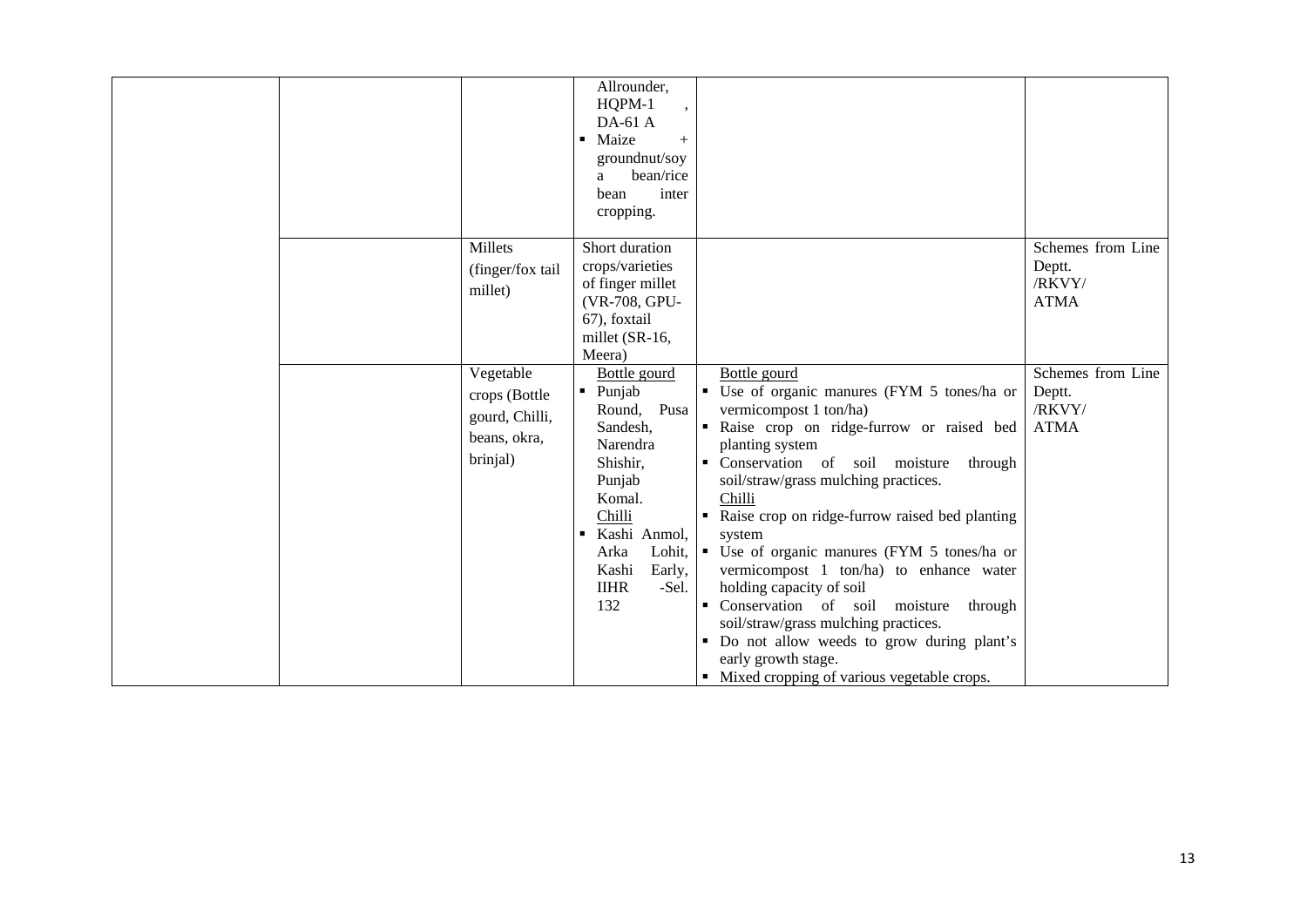#### **Normal onset of pre- monsoon**

| <b>Condition</b>                                                                                               |                                                                                               |                                                                          | <b>Suggested Contingency measures</b>                                                                                                                                                                                                      |                                                                                                                                          |                                                                                              |  |  |
|----------------------------------------------------------------------------------------------------------------|-----------------------------------------------------------------------------------------------|--------------------------------------------------------------------------|--------------------------------------------------------------------------------------------------------------------------------------------------------------------------------------------------------------------------------------------|------------------------------------------------------------------------------------------------------------------------------------------|----------------------------------------------------------------------------------------------|--|--|
| Early season drought                                                                                           | <b>Major Farming</b>                                                                          | <b>Normal</b>                                                            | Crop management                                                                                                                                                                                                                            | Soil nutrient & moisture                                                                                                                 | <b>Remarks</b> on                                                                            |  |  |
| (Normal onset)                                                                                                 | situation                                                                                     | Crop/croppin                                                             |                                                                                                                                                                                                                                            | conservation measures                                                                                                                    | Implementation                                                                               |  |  |
|                                                                                                                |                                                                                               | g system                                                                 |                                                                                                                                                                                                                                            |                                                                                                                                          |                                                                                              |  |  |
| <b>Normal</b><br>onset<br>followed<br>$15-20$<br>by<br>days dry spell after<br>sowing<br>leading<br>to<br>poor | gently<br><b>Very</b><br>sloping upland -<br>deep fine loamy<br>soils<br>$(< 500 \text{ m})$  | Maize                                                                    | ■ If the germination is less than 30% of $\vert$ ■ Provide irrigation from the<br>optimum plant population, re sowing<br>should be done<br>• Gap filling to be done to maintain<br>optimum plant density<br>• Foliar application of 1% MOP | available sources<br>• Mulching with locally available<br>material                                                                       | Schemes from<br>Line Deptt.<br>/RKVY/ATMA                                                    |  |  |
| germination/crop<br>stand etc.                                                                                 |                                                                                               | Millet<br>(finger/fox tail<br>millet)                                    | • If the germination is less than 30% of<br>optimum plant population re sowing<br>should be done<br>• Gap filling to be done to maintain<br>optimum plant density<br>• Foliar application of 1% MOP                                        | Provide irrigation from the<br>$\blacksquare$<br>available sources<br>• Mulching with locally available<br>material                      | Schemes from<br>Line Deptt.<br>/RKVY/ATMA                                                    |  |  |
|                                                                                                                |                                                                                               | Vegetable<br>crops (Bottle<br>gourd, Chilli,<br>beans, okra,<br>brinjal) | Gap filling with available seedlings.<br>Foliar application of 1% MOP                                                                                                                                                                      | Provide irrigation from the<br>available sources<br>Prefer Drip/sprinkler irrigation<br>Mulching with locally<br>available material      | Protected<br>cultivation to be<br>promoted                                                   |  |  |
|                                                                                                                | <b>Very</b><br>gently<br>sloping lowland -<br>deep fine loamy<br>soils<br>$(< 500 \text{ m})$ | Maize                                                                    | $\blacksquare$ If the germination is less than 30% of<br>optimum plant population, re sowing<br>should be done<br>Gap filling to be done to maintain<br>$\blacksquare$<br>optimum plant density<br>• Foliar application of 1% MOP          | • Provide irrigation from the<br>available sources<br>• Mulching with locally available<br>material                                      | Schemes from<br>Line Deptt.<br>/RKVY/ATMA                                                    |  |  |
|                                                                                                                |                                                                                               | Millet<br>(finger/fox tail<br>millet)                                    | $\blacksquare$ If the germination is less than 30% of<br>optimum plant population re sowing<br>should be done<br>Gap filling to be done to maintain<br>optimum plant density<br>• Foliar application of 1% MOP                             | Provide irrigation from the<br>$\blacksquare$<br>available sources<br>• Mulching with locally available<br>material                      | Schemes from<br>Line Deptt.<br>/RKVY/ATMA                                                    |  |  |
|                                                                                                                |                                                                                               | Vegetable                                                                | Gap filling with available seedlings.<br>Foliar application of 1% MOP                                                                                                                                                                      | Provide irrigation from the<br>available sources<br>Prefer Drip/sprinkler irrigation<br>٠<br>Mulching with locally<br>available material | Protected<br>cultivation to be<br>promoted<br>Promoted rain<br>water harvesting<br>structure |  |  |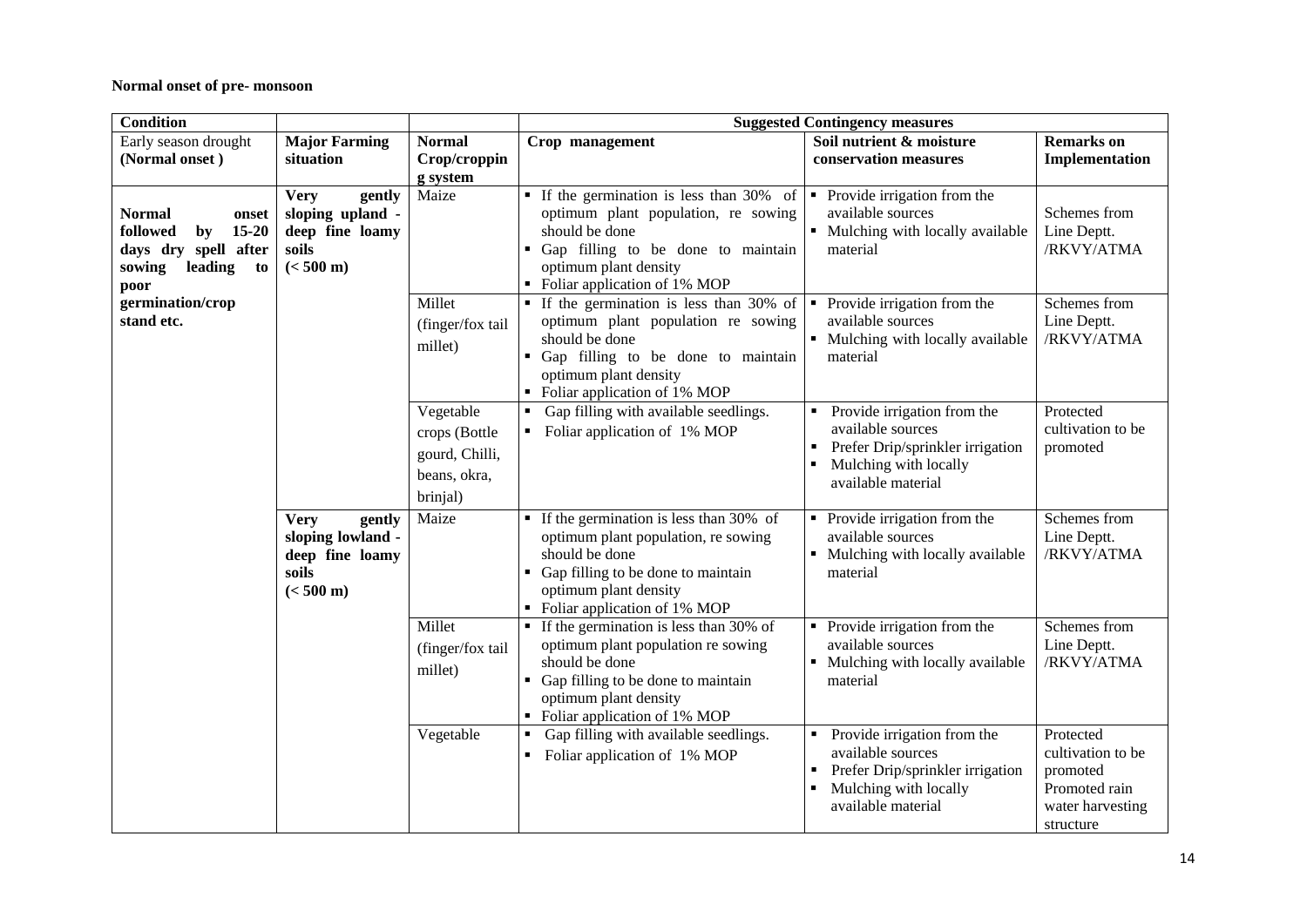| <b>Moderately steep</b><br>shallow<br>slope $-$<br>to medium deep<br>loamy soils<br>$(> 500 \text{ m})$ | Maize                                 | If the germination is less than 30% of<br>optimum plant population, re sowing<br>should be done<br>Gap filling to be done to maintain<br>optimum plant density<br>Foliar application of 1% MOP<br>٠               | Provide irrigation from the<br>п<br>available sources<br>Mulching with locally available<br>material                                | Schemes from<br>Line Deptt.<br>/RKVY/ATMA                                                    |
|---------------------------------------------------------------------------------------------------------|---------------------------------------|-------------------------------------------------------------------------------------------------------------------------------------------------------------------------------------------------------------------|-------------------------------------------------------------------------------------------------------------------------------------|----------------------------------------------------------------------------------------------|
|                                                                                                         | Millet<br>(finger/fox tail<br>millet) | $\blacksquare$ If the germination is less than 30% of<br>optimum plant population re sowing<br>should be done<br>Gap filling to be done to maintain<br>optimum plant density<br>Foliar application of 1% MOP<br>٠ | Provide irrigation from the<br>available sources<br>Mulching with locally available<br>material                                     | Schemes from<br>Line Deptt.<br>/RKVY/ATMA                                                    |
|                                                                                                         | Vegetable                             | Gap filling with available seedlings.<br>Foliar application of 1% MOP                                                                                                                                             | Provide irrigation from the<br>available sources<br>Prefer Drip/sprinkler irrigation<br>Mulching with locally<br>available material | Protected<br>cultivation to be<br>promoted<br>Promoted rain<br>water harvesting<br>structure |

| <b>Condition</b>                                                                                 |                                                                                              |                                                                       |                                                         | <b>Suggested Contingency measures</b>                                                                                               |                                                      |
|--------------------------------------------------------------------------------------------------|----------------------------------------------------------------------------------------------|-----------------------------------------------------------------------|---------------------------------------------------------|-------------------------------------------------------------------------------------------------------------------------------------|------------------------------------------------------|
| Mid season drought<br>(long dry spell,<br>consecutive 2 weeks<br>rainless $(>2.5$ mm)<br>period) | <b>Major Farming</b><br>situation                                                            | <b>Normal Crop</b><br>/cropping<br>system                             | Crop management                                         | Soil nutrient & moisture<br>conservation measures                                                                                   | <b>Remarks</b> on<br>Implementation                  |
| <b>Vegetative stage</b>                                                                          | <b>Very</b><br>gently<br>sloping upland -<br>deep fine loamy<br>soils<br>$(< 500 \text{ m})$ | Maize                                                                 | Weeding<br>Interculture<br>Foliar application of 1% MOP | Provide irrigation from the available<br>sources<br>Mulching<br>with locally<br>available<br>material                               | Schemes from Line<br>Deptt.<br>/RKVY/<br><b>ATMA</b> |
|                                                                                                  |                                                                                              | Millet<br>(finger/fox tail<br>millet)                                 | Weeding<br>Interculture<br>Foliar application of 1% MOP | • Provide irrigation from the available<br>sources<br>Mulching<br>with locally<br>available<br>material                             | Schemes from Line<br>Deptt.<br>/RKVY/<br><b>ATMA</b> |
|                                                                                                  |                                                                                              | Vegetable crops<br>(Bottle gourd,<br>Chilli, beans,<br>okra, brinjal) | Weeding<br>Interculture<br>Foliar application of 1% MOP | Provide irrigation from the available<br>sources<br>Prefer Drip/sprinkler irrigation<br>Mulching with locally available<br>material | Schemes from Line<br>Deptt.<br>/RKVY/<br><b>ATMA</b> |
|                                                                                                  | <b>Very</b><br>gently                                                                        | Maize                                                                 | $\blacksquare$ Weeding                                  | • Provide irrigation from the available                                                                                             | Schemes from Line                                    |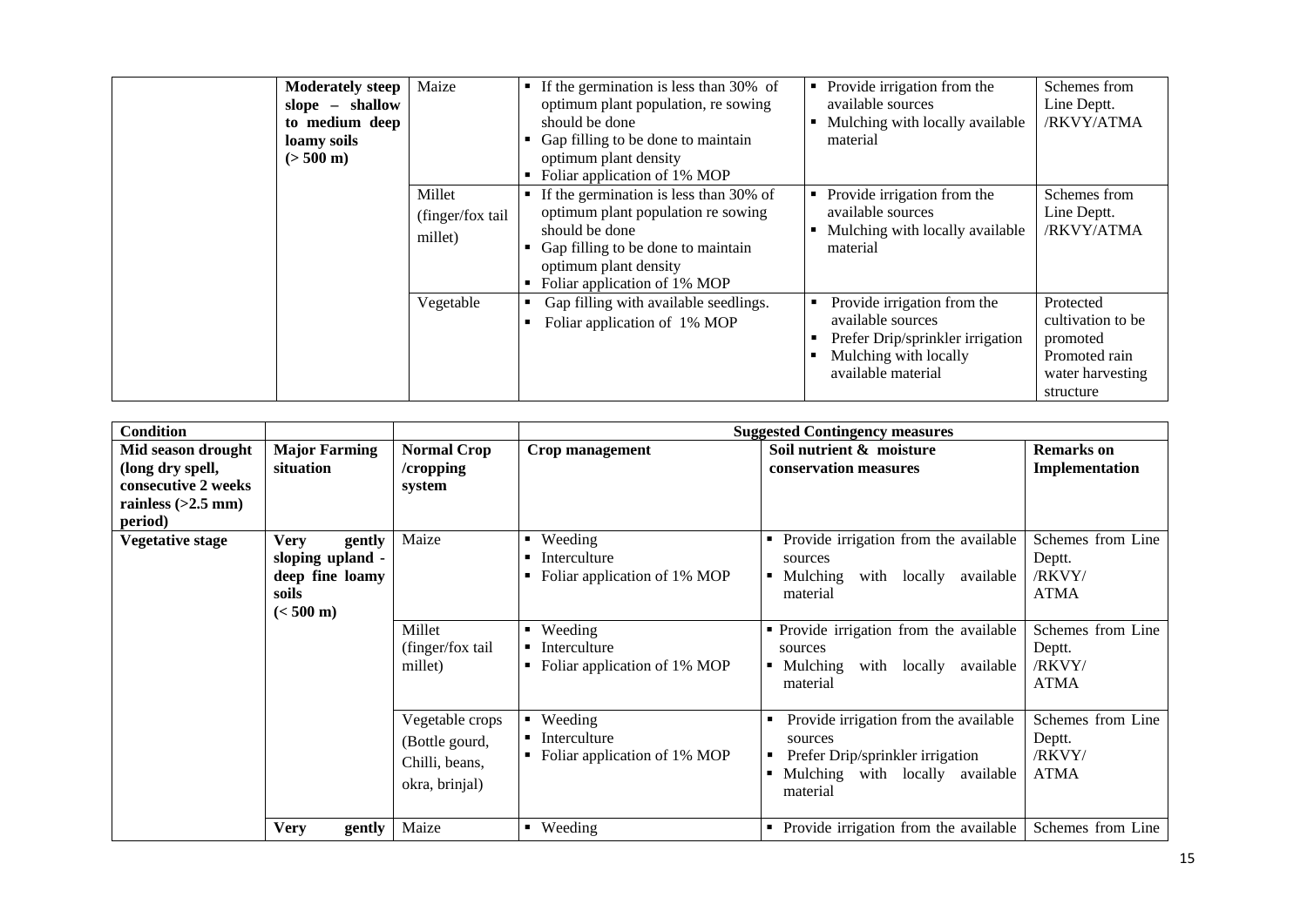| sloping lowland<br>fine<br>deep<br>loamy soils<br>$(< 500 \text{ m})$                                          | Millet<br>(finger/fox tail<br>millet)                                 | Interculture<br>٠<br>Foliar application of 1% MOP<br>• Weeding<br>Interculture<br>Foliar application of 1% MOP | sources<br>with locally<br>• Mulching<br>available<br>material<br>• Provide irrigation from the available<br>sources<br>$\blacksquare$ Mulching<br>with locally available | Deptt.<br>/RKVY/<br><b>ATMA</b><br>Schemes from Line<br>Deptt.<br>/RKVY/<br><b>ATMA</b> |
|----------------------------------------------------------------------------------------------------------------|-----------------------------------------------------------------------|----------------------------------------------------------------------------------------------------------------|---------------------------------------------------------------------------------------------------------------------------------------------------------------------------|-----------------------------------------------------------------------------------------|
|                                                                                                                | Vegetable crops<br>(Bottle gourd,<br>Chilli, beans,<br>okra, brinjal) | • Weeding<br>$\blacksquare$ Interculture<br>• Foliar application of 1% MOP                                     | material<br>Provide irrigation from the available<br>sources<br>Prefer Drip/sprinkler irrigation<br>п.<br>Mulching with locally available<br>material                     | Schemes from Line<br>Deptt.<br>/RKVY/<br><b>ATMA</b>                                    |
| <b>Moderately</b><br>steep slope<br>$\overline{\phantom{m}}$<br>shallow<br>to<br>medium<br>deep<br>loamy soils | Maize                                                                 | • Weeding<br>Interculture<br>٠<br>Foliar application of 1% MOP                                                 | Provide irrigation from the available<br>sources<br>Mulching<br>with<br>locally<br>$\blacksquare$<br>available<br>material                                                | Schemes from Line<br>Deptt.<br>/RKVY/<br><b>ATMA</b>                                    |
| $(> 500 \text{ m})$                                                                                            | Millet<br>(finger/fox tail)<br>millet)                                | • Weeding<br>Interculture<br>• Foliar application of 1% MOP                                                    | • Provide irrigation from the available<br>sources<br>with locally<br>$\blacksquare$ Mulching<br>available<br>material                                                    | Schemes from Line<br>Deptt.<br>/RKVY/<br><b>ATMA</b>                                    |
|                                                                                                                | Vegetable crops<br>(Bottle gourd,<br>Chilli, beans,<br>okra, brinjal) | $\blacksquare$ Weeding<br>Interculture<br>• Foliar application of 1% MOP                                       | Provide irrigation from the available<br>sources<br>Prefer Drip/sprinkler irrigation<br>٠<br>Mulching with locally available<br>٠<br>material                             | Schemes from Line<br>Deptt.<br>/RKVY/<br><b>ATMA</b>                                    |

| Condition            |                      |                    | <b>Suggested Contingency measures</b> |                                                         |                   |  |  |
|----------------------|----------------------|--------------------|---------------------------------------|---------------------------------------------------------|-------------------|--|--|
| Mid season drought   | <b>Major Farming</b> | <b>Normal Crop</b> | Crop management                       | Soil nutrient & moisture                                | <b>Remarks</b> on |  |  |
| (long dry spell,     | situation            | /cropping          |                                       | conservation measures                                   | Implementation    |  |  |
| consecutive 2 weeks  |                      | system             |                                       |                                                         |                   |  |  |
| rainless $(>2.5$ mm) |                      |                    |                                       |                                                         |                   |  |  |
| period)              |                      |                    |                                       |                                                         |                   |  |  |
| Reproductive stage   | Verv<br>gently       | Maize              | Weeding                               | Provide irrigation from the available<br>٠              | Schemes from Line |  |  |
|                      | sloping upland -     |                    | Interculture                          | sources                                                 | Deptt.            |  |  |
|                      | deep fine loamy      |                    | Foliar application of 1% MOP          | Mulching<br>with<br>locally<br>available                | /RKVY/            |  |  |
|                      | soils                |                    |                                       | material                                                | <b>ATMA</b>       |  |  |
|                      | $(< 500 \text{ m})$  | Millet             | Weeding                               | • Provide irrigation from the available                 | Schemes from Line |  |  |
|                      |                      | (finger/fox tail)  | Interculture                          | sources                                                 | Deptt.            |  |  |
|                      |                      | millet)            | Foliar application of 1% MOP          | with<br>$\blacksquare$ Mulching<br>available<br>locally | /RKVY/            |  |  |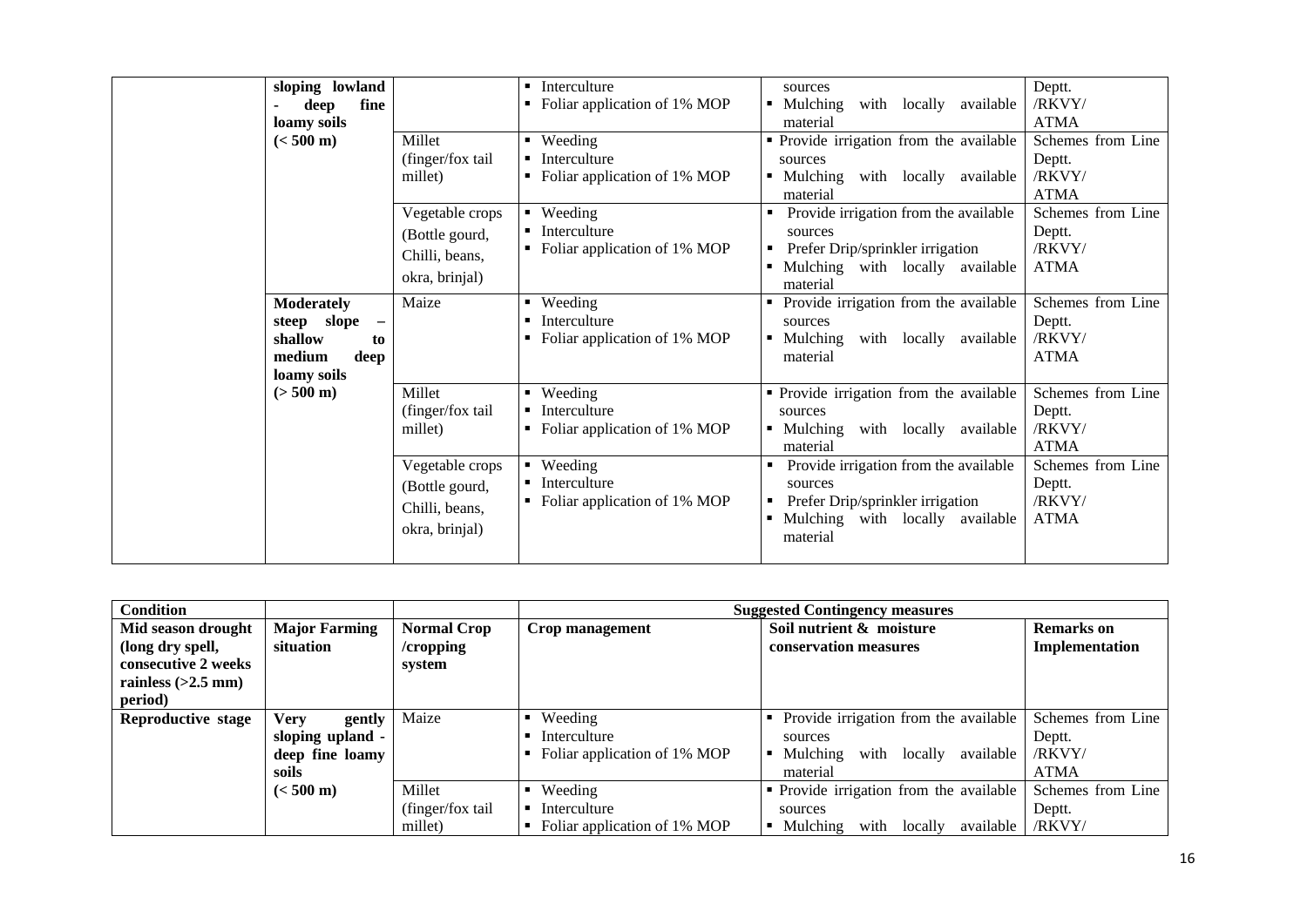|                                         |                  |                                | material                                   | <b>ATMA</b>       |
|-----------------------------------------|------------------|--------------------------------|--------------------------------------------|-------------------|
|                                         | Vegetables       | • Weeding                      | • Provide irrigation from the available    | Schemes from Line |
|                                         |                  | Interculture                   | sources                                    | Deptt.            |
|                                         |                  | Foliar application of 1% MOP   | • Mulching<br>with locally<br>available    | /RKVY/            |
|                                         |                  |                                | material                                   | <b>ATMA</b>       |
| <b>Very</b><br>gently                   | Maize            | • Weeding                      | Provide irrigation from the available      | Schemes from Line |
| sloping lowland                         |                  | Interculture                   | sources                                    | Deptt.            |
| fine<br>deep                            |                  | Foliar application of 1% MOP   | Mulching with locally available            | /RKVY/            |
| loamy soils                             |                  |                                | material                                   | <b>ATMA</b>       |
| $(< 500 \text{ m})$                     | Millet           | • Weeding                      | • Provide irrigation from the available    | Schemes from Line |
|                                         | (finger/fox tail | Interculture                   | sources                                    | Deptt.            |
|                                         | millet)          | Foliar application of 1% MOP   | • Mulching with locally available          | /RKVY/            |
|                                         |                  |                                | material                                   | <b>ATMA</b>       |
|                                         | Vegetables       | • Weeding                      | · Provide irrigation from the available    | Schemes from Line |
|                                         |                  | Interculture                   | sources                                    | Deptt.            |
|                                         |                  | Foliar application of 1% MOP   | Mulching<br>with locally available         | /RKVY/            |
|                                         |                  |                                | material                                   | <b>ATMA</b>       |
| <b>Moderately</b>                       | Maize            | • Weeding                      | Provide irrigation from the available      | Schemes from Line |
| steep slope<br>$\overline{\phantom{m}}$ |                  | Interculture                   | sources                                    | Deptt.            |
| shallow<br>to                           |                  | Foliar application of 1% MOP   | • Mulching with locally available          | /RKVY/            |
| medium<br>deep                          |                  |                                | material                                   | <b>ATMA</b>       |
| loamy soils                             | Millet           | • Weeding                      | • Provide irrigation from the available    | Schemes from Line |
| $(> 500 \text{ m})$                     | (finger/fox tail | Interculture                   | sources                                    | Deptt.            |
|                                         | millet)          | Foliar application of 1% MOP   | Mulching with locally available            | /RKVY/            |
|                                         |                  |                                | material                                   | <b>ATMA</b>       |
|                                         | Vegetables       | Weeding                        | • Provide irrigation from the available    | Schemes from Line |
|                                         |                  | Interculture                   | sources                                    | Deptt.            |
|                                         |                  | • Foliar application of 1% MOP | • Mulching<br>with<br>locally<br>available | /RKVY/            |
|                                         |                  |                                | material                                   | <b>ATMA</b>       |

| <b>Condition</b>        |                       |                    | <b>Suggested Contingency measures</b>                                 |                                  |                                  |  |
|-------------------------|-----------------------|--------------------|-----------------------------------------------------------------------|----------------------------------|----------------------------------|--|
| <b>Terminal drought</b> | <b>Major Farming</b>  | <b>Normal</b>      | Crop management                                                       | <b>Kharif Crop planning</b>      | <b>Remarks on Implementation</b> |  |
| (Early withdrawal       | situation             | Crop/cropping      |                                                                       |                                  |                                  |  |
| of monsoon)             |                       | system             |                                                                       |                                  |                                  |  |
|                         | gently<br><b>Very</b> | Maize              | ■ Harvest at physiological maturity ■ Planning for nursery sowing     |                                  | Line<br>Schemes<br>from          |  |
|                         | sloping upland        |                    |                                                                       | of Paddy.                        | Deptt./RKVY/ATMA                 |  |
|                         | fine<br>deep          |                    |                                                                       | Preparation of fields for        |                                  |  |
|                         | loamy soils           |                    |                                                                       | Sesamum, Black gram              |                                  |  |
|                         | $(< 500 \text{ m})$   | Millet (finger/fox | <b>Harvest at physiological maturity </b> Planning for nursery sowing |                                  | Line<br>Schemes<br>from          |  |
|                         |                       | tail millet)       |                                                                       | of Paddy.                        | Deptt./RKVY/ATMA                 |  |
|                         |                       |                    |                                                                       | <b>Preparation</b> of fields for |                                  |  |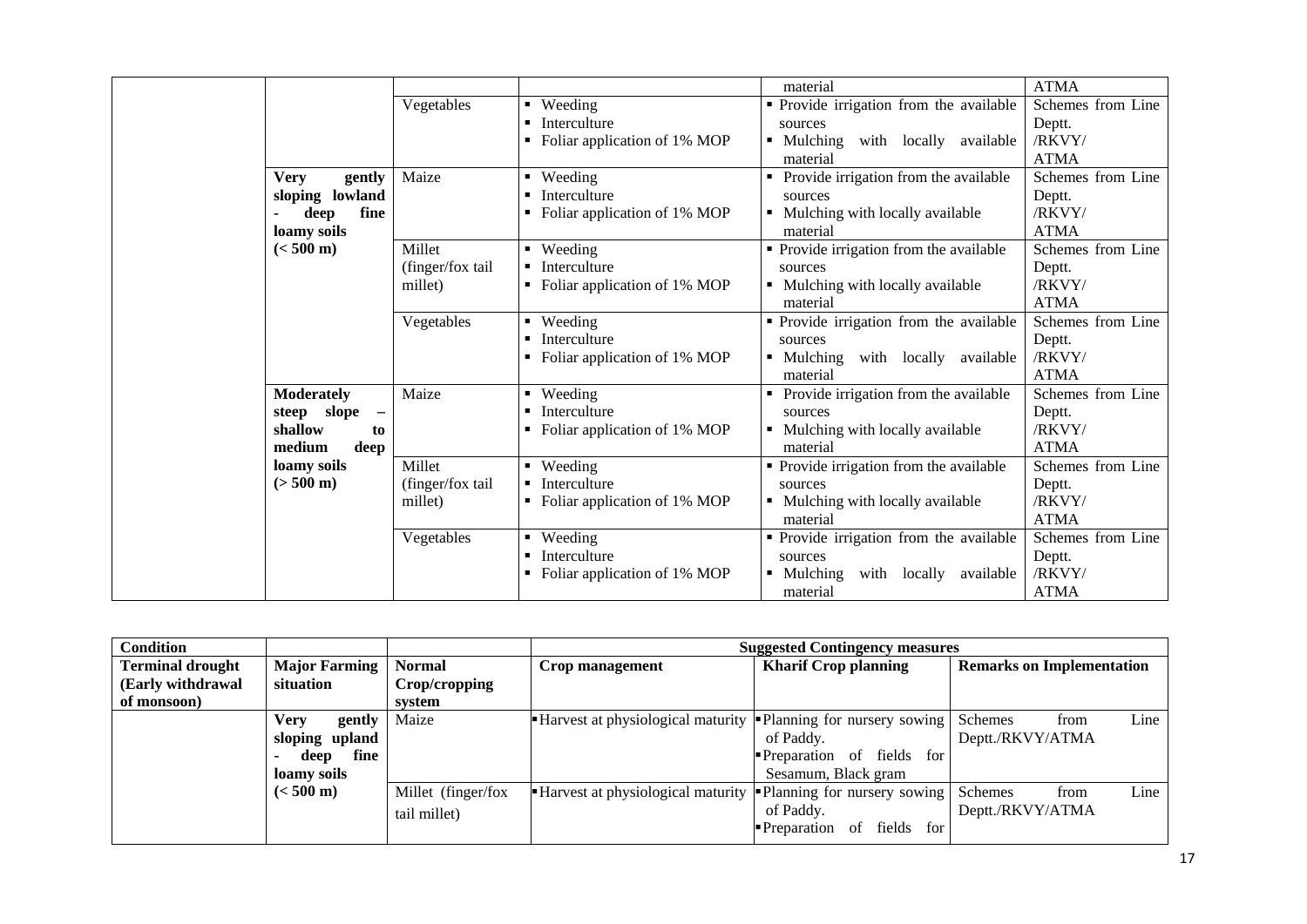|                                                                         |                                    |                                          | Sesamum, Black gram                                                                          |                                            |      |
|-------------------------------------------------------------------------|------------------------------------|------------------------------------------|----------------------------------------------------------------------------------------------|--------------------------------------------|------|
|                                                                         | Vegetables                         | <b>Harvest at physiological maturity</b> | Planning for nursery sowing<br>of Paddy.<br>Preparation of fields for                        | Schemes<br>from<br>Deptt./RKVY/ATMA        | Line |
|                                                                         |                                    |                                          | Sesamum, Black gram                                                                          |                                            |      |
| <b>Very</b><br>gently<br>sloping lowland<br>deep<br>fine<br>loamy soils | Maize                              | - Harvest at physiological maturity      | Planning for nursery sowing<br>of Paddy.<br>Preparation of fields for<br>Sesamum, Black gram | <b>Schemes</b><br>from<br>Deptt./RKVY/ATMA | Line |
| $(< 500 \text{ m})$                                                     | Millet (finger/fox<br>tail millet) | -Harvest at physiological maturity       | Planning for nursery sowing<br>of Paddy.<br>Preparation of fields for<br>Sesamum, Black gram | Schemes<br>from<br>Deptt./RKVY/ATMA        | Line |
|                                                                         | Vegetables                         | -Harvest at physiological maturity       | Planning for nursery sowing<br>of Paddy.<br>Preparation of fields for<br>Sesamum, Black gram | Schemes<br>from<br>Deptt./RKVY/ATMA        | Line |
| <b>Moderately</b><br>steep slope -<br>shallow<br>to<br>medium<br>deep   | Maize                              | -Harvest at physiological maturity       | Planning for nursery sowing<br>of Paddy.<br>Preparation of fields for<br>Sesamum, Black gram | <b>Schemes</b><br>from<br>Deptt./RKVY/ATMA | Line |
| loamy soils<br>$(> 500 \text{ m})$                                      | Millet (finger/fox<br>tail millet) | • Harvest at physiological maturity      | Planning for nursery sowing<br>of Paddy.<br>Preparation of fields for<br>Sesamum, Black gram | from<br><b>Schemes</b><br>Deptt./RKVY/ATMA | Line |
|                                                                         | Vegetables                         | - Harvest at physiological maturity      | Planning for nursery sowing<br>of Paddy.<br>Preparation of fields for<br>Sesamum, Black gram | Schemes<br>from<br>Deptt./RKVY/ATMA        | Line |

**2.2 Drought-Normal onset of Monsoon (1st week of June) Normal**

| <b>Condition</b>        |                       |                             | <b>Suggested Contingency measures</b> |                           |                                  |  |  |
|-------------------------|-----------------------|-----------------------------|---------------------------------------|---------------------------|----------------------------------|--|--|
| <b>Early season</b>     | <b>Major Farming</b>  | <b>Normal Crop/Cropping</b> | Change in crop                        | <b>Agronomic measures</b> | <b>Remarks on Implementation</b> |  |  |
| drought                 | situation             | system                      | /cropping system                      |                           |                                  |  |  |
| (delayed                |                       |                             | including variety                     |                           |                                  |  |  |
| onset)                  |                       |                             |                                       |                           |                                  |  |  |
| Delay by 2              | <b>Verv</b><br>gently | Millet (finger/foxtail      | Varieties of finger                   |                           | Schemes from Line                |  |  |
| weeks                   | sloping upland -      | millet)                     | millet (VR-708,                       |                           | Deptt./RKVY/ATMA                 |  |  |
| $(3^{rd})$<br>week of 1 | deep fine loamy       |                             | GPU-67), foxtail                      |                           |                                  |  |  |
| June)                   | soils                 |                             | millet (SR-                           |                           |                                  |  |  |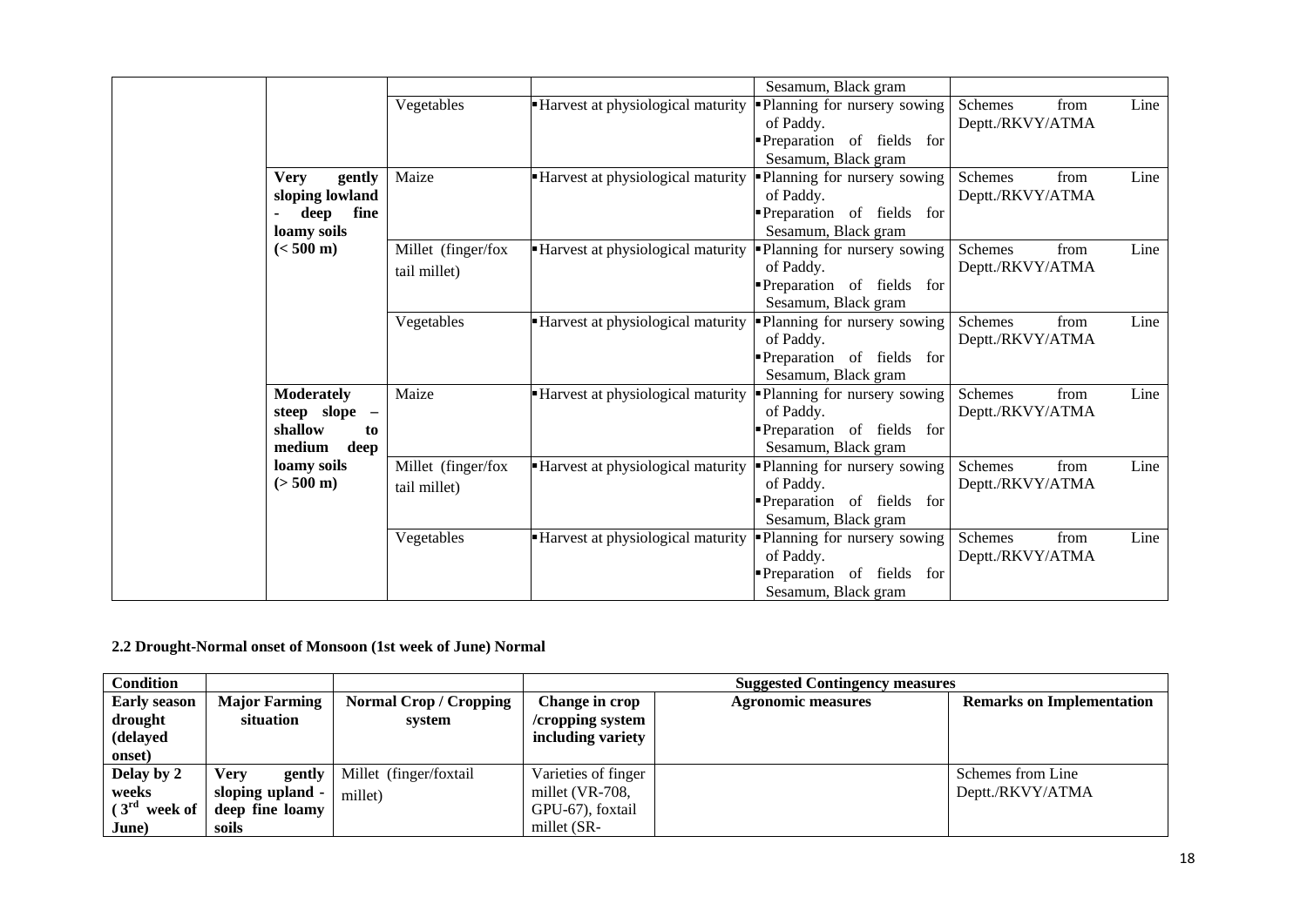| $(< 500 \text{ m})$                                                                                         |                                   | 16, Arjuna,<br>Prasad)                                                                                           |                                                                                                                                |                                       |
|-------------------------------------------------------------------------------------------------------------|-----------------------------------|------------------------------------------------------------------------------------------------------------------|--------------------------------------------------------------------------------------------------------------------------------|---------------------------------------|
|                                                                                                             | Maize                             | Maize varieties<br>$\blacksquare$<br>Naveen,<br>like<br>Navjyot                                                  | Application of organic manure before<br>sowing.                                                                                | Schemes from Line<br>Deptt./RKVY/ATMA |
| <b>Very</b><br>gently<br>sloping lowland<br>fine<br>deep<br>loamy soils<br>$(< 500 \text{ m})$              | WRC/TRC (Paddy)                   | Rice vars.<br>$\blacksquare$<br>Megha Rice 1<br>and Megha<br>Rice 2, CAU<br>$R-1$                                | Spacing of 20x10 cm and 3-4<br>seedlings/hill<br>Weeding is to be done 30and 45 days<br>$\blacksquare$<br>after transplanting. | Schemes from Line<br>Deptt./RKVY/ATMA |
| <b>Moderately</b><br>steep slope -<br>shallow<br>to<br>medium<br>deep<br>loamy soils<br>$(> 500 \text{ m})$ | Millet (finger/foxtail<br>millet) | Short duration<br>crops/varieties of<br>finger millet (VR-<br>708, GPU-67),<br>foxtail millet (SR-<br>16, Meera) |                                                                                                                                | Schemes from Line<br>Deptt./RKVY/ATMA |

**Note: Generally the delay in onset of monsoon by 4 weeks is not applicable.**

#### **Normal onset of monsoon**

| <b>Condition</b>             |                                |                 |                            | <b>Suggested Contingency measures</b> |                   |
|------------------------------|--------------------------------|-----------------|----------------------------|---------------------------------------|-------------------|
| Early season drought         | <b>Major Farming situation</b> | Normal Crop/    | Change in crop /cropping   | <b>Agronomic measures</b>             | <b>Remarks</b> on |
| (Normal onset)               |                                | Cropping system | system including variety   |                                       | Implementation    |
| <b>Normal onset followed</b> | sloping<br>Verv<br>gently      | Millet (finger/ |                            | Provide irrigation from the<br>٠      | Schemes from Line |
| by $15-20$ days dry          | upland - deep fine loamy       | foxtail millet) |                            | available sources                     | Deptt.            |
| spell after sowing           | soils                          |                 |                            | Gap filling                           | /RKVY/            |
| leading to poor              | $(< 500 \text{ m})$            |                 |                            | Weeding                               | <b>ATMA</b>       |
| germination/crop             |                                |                 |                            | Foliar application of 1% MOP          |                   |
| stand etc.                   |                                |                 |                            | Application of organic manure,        |                   |
|                              |                                |                 |                            | wherever possible                     |                   |
|                              |                                | Maize           | varieties<br>Maize<br>like | Application of organic<br>manure      | Schemes from Line |
|                              |                                |                 | Naveen, Navjyot            | before sowing.                        | Deptt.            |
|                              |                                |                 |                            | Gap filling                           | /RKVY/            |
|                              |                                |                 |                            | Weeding<br>٠                          | <b>ATMA</b>       |
|                              |                                |                 |                            | Foliar application of 1% MOP          |                   |
|                              |                                |                 |                            | Application of organic manure,        |                   |
|                              |                                |                 |                            | wherever possible.                    |                   |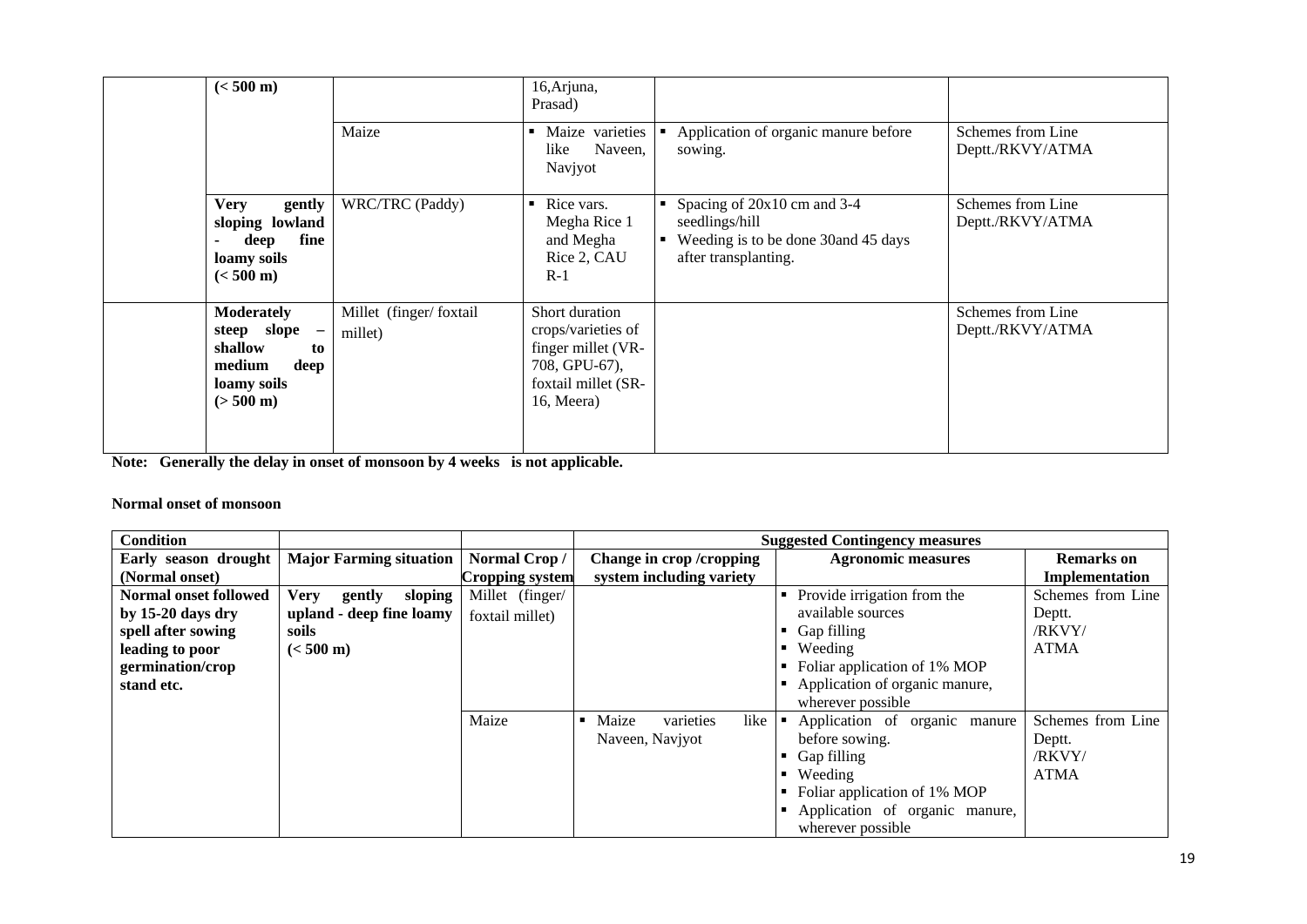| <b>Very</b><br>sloping<br>gently<br>fine<br>lowland<br>deep<br>$\overline{a}$<br>loamy soils<br>$(< 500 \text{ m})$ | WRC/TRC<br>(Paddy)                 | Short duration vars. RCM-  <br>9, RCM-10, RCM 11,<br>CAU-R-1, TTB-404, TTB- $ \bullet $<br>303,<br>Mulagavaru,<br>Kanaklata. | Spacing of $20x10$ cm and $2-3$<br>seedlings/hill<br>Weeding is to be done 30 and 45<br>days after transplanting.<br>Weeding to be done<br>$\blacksquare$<br>Foliar application of 1% MOP<br>п.<br>Application of organic manure,<br>$\blacksquare$<br>wherever possible<br>Timely<br>protection<br>plant<br>-of<br>٠<br>folder,<br>for<br>leaf<br>measures<br>caseworm, sheath blight | Schemes from Line<br>Deptt.<br>/RKVY/ATMA |
|---------------------------------------------------------------------------------------------------------------------|------------------------------------|------------------------------------------------------------------------------------------------------------------------------|----------------------------------------------------------------------------------------------------------------------------------------------------------------------------------------------------------------------------------------------------------------------------------------------------------------------------------------------------------------------------------------|-------------------------------------------|
| Moderately steep slope -<br>shallow to medium deep<br>loamy soils<br>$(> 500 \text{ m})$                            | Millet (finger/<br>foxtail millet) | Varieties of finger millet<br>(VR-708, GPU-67), foxtail<br>millet (SR-16, Arjuna,<br>Prasad) Gap filling                     | Weeding<br>п.<br>Foliar application of 1% MOP<br>Application of organic manure,<br>wherever possible                                                                                                                                                                                                                                                                                   | Schemes from Line<br>Deptt.<br>/RKVY/ATMA |

| <b>Condition</b>        |                                            |                    |                                                | <b>Suggested Contingency measures</b>      |                   |
|-------------------------|--------------------------------------------|--------------------|------------------------------------------------|--------------------------------------------|-------------------|
| Mid season drought      | <b>Major Farming</b>                       | <b>Normal Crop</b> | Crop management                                | Soil nutrient & moisture                   | <b>Remarks</b> on |
| (long dry spell,        | situation                                  | /cropping          |                                                | conservation measures                      | Implementation    |
| consecutive 2 weeks     |                                            | system             |                                                |                                            |                   |
| rainless $(>2.5$ mm)    |                                            |                    |                                                |                                            |                   |
| period)                 |                                            |                    |                                                |                                            |                   |
| <b>Vegetative stage</b> | <b>Very</b><br>gently                      | Millet             | Weeding                                        | • Provide irrigation from the available    | Schemes from Line |
|                         | sloping upland                             | (finger/foxtail    | Foliar application of 1% MOP<br>٠              | sources                                    | Deptt.            |
|                         | deep fine loamy                            | millet)            |                                                |                                            | /RKVY/            |
|                         | soils                                      |                    |                                                |                                            | <b>ATMA</b>       |
|                         | $(< 500 \text{ m})$                        | Maize              | Weeding<br>$\blacksquare$                      | Provide irrigation from the available<br>٠ | Schemes from Line |
|                         |                                            |                    | Interculture                                   | sources                                    | Deptt.            |
|                         |                                            |                    | Foliar application of 1% MOP                   |                                            | /RKVY/            |
|                         |                                            |                    |                                                |                                            | <b>ATMA</b>       |
|                         |                                            |                    | $\blacksquare$                                 | $\blacksquare$                             |                   |
|                         | <b>Very</b><br>gently                      | WRC/TRC            | Weeding to be done<br>$\blacksquare$           | Provide irrigation from the available<br>٠ | Schemes from Line |
|                         | sloping lowland                            | (Paddy)            | Foliar application of 1% MOP<br>$\blacksquare$ | sources                                    | Deptt.            |
|                         | fine<br>deep                               |                    | Timely plant protection of<br>٠                |                                            | /RKVY/ATMA        |
|                         | loamy soils                                |                    | for<br>Sheath<br>blight,<br>measures           |                                            |                   |
|                         | $(< 500 \text{ m})$                        |                    | caseworm, leaf folder and stem                 |                                            |                   |
|                         |                                            |                    | borer                                          |                                            |                   |
|                         | <b>Moderately</b>                          | Millet             | Weeding<br>٠                                   | • Provide irrigation from the available    | Schemes from Line |
|                         | slope<br>steep<br>$\overline{\phantom{m}}$ | (finger/foxtail    | Foliar application of 1% MOP                   | sources                                    | Deptt.            |
|                         | shallow<br>to                              | millet)            |                                                |                                            | /RKVY/            |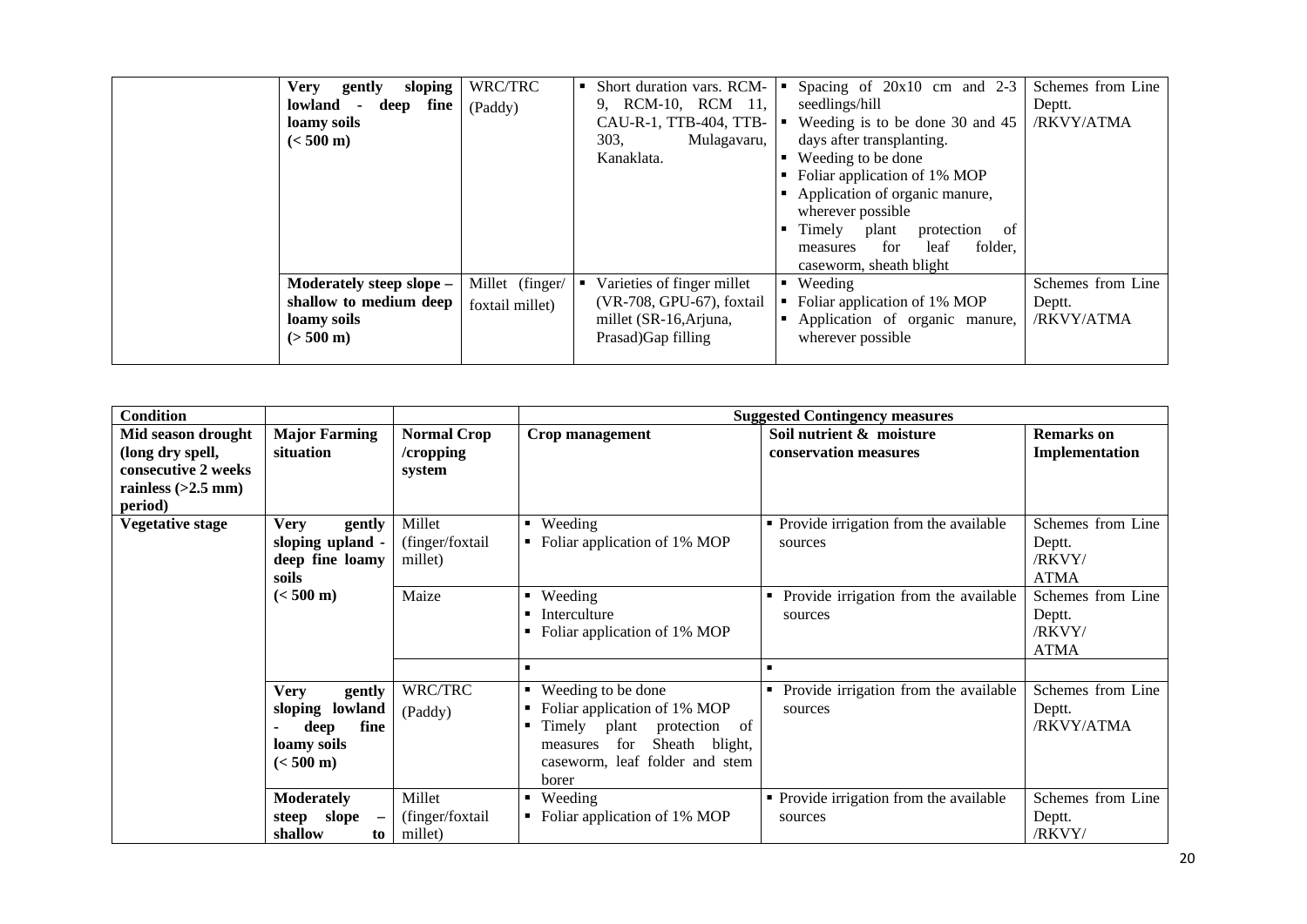| $ -$<br>medium<br>deep |  | <b>TIM</b><br>AIMA |
|------------------------|--|--------------------|
| loamy soils            |  |                    |
| $500 \text{ m}$ )      |  |                    |

| <b>Condition</b>                                                                                |                                                                                                                                          |                                           |                                                                                            | <b>Suggested Contingency measures</b>                 |                                                      |
|-------------------------------------------------------------------------------------------------|------------------------------------------------------------------------------------------------------------------------------------------|-------------------------------------------|--------------------------------------------------------------------------------------------|-------------------------------------------------------|------------------------------------------------------|
| Mid season drought<br>(long dry spell,<br>consecutive 2 weeks<br>rainless $(>2.5$<br>mm)period) | <b>Major Farming</b><br>situation                                                                                                        | <b>Normal Crop</b><br>/cropping<br>system | Crop management                                                                            | Soil nutrient & moisture<br>conservation measures     | <b>Remarks</b> on<br>Implementation                  |
| Reproductive stage                                                                              | <b>Very</b><br>gently<br>sloping upland -<br>deep fine loamy                                                                             | Millet<br>(finger/foxtail<br>millet)      | Foliar application of 1% MOP                                                               | • Provide irrigation from the available<br>sources    | Schemes from Line<br>Deptt.<br>/RKVY/ATMA            |
|                                                                                                 | soils<br>$(< 500 \text{ m})$                                                                                                             | Maize                                     | Foliar application of 1% MOP                                                               | Provide irrigation from the available<br>٠<br>sources | Schemes from Line<br>Deptt.<br>/RKVY/<br><b>ATMA</b> |
|                                                                                                 | <b>Very</b><br>gently<br>sloping lowland<br>fine<br>deep<br>loamy soils<br>$(< 500 \text{ m})$                                           | WRC/TRC<br>(Paddy)                        | Foliar application of 1% MOP<br>п<br>Timely plant protection of<br>measures for gundhi bug | Provide irrigation from the available<br>п<br>sources | Schemes from Line<br>Deptt.<br>/RKVY/<br><b>ATMA</b> |
|                                                                                                 | <b>Moderately</b><br>slope<br>steep<br>$\overline{\phantom{0}}$<br>shallow<br>to<br>medium<br>deep<br>loamy soils<br>$(> 500 \text{ m})$ | Millet<br>(finger/foxtail<br>millet)      | Foliar application of 1% MOP<br>٠                                                          | • Provide irrigation from the available<br>sources    | Schemes from Line<br>Deptt.<br>/RKVY/ATMA            |

| <b>Condition</b>        |                                    |               | <b>Suggested Contingency measures</b>                               |                                   |                                  |
|-------------------------|------------------------------------|---------------|---------------------------------------------------------------------|-----------------------------------|----------------------------------|
| <b>Terminal drought</b> | <b>Major Farming   Normal</b>      |               | Crop management                                                     | Rabi Crop planning                | <b>Remarks on Implementation</b> |
| (Early withdrawal of    | situation                          | Crop/cropping |                                                                     |                                   |                                  |
| monsoon)                |                                    | svstem        |                                                                     |                                   |                                  |
|                         | <b>gently</b> Millet<br>Verv       |               | <b>Harvest at physiological maturity </b> Planning for zero tillage |                                   | Line<br>Schemes<br>from          |
|                         | sloping upland $ $ (finger/foxtail |               |                                                                     | cultivation of pea, toria etc.    | Deptt./RKVY/ATMA                 |
|                         | fine<br>deep                       | millet)       |                                                                     | <b>Preparation for cole crops</b> |                                  |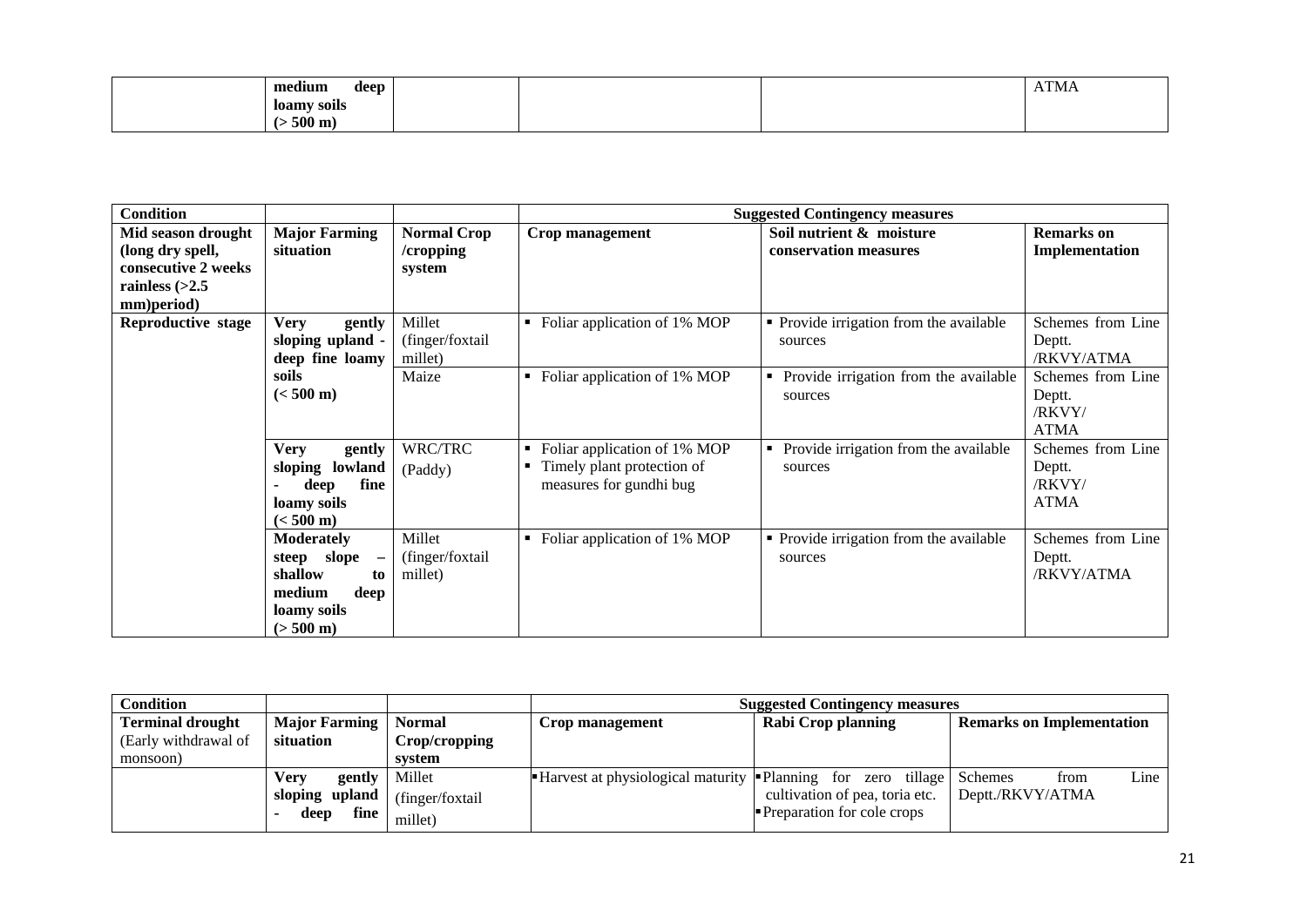| loamy soils<br>$(< 500 \text{ m})$                                                                                         |                                       |                                   |                                                                                                       |                                                    |
|----------------------------------------------------------------------------------------------------------------------------|---------------------------------------|-----------------------------------|-------------------------------------------------------------------------------------------------------|----------------------------------------------------|
|                                                                                                                            | Maize                                 | Harvest at physiological maturity | • Planning<br>for zero tillage<br>cultivation of pea, toria etc.<br><b>Preparation for cole crops</b> | Schemes from Line Deptt.<br>/RKVY/ATMA             |
| <b>Very</b><br>gently<br>sloping lowland<br>fine<br>deep<br>$\overline{\phantom{a}}$<br>loamy soils<br>$(< 500 \text{ m})$ | WRC/TRC (Paddy)                       | Harvest at physiological maturity | Planning for zero tillage<br>cultivation of pea, toria etc.<br>Preparation for cole crops             | Line<br>from<br><b>Schemes</b><br>Deptt./RKVY/ATMA |
| <b>Moderately</b><br>steep slope -<br>shallow<br>to<br>medium<br>deep<br>loamy soils<br>$(> 500 \text{ m})$                | Millet<br>(finger/foxtail)<br>millet) | Harvest at physiological maturity | Planning for zero tillage<br>cultivation of pea, toria etc.<br>Preparation for cole crops             | Schemes from Line Deptt.<br>/RKVY/ATMA             |

#### **2.1.2 Drought-irrigated situation : NA in this district**

2.2 **Unusual rains (untimely, unseasonal etc) (for both rainfed and irrigation situation)**

| <b>Condition</b>                              |                                         | <b>Suggested contingency measure</b>      |                                                                    |                                                                               |  |  |  |
|-----------------------------------------------|-----------------------------------------|-------------------------------------------|--------------------------------------------------------------------|-------------------------------------------------------------------------------|--|--|--|
| <b>Continuous high</b><br>rainfall in a short | <b>Vegetative stage</b>                 | <b>Flowering stage</b>                    | Crop maturity stage                                                | Post harvest                                                                  |  |  |  |
| span leading to<br>water logging              |                                         |                                           |                                                                    |                                                                               |  |  |  |
| paddy                                         | Drainage of excess water from the field | Immediate provision of drainage<br>system | • Drain out excess water<br>■ Harvest at physiological<br>maturity | • Shifting to a safer place<br>• Dry in shade and in<br>well ventilated space |  |  |  |
| Maize                                         | Provide drainage                        | Provide drainage                          | • Drain out excess water<br>■ Harvest at physiological<br>maturity | • Shifting to a safer place<br>• Dry in shade and in<br>well ventilated space |  |  |  |
| Milllet                                       | Drainage of excess water                | Immediate provision of drainage<br>system | • Drain out excess water<br>■ Harvest at physiological<br>maturity | Proper drying                                                                 |  |  |  |
| <b>Horticulture</b>                           |                                         |                                           |                                                                    |                                                                               |  |  |  |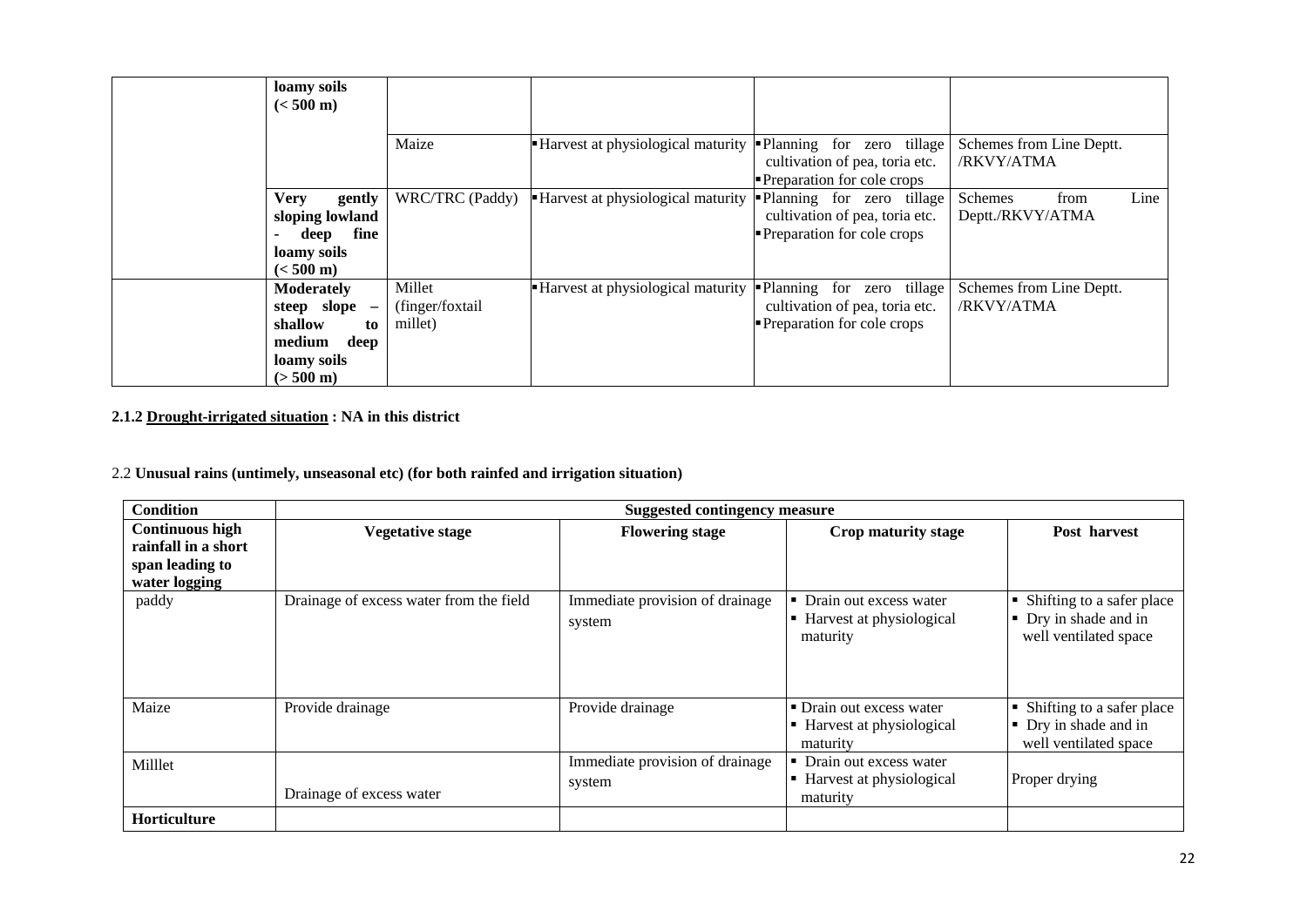|           |                                                                        |                                                             | If there is physical damage,                            | Fruits are to be stored in                        |
|-----------|------------------------------------------------------------------------|-------------------------------------------------------------|---------------------------------------------------------|---------------------------------------------------|
|           | • Provide proper drainage                                              | - Provide proper drainage                                   | pruning of damage branches                              | well aerated farm shed                            |
| Orange    | In steep slopes, prepare half moon                                     | • Foliar application of                                     | and application of Bordeaux                             | or house to avoid loses.                          |
|           | terraces to prevent soil erosion and                                   | micronutrient/multiplex @ 0.2%                              | paste should be done to prevent                         | Storing at $8 - 100$ C                            |
|           | leaching loss                                                          | should be done to prevent                                   | secondary infection                                     | with $85 - 90 %$ RH is                            |
|           | If there is physical damage, pruning of                                | flower drop                                                 | Harvesting can be delayed upto                          | preferred.                                        |
|           | damage branches and application of                                     | Control aphids and mealy bugs                               | 60-75 days by spraying pre-                             |                                                   |
|           | Bordeaux paste should be done to                                       | etc                                                         | harvest chemical i.e. 2-4D at                           |                                                   |
|           | prevent secondary infection.                                           |                                                             | $20$ ppm + GA at $10$ ppm + 0.2%                        |                                                   |
|           | • Proper nutrient management to be                                     |                                                             | Kcl on maturing fruits.                                 |                                                   |
|           | followed.                                                              |                                                             | Harvesting can be delayed. In                           |                                                   |
|           |                                                                        |                                                             | citrus even after full maturity,                        |                                                   |
|           |                                                                        |                                                             | the fruits can be left on the tree                      |                                                   |
|           |                                                                        |                                                             | for 2-3 weeks without                                   |                                                   |
|           |                                                                        |                                                             | deterioration which facilitates                         |                                                   |
|           |                                                                        |                                                             | prolong harvesting.                                     |                                                   |
|           |                                                                        |                                                             | · While picking, the stem end                           |                                                   |
|           |                                                                        |                                                             | should be cut close to the fruit                        |                                                   |
|           |                                                                        |                                                             | without damaging the rind.                              |                                                   |
|           |                                                                        |                                                             | Hence avoiding fungal                                   |                                                   |
|           |                                                                        |                                                             | infection.                                              |                                                   |
|           |                                                                        |                                                             | • Collect the good fruits and                           |                                                   |
|           |                                                                        |                                                             |                                                         |                                                   |
|           |                                                                        |                                                             | store them. Damaged fallen<br>fruits to be disposed off |                                                   |
|           | • Provide proper drainage                                              | • Provide proper drainage                                   | Spray 2,4,5-T @ 20ppm or                                | $\blacksquare$ Stored the fruits for 4-8          |
| Apple     | In steep slopes, prepare half moon                                     | • Half moon terraces to be done                             | 2,4,5-TCPA $@$ 15ppm to                                 | months at -1.1 to $0^{\circ}$ C                   |
|           | terraces to prevent soil erosion and                                   | to prevent nutrient loss                                    | inhibit fruit drop                                      | and 85-90 % RH.                                   |
|           |                                                                        |                                                             | • Collect the good fruits and                           |                                                   |
|           | leaching loss                                                          | • Pruning of damaged brances<br>and application of Bordeaux | store them. Damaged fallen                              | • Spray growth regulators<br>Like Alar @ 1000 ppm |
|           | • If there is physical damage, pruning of                              | Paste to be done                                            |                                                         | to improve storability                            |
|           | damage branches and application of<br>Bordeaux paste should be done to |                                                             | fruits to be separated and<br>disposed off              |                                                   |
|           | prevent secondary infection                                            | • Nutrient management along<br>with foliar application      | Recessary to maintain adequate                          |                                                   |
|           | " Nutrient management to be done                                       | micronutrient to be done                                    | drainage                                                |                                                   |
|           |                                                                        | Application of Ethephon 2mg in                              | $\overline{\text{Provide}}$ proper drainage             | Store fruits in well                              |
| Pineapple | · Make trenches/furrows in between                                     | 100-140mg, Bentoniteor NAA                                  | • Spraying of insecticides and                          | aerated farm shed or                              |
|           | ridges to facilitate drainage of excess                                | @ 25ppm or 2, 4-D @5-10 ppm                                 | fungicide                                               | house to avoid loses.                             |
|           | water                                                                  | should be applied for uniform                               | ■ Fruits can be protected with                          | • Pineapples can be                               |
|           | Remove the excess suckers to maintain                                  | flower induction.                                           | locally available material to                           | stored at a temperature                           |
|           | the quality of plant                                                   |                                                             | protect the mature fruit from                           | of 7.5-12°C and RH 70-                            |
|           | " Nutrient management to be followed                                   |                                                             | unusual rains                                           | 90% for 4 weeks.                                  |
|           | • Provide proper drainage                                              | • Provide proper drainage                                   | • Heavy pruning should not done                         | $\blacksquare$ Stored the fruits at 0 to          |
| Kiwifruit | In steep slopes, prepare half moon                                     | Half moon terraces to be done                               | as the fruit will be affected by                        | 4°C and 80-90 % RH.                               |
|           | terraces to prevent soil erosion and                                   |                                                             | rain                                                    |                                                   |
|           |                                                                        | to prevent nutrient loss                                    |                                                         | • Spray growth regulators                         |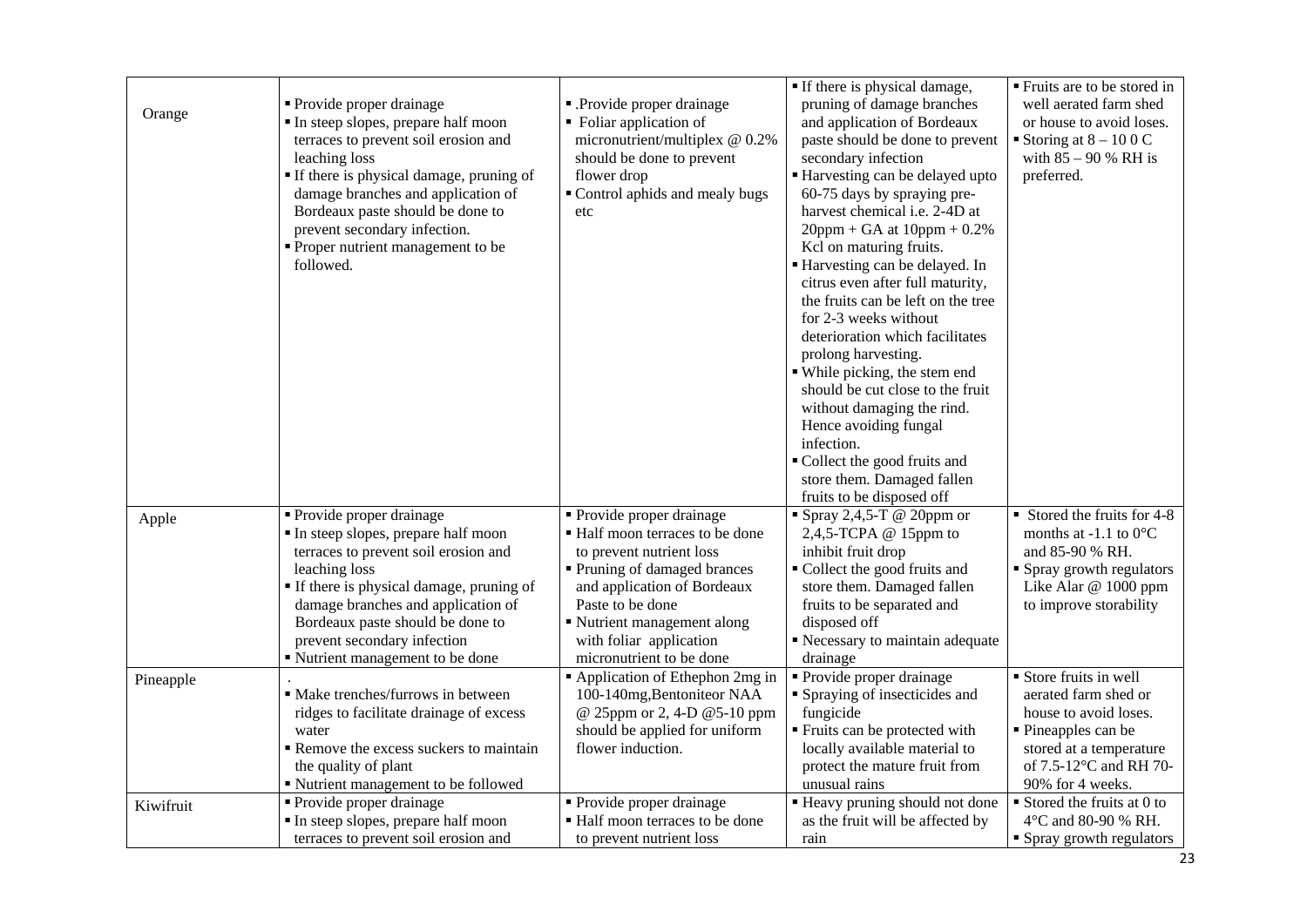|                           | leaching loss<br>• If there is physical damage, pruning of<br>damage branches and application of<br>Bordeaux paste should be done to<br>prevent secondary infection<br>" Nutrient management to be done                                                                                     | • Pruning of damaged branches<br>and application of Bordeaux<br>Paste to be done<br>Nutrient management along<br>with foliar application<br>micronutrient to be done                                     | • Drain out excess water                                                                                                                                                                                                                        | Like Alar @ 1000 ppm<br>to improve storability                                                                                               |
|---------------------------|---------------------------------------------------------------------------------------------------------------------------------------------------------------------------------------------------------------------------------------------------------------------------------------------|----------------------------------------------------------------------------------------------------------------------------------------------------------------------------------------------------------|-------------------------------------------------------------------------------------------------------------------------------------------------------------------------------------------------------------------------------------------------|----------------------------------------------------------------------------------------------------------------------------------------------|
| Banana                    | • Provide proper drainage<br>" Nutrient management to be done<br>• Propping or staking should be done<br>• Spraying of insecticides and fungicide                                                                                                                                           | <b>Provide proper drainage</b><br>Nutrient management to be<br>done along with application of<br>micronutrient<br>" Propping or staking should be<br>done<br>• Spraying of insecticides and<br>fungicide | • Provide proper drainage<br>Nutrient management to be<br>done<br>■ Propping to be done<br>• Bagging to be done to protect<br>the bunch from unusual rains.<br>• Denavelling to be done to<br>improve the bunch weight<br>(removal of male bud) | Store the fruits/ bunch<br>in well aerated farm<br>shed or house to avoid<br>loses.<br>Storing at $10 - 12^{\circ}$ C<br>with $70 - 80$ % RH |
| Large cardamom            | It grows luxuriantly in moist and humid<br>climate. So continuous rain is not a<br>problem during its vegetative growth.<br>• Provide adequate drainage<br>• Spraying of insecticides and fungicide                                                                                         | • Rain during flowering is<br>detrimental. So water logging<br>should be avoided.<br>• Proper drainage system should<br>be followed.<br>• Shade regulation may be taken<br>up providing 50-60% shade.    | ■ Harvesting can be delayed<br>• Proper drainage system should<br>be followed.                                                                                                                                                                  | Collect and dry the<br>produce in fuel kiln<br>overnight at 50°-60°C<br>or in drier for 14-18<br>hours at $45^{\circ}$ -50 $^{\circ}$ C      |
| Ginger                    | • Provide proper drainage channels to<br>avoid stagnation of water<br>Earthing up to be done at proper soil<br>moisture level<br>" Nutrient management to be followed<br>" Field bunding to prevent entry of water<br>from surrounding areas.<br>" Spraying of insecticides and fungicide   | • Provision of drainage to remove<br>excess water.<br><b>Earthing up should be followed</b><br>by manuring.<br>" Field bunding to prevent entry<br>of water from surrounding<br>areas.                   | • Dry weather before harvesting<br>is necessary. So harvesting can<br>be delayed.                                                                                                                                                               | • Shifting of the produce<br>to a drier place.<br>• Drying to remove<br>excess moisture of<br>produce.                                       |
| Turmeric                  | • Provide proper drainage channels to<br>avoid stagnation of water<br>• Earthing up to be done at proper soil<br>moisture level<br>" Nutrient management to be followed<br>" Field bunding to prevent entry of water<br>from surrounding areas.<br>• Spraying of insecticides and fungicide | Provision of drainage to remove<br>excess water.<br><b>Earthing up should be followed</b><br>by manuring.<br>" Field bunding to prevent entry<br>of water from surrounding<br>areas.                     | • Dry weather before harvesting<br>is necessary. So harvesting can<br>be delayed.                                                                                                                                                               | • Shifting of the produce<br>to a drier place.<br>$\blacksquare$ Drying to remove<br>excess moisture of<br>produce.                          |
| Vegetables<br>(cucurbits) | • Provision of drainage to remove excess                                                                                                                                                                                                                                                    | • Spray maleic hydrazine (MH)<br>and 2, 4-5 tri-iodobenzoic acid                                                                                                                                         | ■ Fruits to be harvested<br>immediately without causing                                                                                                                                                                                         | • The fruits can be stored<br>for 2-3 weeks at 15-                                                                                           |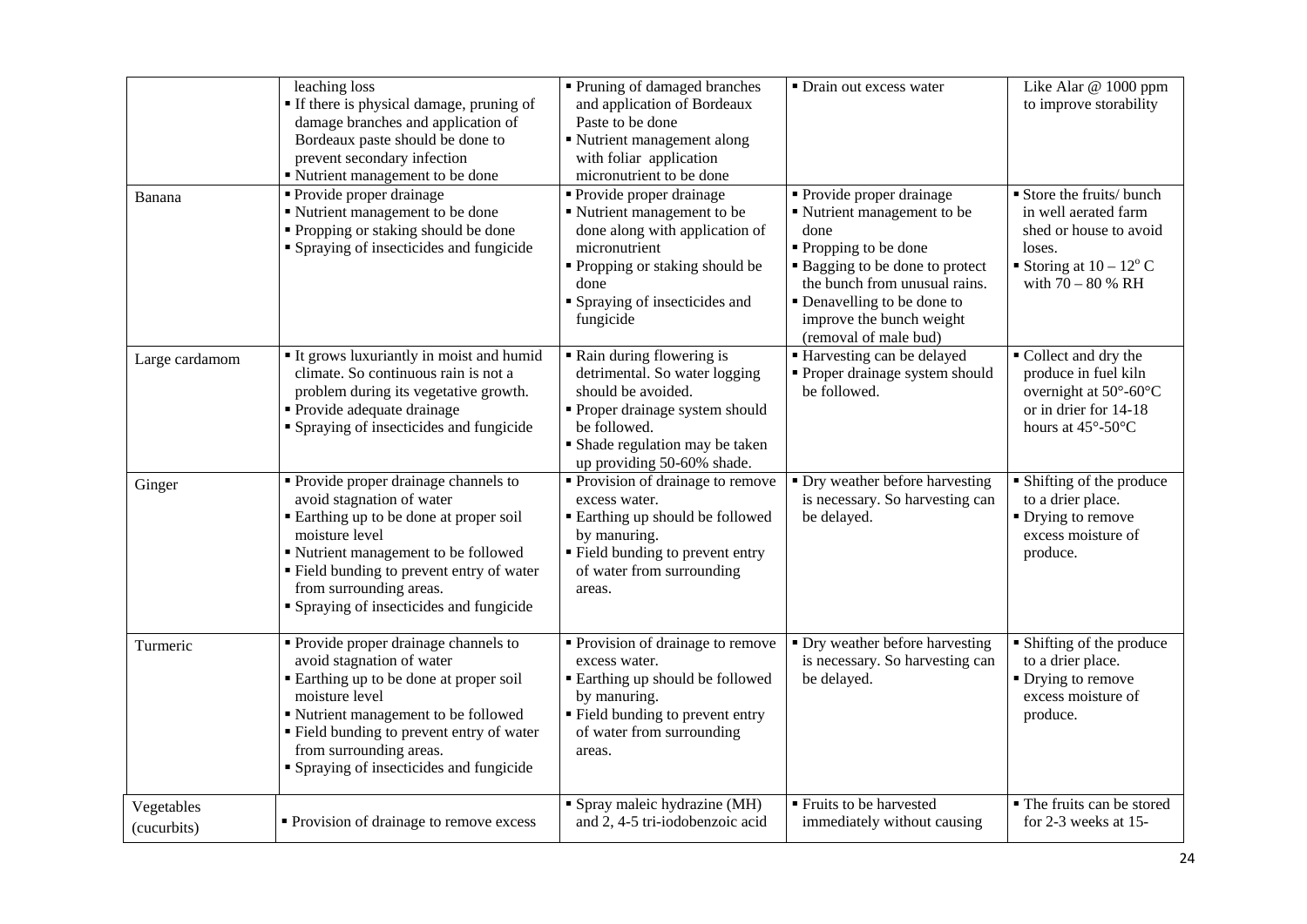|              | water.<br>Earthing up to be done at proper soil<br>moisture condition followed by manuring<br>• Field bunding to prevent entry of water<br>from surrounding areas.<br><b>Staking should be properly followed.</b><br>Rainy season crops can be trained on a<br>bower made of bamboos and sticks.                                                                                                                                               | (TIBA) @ 50ppm for Sex<br>expression. Boron @ 3ppm and<br>calcium @ 20ppm is also<br>effective.<br>• Provision of drainage to remove<br>excess water.<br><b>Earthing up followed by</b><br>manuring<br>" Field bunding to prevent entry<br>of water from surrounding<br>areas.<br>• Take up proper plant protection<br>measures                   | injury to fruits<br>Remove all damaged fruit<br>■ Take up appropriate plant<br>protection measures                                                                                                                                                                                                                                                         | 20°C and RH 75% in a<br>well-ventilated chamber                                                                                                                                                                    |
|--------------|------------------------------------------------------------------------------------------------------------------------------------------------------------------------------------------------------------------------------------------------------------------------------------------------------------------------------------------------------------------------------------------------------------------------------------------------|---------------------------------------------------------------------------------------------------------------------------------------------------------------------------------------------------------------------------------------------------------------------------------------------------------------------------------------------------|------------------------------------------------------------------------------------------------------------------------------------------------------------------------------------------------------------------------------------------------------------------------------------------------------------------------------------------------------------|--------------------------------------------------------------------------------------------------------------------------------------------------------------------------------------------------------------------|
|              | Heavy rainfall with high speed winds in a short span                                                                                                                                                                                                                                                                                                                                                                                           |                                                                                                                                                                                                                                                                                                                                                   |                                                                                                                                                                                                                                                                                                                                                            |                                                                                                                                                                                                                    |
| Horticulture |                                                                                                                                                                                                                                                                                                                                                                                                                                                |                                                                                                                                                                                                                                                                                                                                                   |                                                                                                                                                                                                                                                                                                                                                            |                                                                                                                                                                                                                    |
| Orange       | Earthing up of young plants to avoid<br>uprooting due to wind.<br>• Provide proper drainage facilities.<br><b>Staking to avoid falling off of plants</b><br>In steep slopes, prepare half moon<br>terraces to prevent soil erosion and<br>leaching loss<br>• Pruning of damage branches and<br>application of Bordeaux paste should be<br>done to prevent secondary infection<br>Proper nutrient management to be<br>followed                  | ■ Wind break around the orchard<br>to protect crop from wind<br>damage<br>· Provide proper drainage<br>Nutrient management to be<br>followed along with foliar spray<br>of micronutrient<br>• Pruning of damage branches<br>and application of Bordeaux<br>paste should be done to prevent<br>secondary infection                                 | • Propping heavy bearing tree<br>and weak tree by bamboo pole.<br>■ Harvesting can be delayed upto<br>60-75 days by spraying pre-<br>harvest chemical i.e. 2-4D at<br>$20$ ppm + GA at $10$ ppm + 0.2%<br>Kcl on maturing fruits.<br>• Pruning of damage branches<br>and application of Bordeaux<br>paste should be done to prevent<br>secondary infection | ■ Fruits are to be stored in<br>well aerated farm shed<br>or house to avoid loses.<br>■ Pack the fruit in<br>perforated polythene<br>bag, boxes, crates, etc.<br>and store at temperature<br>of 10-11°C & 92 % RH. |
| Apple        | Earthing up of young plants to avoid<br>uprooting due to wind.<br>• Provide proper drainage facilities.<br><b>Staking to be done to avoid falling off of</b><br>plants.<br>In steep slopes, prepare half moon<br>terraces to prevent soil erosion and<br>leaching loss<br>• Pruning of damage branches and<br>application of Bordeaux paste should be<br>done to prevent secondary infection<br>• Proper nutrient management to be<br>followed | • Provision of drainage to remove<br>excess water.<br>■ Wind break around the orchard<br>• Maintain the half moon terraces<br>to avoid soil nutrient loss<br>• Proper nutrient management to<br>be followed along with foliar<br>application of micronutrient<br>• Prune out all damage branches<br>with appropriate plant<br>protection measures | ■ Harvest ripe fruits<br>• Propping heavy bearing tree<br>and weak tree by bamboo pole.<br>• Use of plant bio-regulators to<br>delay ripening with<br>Daminozide or Alar @<br>1000ppm sprayed before 60<br>days before harvest.                                                                                                                            | $\blacksquare$ Store fruits for 4-8<br>months at -1.1 to $0^{\circ}$ C<br>and 85-90 % RH.                                                                                                                          |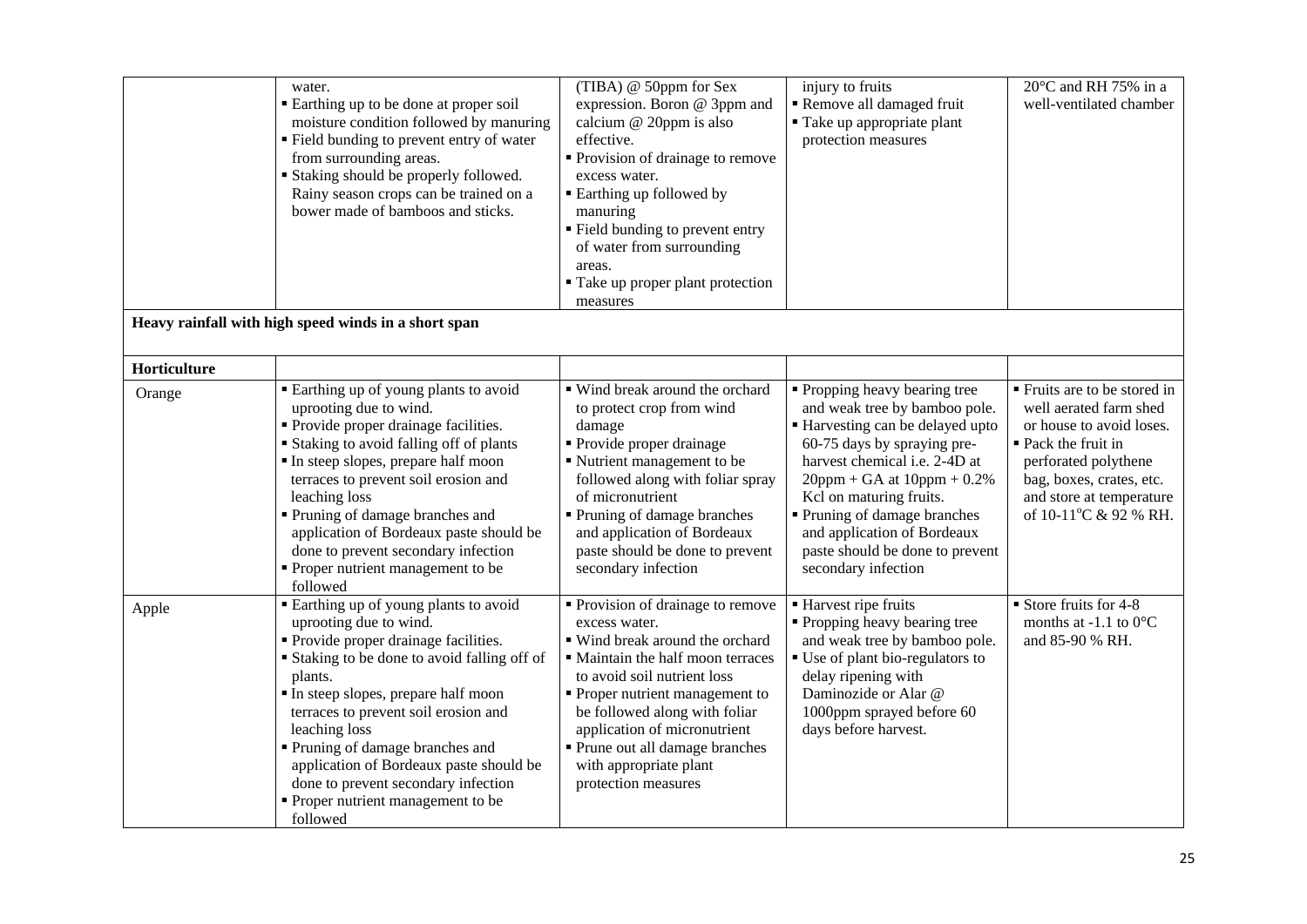| Pineapple      | <b>Earthing up plants for better development</b><br>and anchorage.<br>· Make trenches/furrows in between ridges<br>to facilitate drainage of excess water.<br>• Nutrient management to be followed                                                                                                                                                              | ■ Earthing up to prevent<br>uprooting.<br>• Provide proper drainage<br>Nutrient management to be<br>followed<br>• Spray NAA @ 25ppm or 2, 4-D<br>$@$ 5-10 ppm should be applied<br>for uniform flower induction.                                                 | • Fruits can be protected with<br>locally available material to<br>protect the mature fruit from<br>unusual rains<br>• Spraying of insecticides and<br>fungicide<br>■ Earthing up plants for better<br>development and anchorage.<br>· Make trenches/furrows in<br>between ridges to facilitate<br>drainage of excess water | • .Store fruits in well<br>aerated farm shed or<br>house to avoid loses.<br>■ Pineapples can be<br>stored at a temperature<br>of 7.5-12°C and RH 70-<br>90% for 4 weeks. |
|----------------|-----------------------------------------------------------------------------------------------------------------------------------------------------------------------------------------------------------------------------------------------------------------------------------------------------------------------------------------------------------------|------------------------------------------------------------------------------------------------------------------------------------------------------------------------------------------------------------------------------------------------------------------|-----------------------------------------------------------------------------------------------------------------------------------------------------------------------------------------------------------------------------------------------------------------------------------------------------------------------------|--------------------------------------------------------------------------------------------------------------------------------------------------------------------------|
| Kiwifruit      | • Provide proper drainage<br><b>Support the plant using T-Bar system</b><br>In steep slopes, prepare half moon<br>terraces to prevent soil erosion and<br>leaching loss<br>If there is physical damage, pruning of<br>damage branches and application of<br>Bordeaux paste should be done to<br>prevent secondary infection<br>" Nutrient management to be done | • Provide proper drainage<br>■ Half moon terraces to be done<br>to prevent nutrient loss<br>• Pruning of damaged branches<br>and application of Bordeaux<br>Paste to be done<br>Nutrient management along<br>with foliar application<br>micronutrient to be done | ■ Heavy pruning should not done<br>as the fruit will be affected by<br>rain<br>• Drain out excess water<br>• Maintain the plant using T-Bar<br>trellis supporting system<br>• Nutrient management along<br>with foliar application<br>micronutrient to be done                                                              | $\blacksquare$ Stored the fruits at 0 to<br>4°C and 80-90 % RH.<br>• Spray growth regulators<br>Like Alar @ 1000 ppm<br>to improve storability                           |
| Banana         | • Provide proper drainage<br>Nutrient management to be done<br>• Propping or staking should be done<br>• Spraying of insecticides and fungicide                                                                                                                                                                                                                 | · Provide proper drainage<br>Nutrient management to be<br>done along with application of<br>micronutrient<br>" Propping or staking should be<br>done<br>• Spraying of insecticides and<br>fungicide                                                              | · Provide proper drainage<br>• Nutrient management to be<br>done<br>• Propping to be done<br>• Bagging to be done to protect<br>the bunch from unusual rains.<br>• Denavelling to be done to<br>improve the bunch weight<br>(removal of male bud)                                                                           | Store the fruits/ bunch<br>in well aerated farm<br>shed or house to avoid<br>loses.<br>Storing at $10 - 12^{\circ}$ C<br>with $70 - 80$ % RH                             |
| Large cardamom | " For newly planted crops, staking should<br>be provided.<br>• Provide adequate drainage<br>• Spraying of insecticides and fungicid<br>• Follow proper nutrient management<br>■ Earthing up to be done                                                                                                                                                          | • Proper drainage system should<br>be followed.<br>• Follow proper nutrient<br>management<br>■ Earthing up to prevent<br>uprooting.                                                                                                                              | ■ Harvest at physiological<br>maturity stage or can be<br>delayed<br>• Proper drainage system should<br>be followed                                                                                                                                                                                                         | Collect the harvest and<br>dry the produce in fuel<br>kiln overnight at 50°-<br>$60^{\circ}$ C or in drier for 14-<br>18 hours at 45°-50°C                               |
| Ginger         | • Provide proper drainage channels to<br>avoid stagnation of water<br>Earthing up to be done at proper soil<br>moisture level<br>" Nutrient management to be followed<br>" Field bunding to prevent entry of water                                                                                                                                              | • Provision of drainage to remove<br>excess water.<br><b>Earthing up should be followed</b><br>by manuring.<br>" Field bunding to prevent entry<br>of water from surrounding                                                                                     | ■ Harvest at physiological<br>maturity stage.                                                                                                                                                                                                                                                                               | • Shifting of the produce<br>to a drier place.<br>$\blacksquare$ Drying to remove<br>excess moisture of<br>produce (moisture level<br>$10%$ )                            |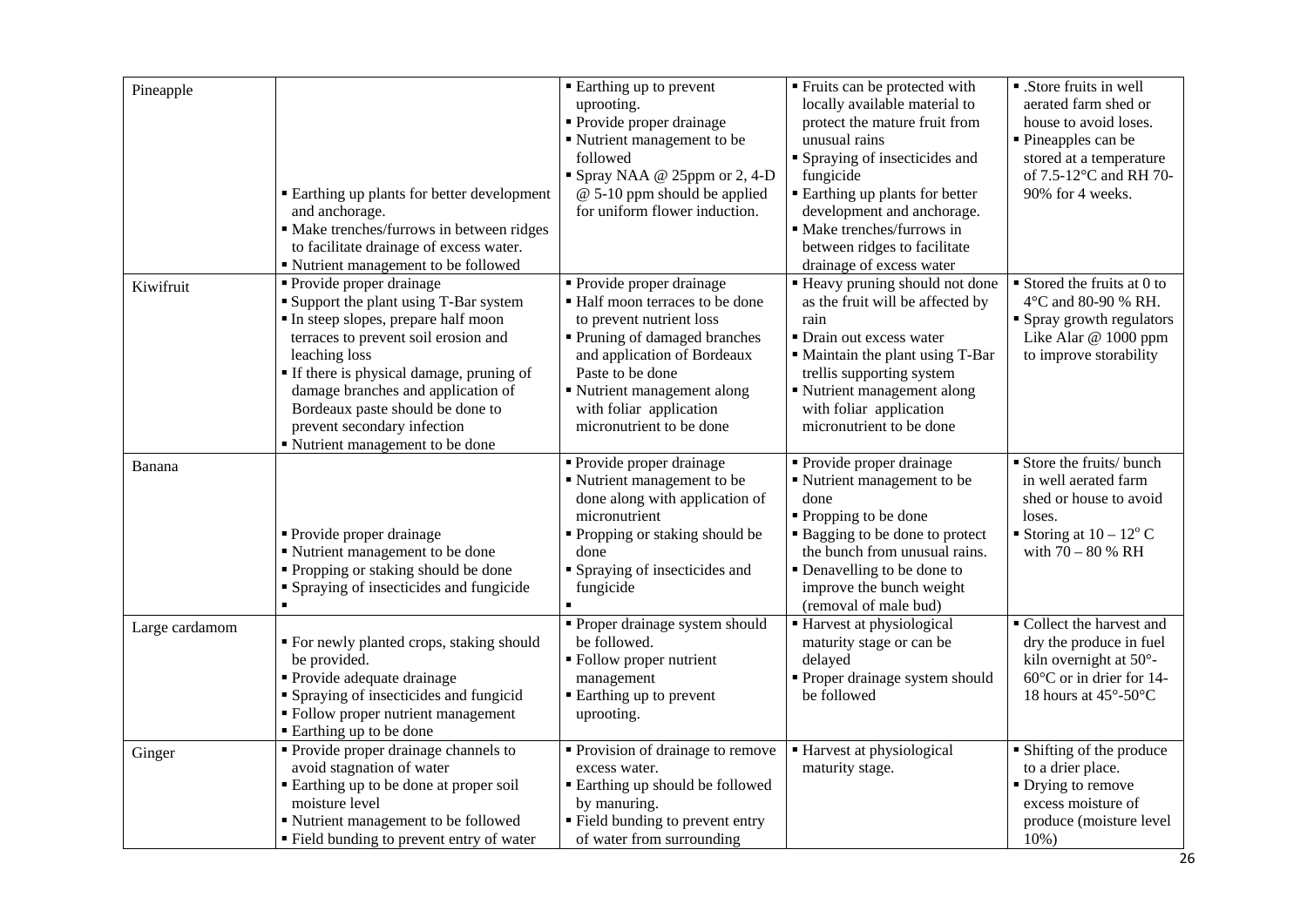|                                  | from surrounding areas.<br>• Spraying of insecticides and fungicide                                                                                                                                                                                                                         | areas.                                                                                                                                                                                                                                                                                                                                                                                                            |                                                                                                                                                               |                                                                                                           |
|----------------------------------|---------------------------------------------------------------------------------------------------------------------------------------------------------------------------------------------------------------------------------------------------------------------------------------------|-------------------------------------------------------------------------------------------------------------------------------------------------------------------------------------------------------------------------------------------------------------------------------------------------------------------------------------------------------------------------------------------------------------------|---------------------------------------------------------------------------------------------------------------------------------------------------------------|-----------------------------------------------------------------------------------------------------------|
| Turmeric                         | • Provide proper drainage channels to<br>avoid stagnation of water<br>• Earthing up to be done at proper soil<br>moisture level<br>• Nutrient management to be followed<br>• Field bunding to prevent entry of water<br>from surrounding areas.<br>• Spraying of insecticides and fungicide | • Provision of drainage to remove<br>excess water.<br>■ Earthing up should be followed<br>by manuring.<br>■ Field bunding to prevent entry<br>of water from surrounding<br>areas.                                                                                                                                                                                                                                 | • Dry weather before harvesting<br>is necessary. So harvesting can<br>be delayed.                                                                             | • Shifting of the produce<br>to a drier place.<br>• Drying to remove<br>excess moisture of<br>produce.    |
| Vegetables<br>(cucurbits)        | • Provision of drainage to remove excess<br>water.<br>■ Earthing up to be followed<br>• Ensure proper staking of crop wherever<br>required<br>• Field bunding to prevent entry of water<br>from surrounding areas.                                                                          | · Spray maleic Hydrazide @<br>50ppm aqueous solution at 2<br>and 4 leaf stages to stimulate<br>vine growth, giving more<br>female flowers.<br>• Provision of drainage to remove<br>excess water.<br>■ Wind break around the orchard<br>to protect crop from wind<br>damage<br><b>Earthing up and propping to</b><br>prevent uprooting.<br>" Field bunding to prevent entry<br>of water from surrounding<br>areas. | ■ Fruits to be harvested<br>immediately without causing<br>injury to fruits<br>Remove all damaged fruit<br>■ Take up appropriate plant<br>protection measures | • The fruits can be stored<br>for 2-3 weeks at 15-<br>20°C and RH 75% in a<br>well-ventilated<br>chamber. |
|                                  | Outbreak of pests and diseases due to unseasonal rains : NA                                                                                                                                                                                                                                 |                                                                                                                                                                                                                                                                                                                                                                                                                   |                                                                                                                                                               |                                                                                                           |
| Paddy (Blast)                    | ■ Use trap crops for prediction of disease.<br>Removal and destruction of weed hosts<br>in the field bunds and channels                                                                                                                                                                     | $\overline{\bullet}$ Spraying of Mancozeb @ 2g/lt<br>or spraying of Carbendazim @<br>$1$ g/lt.                                                                                                                                                                                                                                                                                                                    | • Drain out excess water to avoid<br>flooded conditions.                                                                                                      | • Sun drying to prevent<br>spoliage and sprouting<br>of the harvested grains.                             |
| Paddy (Brown Spot)               | $-Do-$                                                                                                                                                                                                                                                                                      | $-D0$                                                                                                                                                                                                                                                                                                                                                                                                             | $-Do-$                                                                                                                                                        | $-Do-$                                                                                                    |
| Paddy (Bacterial leaf<br>blight) | • Destruction of weed hosts.                                                                                                                                                                                                                                                                | <b>Spraying of streptomycin and</b><br>tetracycline.                                                                                                                                                                                                                                                                                                                                                              | • Drain out excess water to avoid<br>flooded conditions.                                                                                                      | $-DO$                                                                                                     |
| Paddy (Yellow Stem<br>Borer)     | • Collection and destruction of egg masses.                                                                                                                                                                                                                                                 | • Spraying of Chloropyriphos 20<br>EC @ 0.02 %.                                                                                                                                                                                                                                                                                                                                                                   | ■ Harvesting at the right stage.                                                                                                                              | $-DO$                                                                                                     |
| Paddy (Gall Midge)               | Removal of alternate host plants<br>including weeds and grasses and<br>destruction of infected plants.                                                                                                                                                                                      | • Providing proper drainage<br>system.                                                                                                                                                                                                                                                                                                                                                                            | ■ Harvesting at the right stage.                                                                                                                              | $-Do-$                                                                                                    |
| Maize (Stalk rot)                | Removal of accumulated water around<br>the stalks by proper drainage.                                                                                                                                                                                                                       | Rouging of affected plant and<br>its destruction.                                                                                                                                                                                                                                                                                                                                                                 | • Spraying of streptocycline @<br>$0.020\%$ .                                                                                                                 | $\blacksquare$ Sun drying of the<br>harvested cob to<br>prevent spoilage.                                 |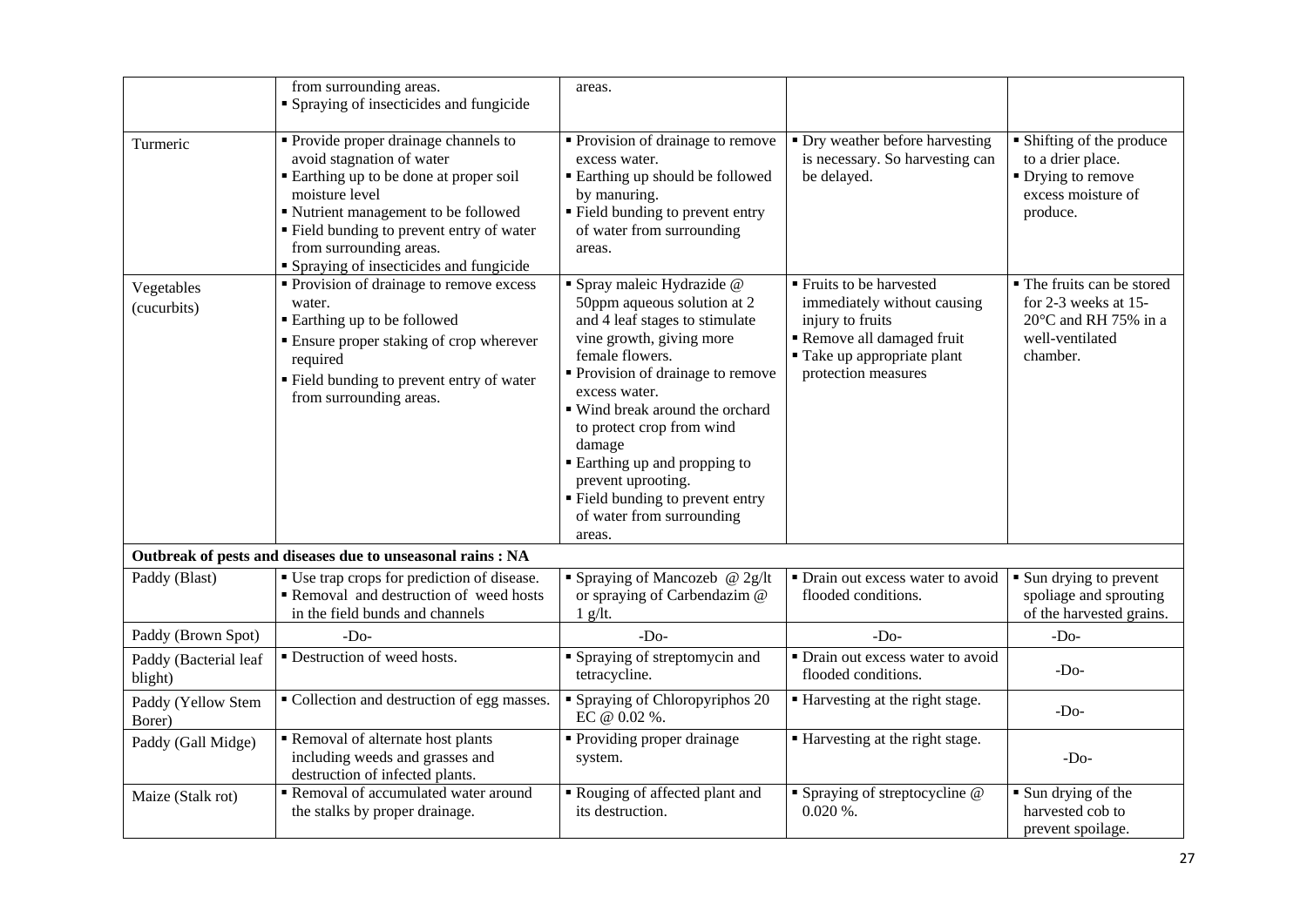| Horticulture                         |                                                                                                                |                                                                                                                                             |                                                                                  |                                                            |
|--------------------------------------|----------------------------------------------------------------------------------------------------------------|---------------------------------------------------------------------------------------------------------------------------------------------|----------------------------------------------------------------------------------|------------------------------------------------------------|
| Orange (Citrus Leaf<br>miner)        | • Spraying of Fenvalerate and<br>Cypermethrin for controlling leaf minor.                                      | • Spraying of Fenvalerate and<br>Cypermethrin for controlling<br>leaf minor.                                                                | ■ Harvesting at the right stage<br>and proper handling of the<br>produce.        | Store in cool place in<br>crates, boxes etc                |
| Orange (Citrus<br>butterfly)         | • Hand picking of caterpillars and pupae in<br>the nursery.                                                    | • Spraying of Neem formulation<br>to control citrus butterly.                                                                               | Do                                                                               | Store in cool place in<br>crates, boxes etc                |
| Orange (Powdery<br>mildew in citrus) | • Spraying of wettablesulpher and<br>carbendizim to control powdery mildews.                                   | • Spraying of wettablesulpher,<br>bavistin $(0.1 %)$ and calixin $(0.1 %)$<br>$%$ ).                                                        | • Spraying of wettablesulpher<br>and carbendizim to control<br>powdery mildews.  | Store in cool place in<br>crates, boxes etc.               |
| Tomato                               | Removal of accumulated water by proper<br>drainage.<br>· Destroy the heavily infested/infected<br>plant parts. | Spraying of Sulfex @ 2 g/lt of<br>water.                                                                                                    | ■ Harvesting at the right stage<br>and proper handling.                          | Store in cool/dry place<br>packed in crates, boxes<br>etc. |
| <b>Brinjal</b>                       | Removal of accumulated water by proper<br>drainage.<br>• Destroy the heavily infested/infected<br>plant parts. | Spraying of Sulfex $@$ 2 g/lt of<br>water.<br>• Soil dranching with<br>captan/Tiram @ 2/lt of water                                         | ■ Harvesting at the right stage<br>and proper handling of the<br>produce.        | Store in cool/dry place<br>packed in crates, boxes<br>etc. |
| Cabbage                              | Removal of accumulated water by proper<br>drainage.<br>• Destroy the badly infested/infected plant<br>parts.   | Spraying of Sulfex $@$ 2 g/lt of<br>water.<br>• Soil dranching with<br>captan/Tiram. @ 2/lt of water<br>■ Streptocycline spray              | ■ Harvesting at the right stage<br>and proper handling of the<br>produce.        | • Store in cool/dry place                                  |
| Cucurbits                            | • Manual collection & destruction of<br>eggs/grubs/larvae.                                                     | Spraying of carbaryl against<br>leaf eating caterpillars,<br>Metalaxyl against Powdery<br>mildew, Carbendazim against<br>leaf spot & blight | • Spraying of Malathion against<br>fruit fly.                                    | ■ Store in cool/dry place                                  |
| Large Cardamom                       | • Proper drainage.<br>" Uprooting and destruction of Chirke and<br>Foorkey infected cardamom plants.           | Removal of affected plant from<br>the field.                                                                                                | ■ Harvesting at the right stage<br>and proper handling of the<br>produce.        | $\blacksquare$ Quick drying of<br>harvested capsule.       |
| Ginger (Soft rot)                    | Removal of accumulated water in the<br>field by proper drainage.                                               | Removal and destruction of<br>affected plants.                                                                                              | • Spraying with Blitox $-50(3)$<br>g/lt) or Dithane $-$ Z-78 (2.5 g /<br>$lt$ ). | Store in cool/dry place                                    |

#### **2.3 Floods**

| <b>Condition</b>                                      | <b>Suggested contingency measure</b>                                                           |                                                                 |                                                      |                                                      |  |
|-------------------------------------------------------|------------------------------------------------------------------------------------------------|-----------------------------------------------------------------|------------------------------------------------------|------------------------------------------------------|--|
| <b>Transient water logging/</b><br>partial inundation | <b>Reproductive stage</b><br>Seedling / nursery stage<br><b>Vegetative stage</b><br>At harvest |                                                                 |                                                      |                                                      |  |
| Rice                                                  | Drainage of the Nursery bed.<br>$\blacksquare$ Re -sowing if not possible                      | • Drainage of excess water.<br>Gap filling In partially damaged | • Drainage of excess water. If<br>flood comes during | • Drainage of excess water. If<br>flood comes during |  |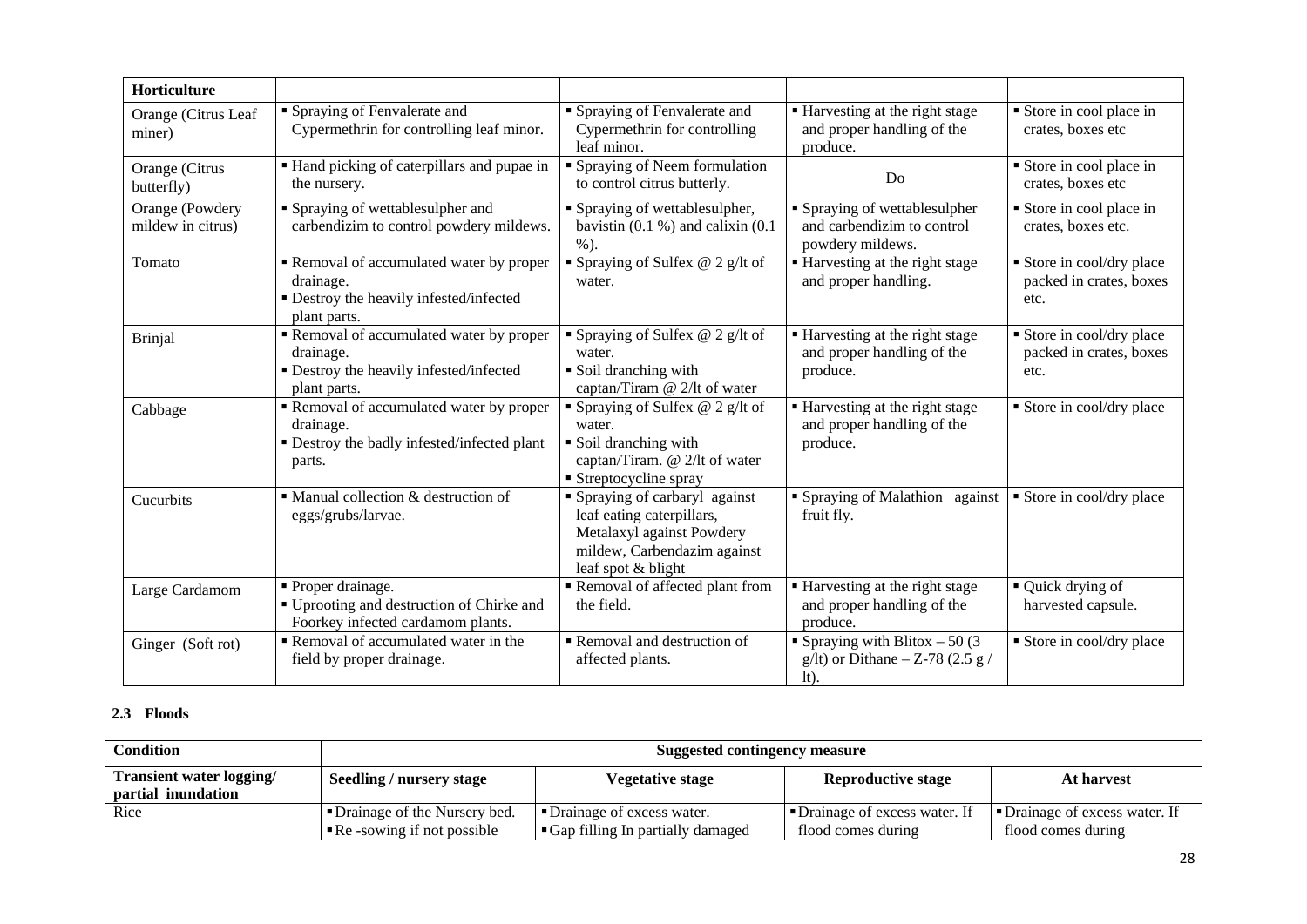|                                      |                                                                                                                                                                                                                                                                                                 | field by redistributing the tillers.<br>• Management of pests & diseases                                                                                                                                                            | reproductive stage, emphasis<br>should be given on<br>forthcoming rabi crops.<br>Utilization of residual soil<br>moisture and use of<br>recharged soil profile for<br>growing pulses | reproductive stage, emphasis<br>should be given on<br>forthcoming rabi crops.<br>Utilization of residual soil<br>moisture and use of recharged<br>soil profile for growing pulses |
|--------------------------------------|-------------------------------------------------------------------------------------------------------------------------------------------------------------------------------------------------------------------------------------------------------------------------------------------------|-------------------------------------------------------------------------------------------------------------------------------------------------------------------------------------------------------------------------------------|--------------------------------------------------------------------------------------------------------------------------------------------------------------------------------------|-----------------------------------------------------------------------------------------------------------------------------------------------------------------------------------|
| <b>Horticulture/Plantation crops</b> |                                                                                                                                                                                                                                                                                                 |                                                                                                                                                                                                                                     |                                                                                                                                                                                      |                                                                                                                                                                                   |
| Banana                               | Provide proper drainage<br>Nutrient management to be<br>done<br>• Propping or staking should be<br>done<br>Spraying of insecticides and<br>fungicide                                                                                                                                            | • Provide proper drainage<br>Nutrient management to be done<br>• Propping or staking should be done<br>• Spraying of insecticides and<br>fungicide                                                                                  | Provide proper drainage<br>Nutrient management to be<br>done<br>■ Propping to be done                                                                                                | Store the fruits/ bunch in well<br>aerated farm shed or house to<br>avoid loses.<br>Storing at $10 - 12^{\circ}$ C with 70<br>$-80% RH$                                           |
| Ginger                               | Provide proper drainage<br>channels to avoid stagnation<br>of water<br>Earthing up to be done at<br>proper soil moisture level<br>Nutrient management to be<br>followed<br>Field bunding to prevent entry<br>of water from surrounding<br>areas.<br>• Spraying of insecticides and<br>fungicide | • Provision of drainage to remove<br>excess water.<br><b>Earthing up should be followed by</b><br>manuring.<br>" Field bunding to prevent entry of<br>water from surrounding areas.<br>Application of fungicide and<br>insecticides | Harvest at physiological<br>maturity stage or can delay<br>harvesting                                                                                                                | • Shifting of the produce to drier<br>place.                                                                                                                                      |
| Turmeric                             | Provide proper drainage<br>channels to avoid stagnation<br>of water<br>Earthing up to be done at<br>proper soil moisture level<br>Nutrient management to be<br>followed<br>" Field bunding to prevent entry<br>of water from surrounding<br>areas.<br>Spraying of insecticides and<br>fungicide | • Provision of drainage to remove<br>excess water.<br><b>Earthing up should be followed by</b><br>manuring.<br>" Field bunding to prevent entry of<br>water from surrounding areas.<br>Application of fungicide and<br>insecticides | ■ Harvest at physiological<br>maturity stage or can delay<br>harvesting                                                                                                              | • Shifting of the produce to drier<br>place                                                                                                                                       |
| Vegetables (cucurbits)               | Proper drainage of the<br>nursery bed, If not possible go                                                                                                                                                                                                                                       | Proper drainage of the<br>nursery bed, If not possible go for re-                                                                                                                                                                   | • Drainage of excess water. If<br>flood comes during                                                                                                                                 | Shifting of the produce to drier<br>place and store fruits in a well-                                                                                                             |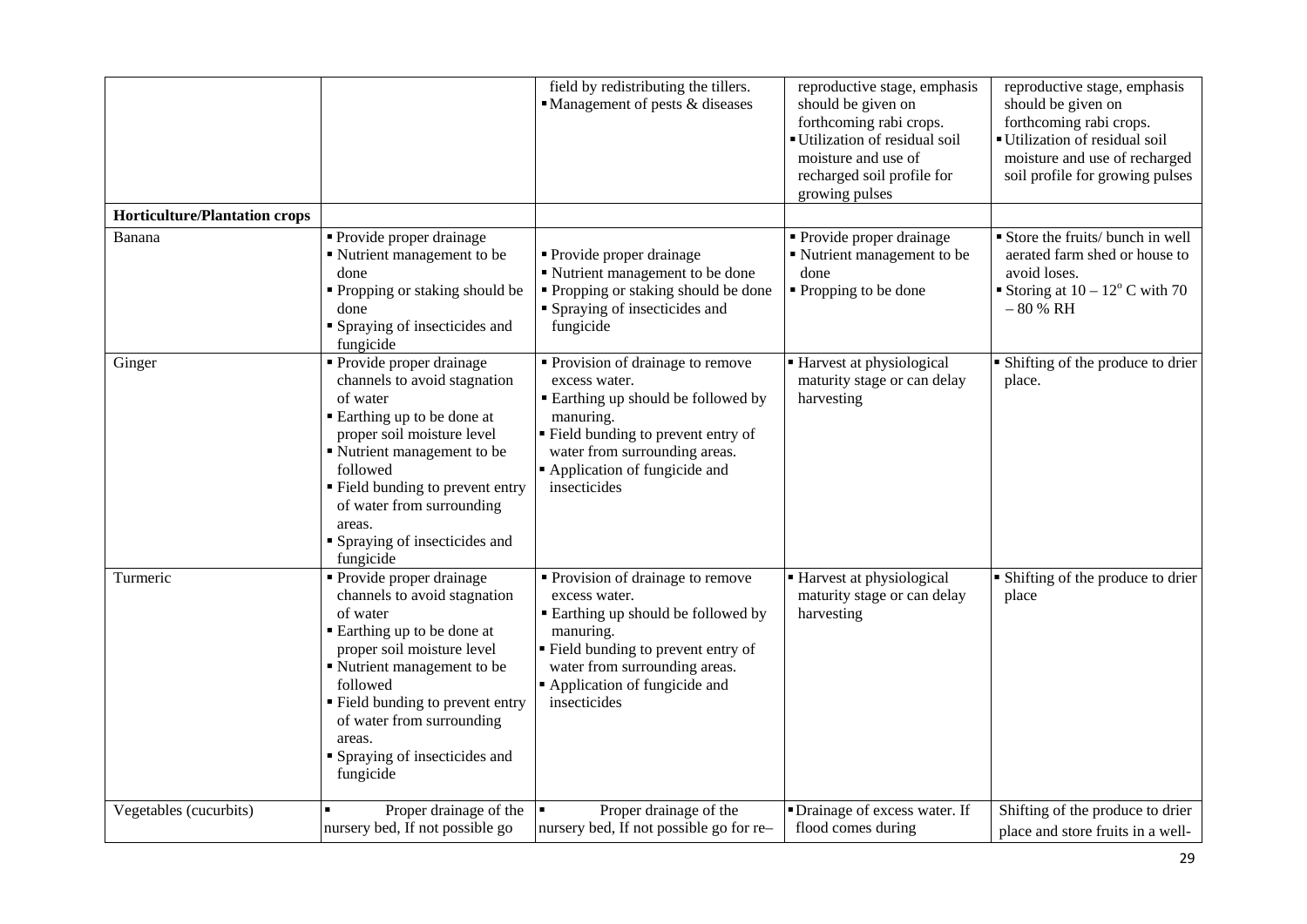|                                                                    | for re-sowing.<br>Raised bed method<br>should be followed in the<br>nursery.<br>■ Earthing up to be followed<br>■ Ensure proper staking of crop<br>wherever required<br>• Field bunding to prevent entry<br>of water from surrounding<br>areas. | sowing.<br>■ Earthing up to be followed<br>• Ensure proper staking of crop<br>wherever required<br>Field bunding to prevent<br>entry of water from surrounding areas.<br>Follow appropriate nutrient<br>management practices | reproductive stage, emphasis<br>should be given on<br>forthcoming rabi crops<br>Growing of cole crops or<br>winter vegetables after<br>receding flood water and<br>adoption of integrated farming<br>system to obtain more income<br>and to compensate the loss<br>during kharif vegetables. | ventilated chamber |
|--------------------------------------------------------------------|-------------------------------------------------------------------------------------------------------------------------------------------------------------------------------------------------------------------------------------------------|------------------------------------------------------------------------------------------------------------------------------------------------------------------------------------------------------------------------------|----------------------------------------------------------------------------------------------------------------------------------------------------------------------------------------------------------------------------------------------------------------------------------------------|--------------------|
| <b>Continuous submergence</b><br>for more than 2 days <sup>2</sup> |                                                                                                                                                                                                                                                 |                                                                                                                                                                                                                              |                                                                                                                                                                                                                                                                                              |                    |
| Crop1                                                              | <b>NA</b>                                                                                                                                                                                                                                       | NA                                                                                                                                                                                                                           | <b>NA</b>                                                                                                                                                                                                                                                                                    | <b>NA</b>          |
| <b>Horticulture / Plantation</b>                                   |                                                                                                                                                                                                                                                 |                                                                                                                                                                                                                              |                                                                                                                                                                                                                                                                                              |                    |
| crops                                                              |                                                                                                                                                                                                                                                 |                                                                                                                                                                                                                              |                                                                                                                                                                                                                                                                                              |                    |
| Crop1 (specify)                                                    | <b>NA</b>                                                                                                                                                                                                                                       | NA                                                                                                                                                                                                                           | <b>NA</b>                                                                                                                                                                                                                                                                                    | <b>NA</b>          |
| Sea water intrusion <sup>3</sup>                                   |                                                                                                                                                                                                                                                 |                                                                                                                                                                                                                              |                                                                                                                                                                                                                                                                                              |                    |
| Crop1                                                              | <b>NA</b>                                                                                                                                                                                                                                       | NA                                                                                                                                                                                                                           | <b>NA</b>                                                                                                                                                                                                                                                                                    | <b>NA</b>          |

### **2.4 Extreme events: Heat wave / Cold wave/Frost/ Hailstorm /Cyclone: Not Applicable**

| <b>Extreme event type</b> | Suggested contingency measure <sup>r</sup> |                         |                           |            |
|---------------------------|--------------------------------------------|-------------------------|---------------------------|------------|
|                           | Seedling / nursery stage                   | <b>Vegetative stage</b> | <b>Reproductive stage</b> | At harvest |
| Horticulture              |                                            |                         |                           |            |
| Heat Wave <sup>p</sup>    |                                            |                         |                           |            |
| Orange                    | NA                                         | NA                      | NA                        | NA         |
| Apple                     | NA                                         | NA                      | NA                        | NA         |
| Pineapple                 | NA                                         | NA                      | NA                        | NA         |
| Kiwifruit                 | NA                                         | NA                      | NA                        | NA         |
| Banana                    | NA                                         | NA                      | NA                        | NA         |
| Large Cardamom            | NA                                         | NA                      | NA                        | NA         |
| Ginger                    | NA                                         | NA                      | NA                        | NA         |
| Turmeric                  | NA                                         | NA                      | NA                        | NA         |
| Horticulture              |                                            |                         |                           |            |
| Cold wave <sup>q</sup>    |                                            |                         |                           |            |
| Orange                    | NA                                         | NA                      | NA                        | NA         |
| Apple                     | NA                                         | NA                      | NA                        | NA         |
| Pineapple                 | NA                                         | NA                      | NA                        | NA         |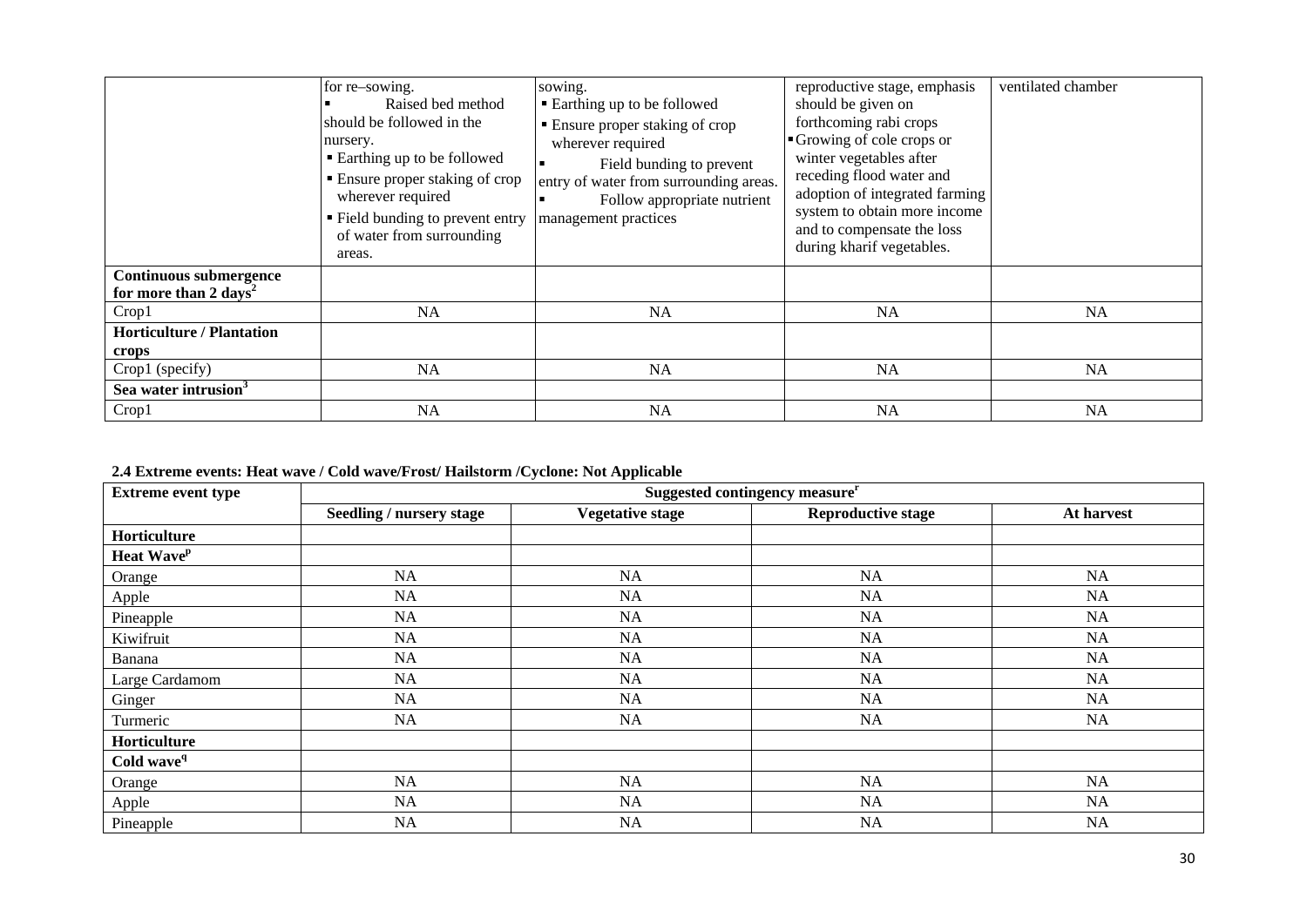| Kiwifruit        | NA                                                                                                                                           | <b>NA</b>                                                                                                                                                                                                  | <b>NA</b>                                                                                                                                                                                                | <b>NA</b>            |
|------------------|----------------------------------------------------------------------------------------------------------------------------------------------|------------------------------------------------------------------------------------------------------------------------------------------------------------------------------------------------------------|----------------------------------------------------------------------------------------------------------------------------------------------------------------------------------------------------------|----------------------|
| Banana           | Protect the plant by<br>$\blacksquare$<br>construction of wind<br>brakes made of shade<br>net.<br>Maintain the seedling<br>п<br>in polyhouse | Protect<br>٠<br>the<br>plant<br>by<br>of<br>construction<br>wind<br>brakes made of shade net                                                                                                               | Protect the plant by<br>construction of wind<br>brakes made of shade net<br>Protect the bunch by<br>bagging with polyethylene<br>bag or jute bag                                                         | <b>NA</b>            |
| Large Cardamom   | <b>NA</b>                                                                                                                                    | NA                                                                                                                                                                                                         | NA                                                                                                                                                                                                       | <b>NA</b>            |
| Ginger           | NA                                                                                                                                           | <b>NA</b>                                                                                                                                                                                                  | <b>NA</b>                                                                                                                                                                                                | <b>NA</b>            |
| Turmeric         | <b>NA</b>                                                                                                                                    | <b>NA</b>                                                                                                                                                                                                  | <b>NA</b>                                                                                                                                                                                                | <b>NA</b>            |
| Horticulture     |                                                                                                                                              |                                                                                                                                                                                                            |                                                                                                                                                                                                          |                      |
| Frost            |                                                                                                                                              |                                                                                                                                                                                                            |                                                                                                                                                                                                          |                      |
| Orange           | <b>NA</b>                                                                                                                                    | <b>NA</b>                                                                                                                                                                                                  | <b>NA</b>                                                                                                                                                                                                | <b>NA</b>            |
| Apple            | <b>NA</b>                                                                                                                                    | <b>NA</b>                                                                                                                                                                                                  | <b>NA</b>                                                                                                                                                                                                | <b>NA</b>            |
| Pineapple        | NA                                                                                                                                           | NA                                                                                                                                                                                                         | <b>NA</b>                                                                                                                                                                                                | <b>NA</b>            |
| Kiwifruit        | NA                                                                                                                                           | NA                                                                                                                                                                                                         | <b>NA</b>                                                                                                                                                                                                | <b>NA</b>            |
| Banana           | Protect the plant by<br>$\blacksquare$<br>construction of wind<br>brakes made of shade<br>net.<br>Maintain the seedling<br>٠<br>in polyhouse | Protect<br>$\blacksquare$<br>the<br>plant<br>by<br>of<br>wind<br>construction<br>brakes made of shade net                                                                                                  | Protect the plant by<br>construction of wind<br>brakes made of shade net<br>Protect the bunch by<br>bagging with polyethylene<br>bag or jute bag                                                         | <b>NA</b>            |
| Large Cardamom   | <b>NA</b>                                                                                                                                    | <b>NA</b>                                                                                                                                                                                                  | <b>NA</b>                                                                                                                                                                                                | <b>NA</b>            |
| Ginger           | <b>NA</b>                                                                                                                                    | <b>NA</b>                                                                                                                                                                                                  | <b>NA</b>                                                                                                                                                                                                | <b>NA</b>            |
| Turmeric         | <b>NA</b>                                                                                                                                    | <b>NA</b>                                                                                                                                                                                                  | <b>NA</b>                                                                                                                                                                                                | <b>NA</b>            |
| Horticulture     |                                                                                                                                              |                                                                                                                                                                                                            |                                                                                                                                                                                                          |                      |
| <b>Hailstorm</b> |                                                                                                                                              |                                                                                                                                                                                                            |                                                                                                                                                                                                          |                      |
| Orange           | raising<br>• Nursery<br>under<br>polyhouse.                                                                                                  | • Pruning of damage branches and<br>application of Bordeaux paste<br>should be done to prevent<br>secondary infection<br>Nutrient management to be<br>followed along with foliar spray<br>of micronutrient | Pruning of damage branches and<br>application of Bordeaux paste<br>should be done to prevent<br>secondary infection<br>Nutrient management to be<br>followed along with foliar spray<br>of micronutrient | ■ Harvest ripe fruit |
| Apple            | • Nursery<br>raising<br>under<br>polyhouse.                                                                                                  | • Pruning of damage branches and<br>application of Bordeaux paste<br>should be done to prevent<br>secondary infection<br>• Nutrient management to be                                                       | Pruning of damage branches and<br>application of Bordeaux paste<br>should be done to prevent<br>secondary infection<br>• Nutrient management to be                                                       | ■ Harvest ripe fruit |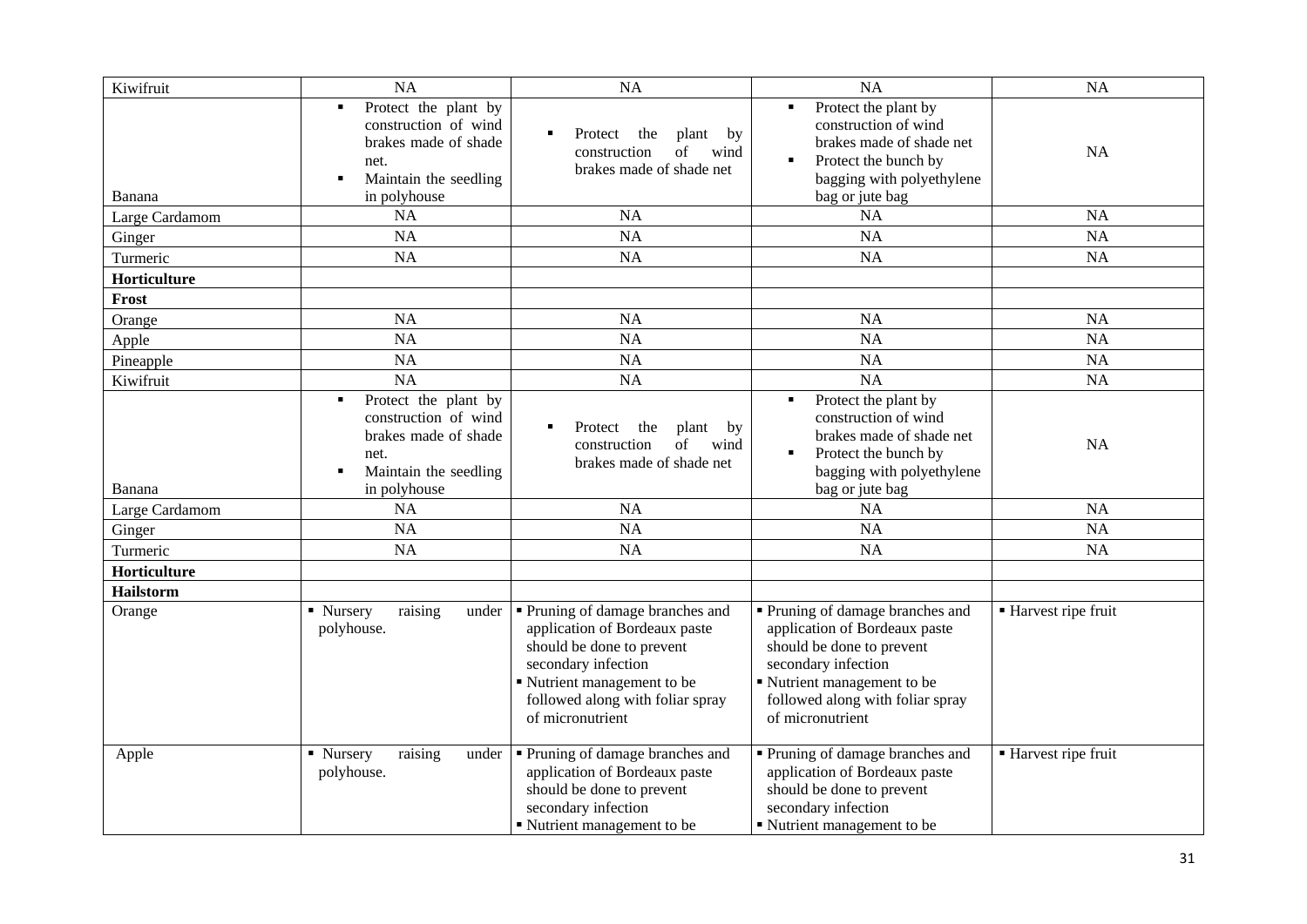|                                          |                                                                                                                    | followed along with foliar spray<br>of micronutrient                                                                                                | followed along with foliar spray<br>of micronutrient                                                   |                                                                                                                                                                                                        |
|------------------------------------------|--------------------------------------------------------------------------------------------------------------------|-----------------------------------------------------------------------------------------------------------------------------------------------------|--------------------------------------------------------------------------------------------------------|--------------------------------------------------------------------------------------------------------------------------------------------------------------------------------------------------------|
|                                          |                                                                                                                    |                                                                                                                                                     |                                                                                                        |                                                                                                                                                                                                        |
| Pineapple                                | <b>NA</b>                                                                                                          | • Shade regulation may be followed                                                                                                                  | <b>NA</b>                                                                                              | ■ Harvest and value addition                                                                                                                                                                           |
| Kiwifruit                                | Nursery raising under<br>٠<br>polyhouse                                                                            | Nutrient management to be<br>followed along with foliar spray<br>of micronutrient                                                                   | Nutrient management to be<br>followed along with foliar spray<br>of micronutrient                      | ■ Harvest ripe fruits                                                                                                                                                                                  |
| Banana                                   | Nursery raising under<br>$\blacksquare$<br>polyhouse                                                               | • Follow nutrient management                                                                                                                        | Bagging the fruit bunch<br>$\blacksquare$<br>with polyethylene bag or<br>jute bag                      | <b>Harvest the mature bunch</b>                                                                                                                                                                        |
| Large Cardamom                           | $\blacksquare$ Nursery<br>raising<br>under<br>polyhouse.                                                           | • Shade regulation may be followed<br>by planting trees providing 50-<br>60% shade. Ultis cum large<br>cardamom plantation is highly<br>recommended | <b>NA</b>                                                                                              | NA                                                                                                                                                                                                     |
| Ginger                                   | raising<br>• Nursery<br>under<br>polyhouse.                                                                        | • Shade regulation may be followed                                                                                                                  | <b>NA</b>                                                                                              | <b>NA</b>                                                                                                                                                                                              |
| Turmeric                                 |                                                                                                                    | $\blacksquare$                                                                                                                                      |                                                                                                        |                                                                                                                                                                                                        |
| Vegetables (cucurbits)                   | raising<br>• Nursery<br>under<br>polyhouse.<br>Provide shade to protect<br>from damage or resowing of<br>the crops | • Polyhouse cultivation $\&$ proper<br>irrigation                                                                                                   | • Polyhouse cultivation & proper<br>irrigation<br>• Proper crop management for the<br>succeeding years | • Picking of fruits at right<br>edible stage depends upon<br>individual<br>varieties<br>and<br>marketing<br>requirements.<br>Fruits are harvested, packed<br>in baskets and transported to<br>markets. |
| Horticulture                             |                                                                                                                    |                                                                                                                                                     |                                                                                                        |                                                                                                                                                                                                        |
| Cyclone                                  | <b>NA</b>                                                                                                          | NA                                                                                                                                                  | NA                                                                                                     | NA                                                                                                                                                                                                     |
| Orange                                   | <b>NA</b>                                                                                                          | <b>NA</b>                                                                                                                                           | <b>NA</b>                                                                                              | <b>NA</b>                                                                                                                                                                                              |
| Apple                                    | NA                                                                                                                 | NA                                                                                                                                                  | <b>NA</b>                                                                                              | <b>NA</b>                                                                                                                                                                                              |
| Pineapple                                | NA                                                                                                                 | NA                                                                                                                                                  | <b>NA</b>                                                                                              | <b>NA</b>                                                                                                                                                                                              |
| Kiwifruit                                | NA                                                                                                                 | <b>NA</b>                                                                                                                                           | NA                                                                                                     | <b>NA</b>                                                                                                                                                                                              |
| Banana                                   | NA                                                                                                                 | NA                                                                                                                                                  | NA                                                                                                     | <b>NA</b>                                                                                                                                                                                              |
| Large Cardamom                           | <b>NA</b>                                                                                                          | NA                                                                                                                                                  | NA                                                                                                     | <b>NA</b>                                                                                                                                                                                              |
| Ginger                                   | <b>NA</b>                                                                                                          | NA                                                                                                                                                  | NA                                                                                                     | <b>NA</b>                                                                                                                                                                                              |
| Turmeric                                 | <b>NA</b>                                                                                                          | <b>NA</b>                                                                                                                                           | NA                                                                                                     | <b>NA</b>                                                                                                                                                                                              |
| Sand deposition or heavy<br>siltation    |                                                                                                                    |                                                                                                                                                     |                                                                                                        |                                                                                                                                                                                                        |
| Specify crop<br>/horticulture/plantation | <b>NA</b>                                                                                                          | NA                                                                                                                                                  | NA                                                                                                     | NA                                                                                                                                                                                                     |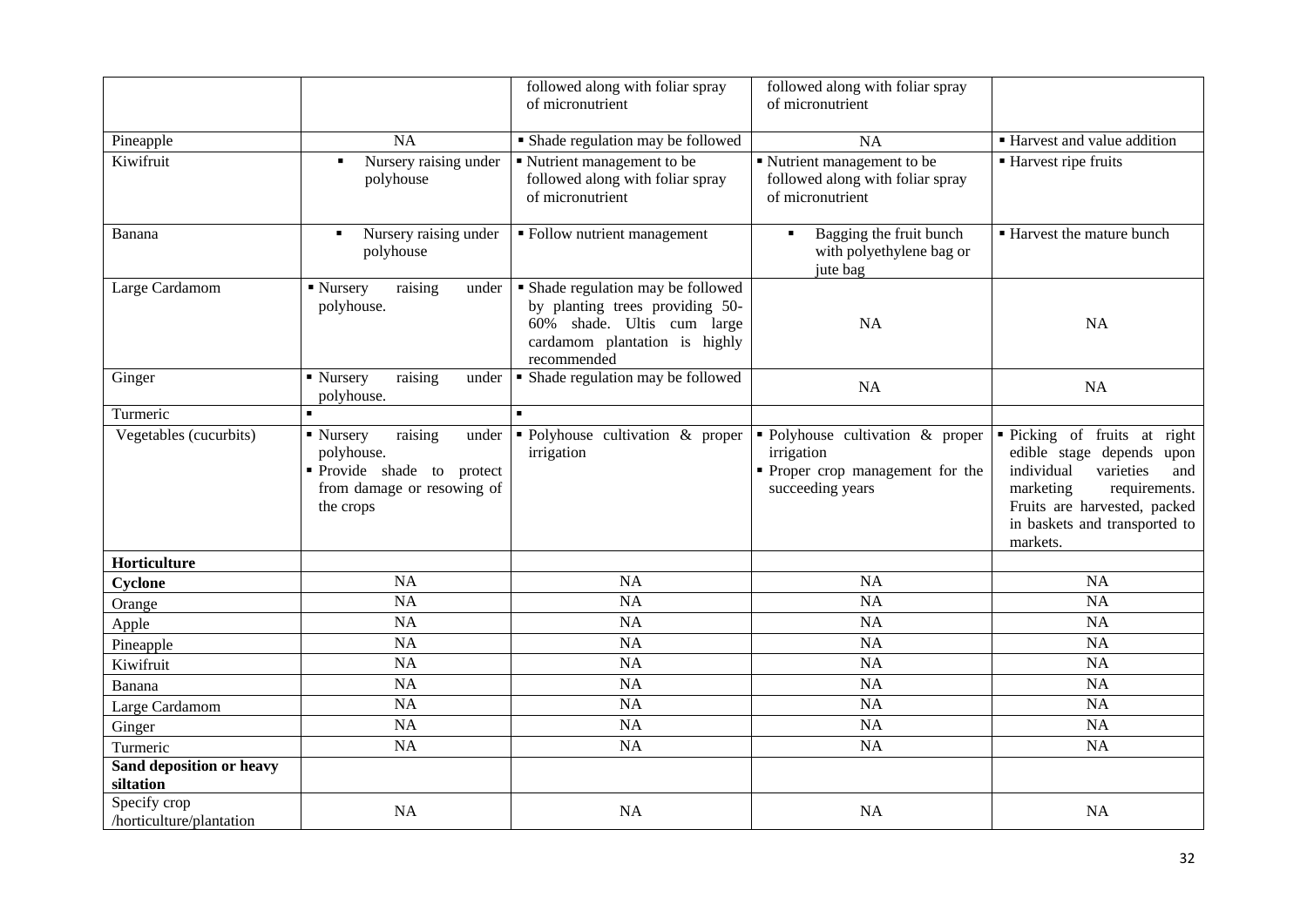### **2.5 Contingent strategies for Livestock, Poultry & Fisheries**

### **2.5.1 Livestock**

|                                  | <b>Suggested contingency measures</b>                                                                                                                                                                                                                                                                                                                                                                                                                                                                                                   |                                                                                                                                                                                                                                                                                                                                                                                                     |                                                                                                                                                                                                                                                                                                                                                                          |  |
|----------------------------------|-----------------------------------------------------------------------------------------------------------------------------------------------------------------------------------------------------------------------------------------------------------------------------------------------------------------------------------------------------------------------------------------------------------------------------------------------------------------------------------------------------------------------------------------|-----------------------------------------------------------------------------------------------------------------------------------------------------------------------------------------------------------------------------------------------------------------------------------------------------------------------------------------------------------------------------------------------------|--------------------------------------------------------------------------------------------------------------------------------------------------------------------------------------------------------------------------------------------------------------------------------------------------------------------------------------------------------------------------|--|
|                                  | Before the event <sup>s</sup>                                                                                                                                                                                                                                                                                                                                                                                                                                                                                                           | During the event                                                                                                                                                                                                                                                                                                                                                                                    | After the event                                                                                                                                                                                                                                                                                                                                                          |  |
| <b>Drought</b>                   |                                                                                                                                                                                                                                                                                                                                                                                                                                                                                                                                         |                                                                                                                                                                                                                                                                                                                                                                                                     |                                                                                                                                                                                                                                                                                                                                                                          |  |
| Feed and fodder availability     | early<br>■ Advance<br>warning<br>system<br>through Agromet advisories.<br>Awareness on fodder cultivation $\&$<br>identification of locally available,<br>natural fodder of area.<br>Excess fodder may be stored as<br>hay/silage or converted into feed block<br>in the flush season, for lean period.<br>■ Stacking of paddy straws.                                                                                                                                                                                                  | $\blacksquare$ Use<br>feed/fodders<br>of<br>unconventional<br>resources.<br>• Grazing in the peri peri of forest areas.<br>according<br>$\blacksquare$ Feeding<br>to<br>body weight<br>requirement<br>Improvement of the poor quality roughages<br>(urea treatment, soaking, poultry litter(><br>37%).<br>■ Use of feed<br>additives to improve<br>digestibility.<br>" use of stored Hay and Silage | Avail the benefits of schemes under drought,<br>from state or central for feeds and fodder.<br><b>Supplementary feeding of livestock to regain</b><br>the general physiological imbalanced.<br>• Proper irrigation of fodder plot and cultivation<br>of leguminous fodders to meet the demand of<br>green fodders                                                        |  |
| Drinking water                   | • Construction of water harvesting<br>structures.<br>natural source<br>• Developing watershed areas.                                                                                                                                                                                                                                                                                                                                                                                                                                    | • Use of stored water from water harvesting<br>structure.<br>• Harvesting rain water & water from Fetching water from watershed areas and<br>natural stream/river.<br>• Avail subsidy water supply through tankers<br>from sate or central Govt.                                                                                                                                                    | Submitting a memorandum to sate or central<br>Govt. regarding amount of water shortfall<br>during drought and action to be initiate<br>accordingly.<br>· Construction of permanent water harvesting<br>structure with a planning to fulfill the water<br>requirement during drought.                                                                                     |  |
| Health and disease<br>management | • Ensure livestock insurance<br>• Deworming to reduce worm load<br>Stocking of veterinary medicines,<br>vitamin and mineral supplements.<br>Training of paravets and identifying<br>key man in each village to combat the<br>situation if arise.<br>Regular radio/TV telecast to follow<br>the instruction of Do & Don'ts from<br>experts.<br>Providing available communication<br>and transportation facilities in every<br>dispensary / clinic for consultations.<br>• Proper ventilation system of Housing<br>to reduce heat stress. | Mass awareness cum Health camp and<br>symptomatically<br>prompt<br>treatment<br>accordingly.<br>Supplementary feeding of vitamin and<br>mineral to improve general body health.                                                                                                                                                                                                                     | Mass awareness cum Health camp and<br>symptomatically prompt treatment accordingly.<br>• selective culling of disease animal<br>• Submitting a memorandum to sate or central<br>Govt. regarding the loss of animal due to<br>Drought and remedies to be taken accordingly<br>for future.<br>· Mini vaccine unit could be establish for<br>covering a perimeter 30-50 km. |  |
| <b>Floods</b>                    |                                                                                                                                                                                                                                                                                                                                                                                                                                                                                                                                         |                                                                                                                                                                                                                                                                                                                                                                                                     |                                                                                                                                                                                                                                                                                                                                                                          |  |
| Feed and fodder availability     | • Advance early warning<br>system<br>through Agromet advisories.<br>Awareness on fodder cultivation $\&$                                                                                                                                                                                                                                                                                                                                                                                                                                | Avoid feeding of damp feeds and fodders<br>• Storage of feeds and fodder in high raised<br>platform.                                                                                                                                                                                                                                                                                                | • Submitting a reports, damage caused by flood to<br>feed and standing fodder<br><b>Supplementary feeding of livestock to regain</b>                                                                                                                                                                                                                                     |  |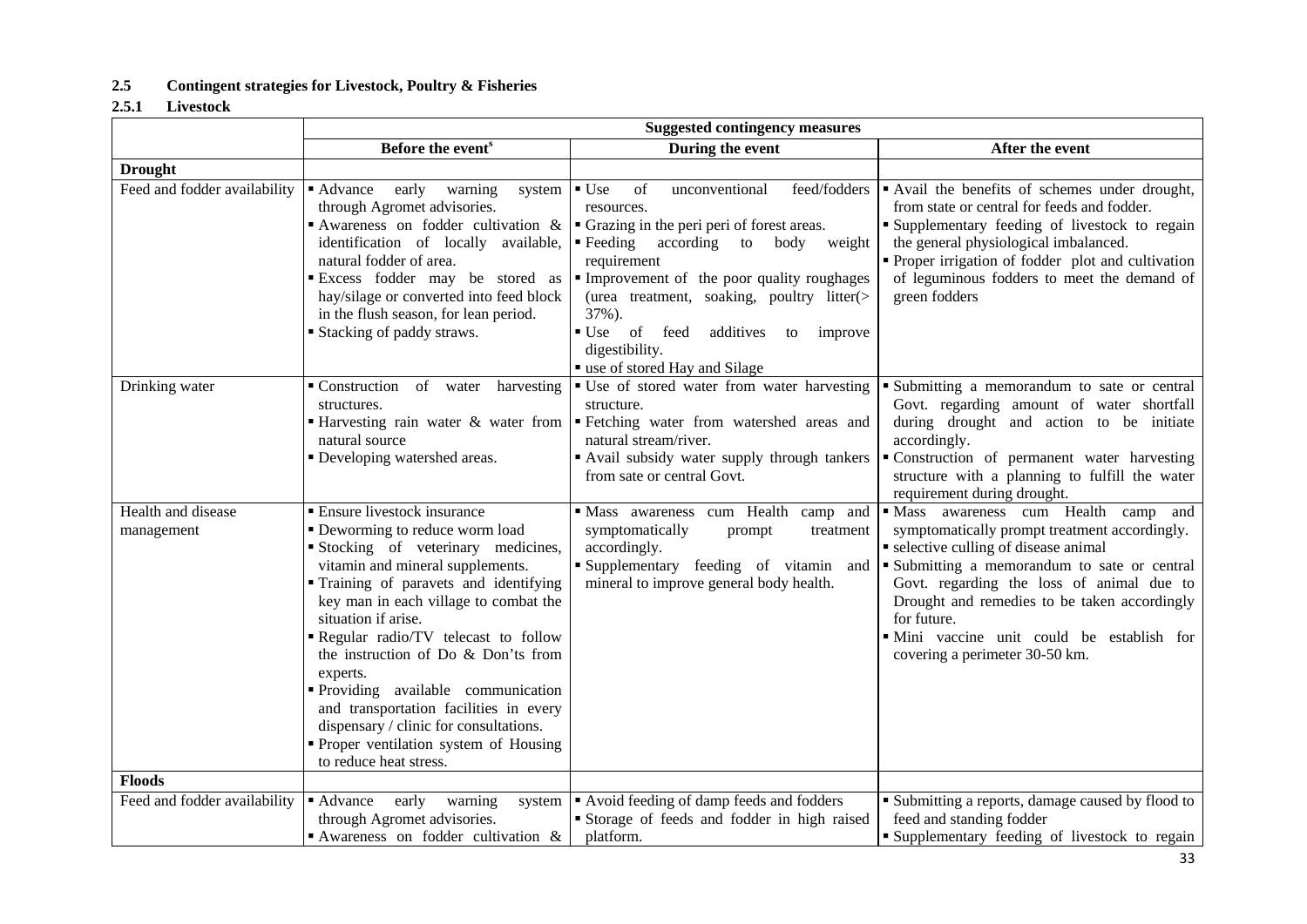|                                  | identification of locally<br>available,<br>natural fodder of the area.<br>hay/silage or converted into feed block<br>in the flush season, for lean period.<br><b>Stacking of paddy straws.</b><br>Installation of feed block machines<br>and creating feed/fodder block banks<br>to be used in emergency.                                                                                                                                                                                                                                                       | $\bullet$ Use<br>feed/fodders<br>of<br>unconventional<br>resources (water hyacinth)<br><b>Excess</b> fodder may be stored as <b>F</b> Shifting of livestock to high raised areas.<br>Use of feed additives<br>improve<br>to<br>digestibility.<br>• Provision of UMB etc.<br>■ Use of stored Hay and Silage | the general physiological imbalanced.<br>• Proper irrigation of folder plot and cultivation<br>of leguminous fodders to meet the demand of<br>green fodders.<br>Avail the benefits of schemes under flood, from<br>state or central for feeds and fodder.                                                                                                                                            |
|----------------------------------|-----------------------------------------------------------------------------------------------------------------------------------------------------------------------------------------------------------------------------------------------------------------------------------------------------------------------------------------------------------------------------------------------------------------------------------------------------------------------------------------------------------------------------------------------------------------|------------------------------------------------------------------------------------------------------------------------------------------------------------------------------------------------------------------------------------------------------------------------------------------------------------|------------------------------------------------------------------------------------------------------------------------------------------------------------------------------------------------------------------------------------------------------------------------------------------------------------------------------------------------------------------------------------------------------|
| Drinking water                   | Storage of safe drinking water in<br>community tanks / water harvesting<br>structures which is not prone to<br>seepage of flood water.<br>Installation of large sized sand filters<br>with charcoal.<br>"Tying up with PHED Deptt. of<br>neighboring district to supply water at<br>needy time.<br>"Creating awareness amongst public<br>how to conserve water and judiciously<br>use in flood situation.                                                                                                                                                       | • Chlorination of the drinking water and use of<br>sand filter<br>Incorporation of aquatic plants in feeds as a<br>supplementary source of water<br>" If possible supply of fresh drinking water<br>from nearby district.                                                                                  | Cleaning of water storage tanks, canals and<br>drainage system.<br>• Cleaning and disinfection of water source with<br>suitable water purifying agent, available in the<br>area as per the recommended dose.<br>Relief for damaged tanks and community pipe<br>line for reconstruction.<br>Avoid shallow source of water                                                                             |
| Health and disease<br>management | <b>Ensure livestock insurance</b><br>• Deworming to reduce worm load<br>Vaccination of FMD, BQ and HS.<br>Stocking of veterinary medicines,<br>vitamin and mineral supplements.<br>Training of paravets and identifying<br>key man in each village to combat the<br>situation if arise.<br>Regular radio/TV telecast to follow<br>the instruction of Do & Don'ts from<br>experts.<br>Providing available communication<br>and transportation facilities in every<br>dispensary / clinic for consultations.<br>Construction of shelters in high raised<br>areas. | Mass awareness cum Health camp and<br>symptomatically<br>prompt<br>treatment<br>accordingly.<br>Supplementary feeding of vitamin and<br>mineral to improve general body health.                                                                                                                            | awareness cum Health camp<br>$\blacksquare$ Mass<br>and<br>symptomatically prompt treatment accordingly.<br>Immediate attention to the ailing animals.<br>• Sanitization of the shed and surrounding areas.<br>• selective culling of animal<br>• Submitting a memorandum to state or central<br>Govt. regarding the loss of animal due to flood<br>and remedies to be taken accordingly for future. |
| Cyclone                          | <b>NA</b>                                                                                                                                                                                                                                                                                                                                                                                                                                                                                                                                                       | <b>NA</b>                                                                                                                                                                                                                                                                                                  | <b>NA</b>                                                                                                                                                                                                                                                                                                                                                                                            |
| Feed and fodder availability     | early<br>• Advance<br>warning<br>system<br>through Agromet advisories.<br>• Proper storage of feeds and fodder in<br>well constructed house                                                                                                                                                                                                                                                                                                                                                                                                                     | Avoid feeding grazing in open field<br>• Animal should be confined in well construct<br>house.<br>$\bullet$ Use of<br>feed<br>additives to improve                                                                                                                                                         | • Submitting a reports, damage caused by cyclone<br>of standing fodder<br>Avail the benefits of schemes under flood, from<br>state or central for feeds and fodder.                                                                                                                                                                                                                                  |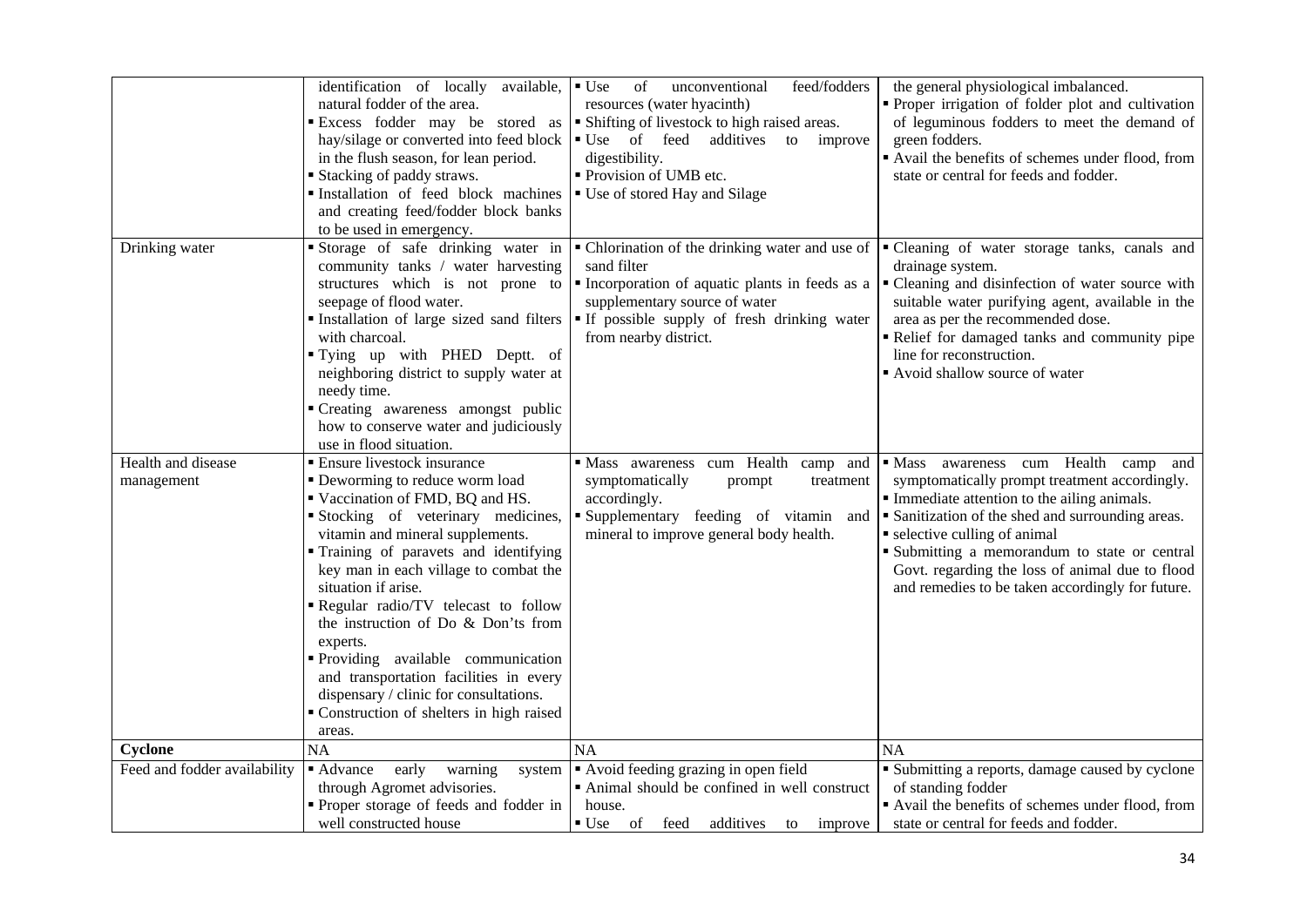|                                                               | • Planting of trees as a wind break in<br>farm area                                                                                                                                                                                                                                                                                                                                                                                                                                                                                                                                                                                                               | digestibility.<br>Provision of UMB etc.                                                                                                                                                                                                                                                                                                                                                        |                                                                                                                                                                                                                                                                                                                                                                                                                                                                                       |
|---------------------------------------------------------------|-------------------------------------------------------------------------------------------------------------------------------------------------------------------------------------------------------------------------------------------------------------------------------------------------------------------------------------------------------------------------------------------------------------------------------------------------------------------------------------------------------------------------------------------------------------------------------------------------------------------------------------------------------------------|------------------------------------------------------------------------------------------------------------------------------------------------------------------------------------------------------------------------------------------------------------------------------------------------------------------------------------------------------------------------------------------------|---------------------------------------------------------------------------------------------------------------------------------------------------------------------------------------------------------------------------------------------------------------------------------------------------------------------------------------------------------------------------------------------------------------------------------------------------------------------------------------|
|                                                               |                                                                                                                                                                                                                                                                                                                                                                                                                                                                                                                                                                                                                                                                   |                                                                                                                                                                                                                                                                                                                                                                                                |                                                                                                                                                                                                                                                                                                                                                                                                                                                                                       |
|                                                               | Excess fodder may be stored as                                                                                                                                                                                                                                                                                                                                                                                                                                                                                                                                                                                                                                    | • Use of stored Hay and Silage                                                                                                                                                                                                                                                                                                                                                                 |                                                                                                                                                                                                                                                                                                                                                                                                                                                                                       |
|                                                               | hay/silage or converted into feed block                                                                                                                                                                                                                                                                                                                                                                                                                                                                                                                                                                                                                           |                                                                                                                                                                                                                                                                                                                                                                                                |                                                                                                                                                                                                                                                                                                                                                                                                                                                                                       |
|                                                               | in the flush season, for lean period.                                                                                                                                                                                                                                                                                                                                                                                                                                                                                                                                                                                                                             |                                                                                                                                                                                                                                                                                                                                                                                                |                                                                                                                                                                                                                                                                                                                                                                                                                                                                                       |
|                                                               | ■ Stacking of paddy straws.                                                                                                                                                                                                                                                                                                                                                                                                                                                                                                                                                                                                                                       |                                                                                                                                                                                                                                                                                                                                                                                                |                                                                                                                                                                                                                                                                                                                                                                                                                                                                                       |
| Drinking water                                                | early warning<br>■ Advance<br>system                                                                                                                                                                                                                                                                                                                                                                                                                                                                                                                                                                                                                              | • Chlorination of the drinking water and use of                                                                                                                                                                                                                                                                                                                                                | Cleaning of water storage tanks, canals and                                                                                                                                                                                                                                                                                                                                                                                                                                           |
|                                                               | through Agromet advisories for                                                                                                                                                                                                                                                                                                                                                                                                                                                                                                                                                                                                                                    | sand filter                                                                                                                                                                                                                                                                                                                                                                                    | drainage system.                                                                                                                                                                                                                                                                                                                                                                                                                                                                      |
|                                                               | preparedness to combat the situation.                                                                                                                                                                                                                                                                                                                                                                                                                                                                                                                                                                                                                             | · Provide fresh potable water                                                                                                                                                                                                                                                                                                                                                                  | • Cleaning and disinfection of water source with                                                                                                                                                                                                                                                                                                                                                                                                                                      |
|                                                               | Storage of safe drinking water in                                                                                                                                                                                                                                                                                                                                                                                                                                                                                                                                                                                                                                 |                                                                                                                                                                                                                                                                                                                                                                                                | suitable water purifying agent, available in the                                                                                                                                                                                                                                                                                                                                                                                                                                      |
|                                                               | community tanks / water harvesting                                                                                                                                                                                                                                                                                                                                                                                                                                                                                                                                                                                                                                |                                                                                                                                                                                                                                                                                                                                                                                                | area as per the recommended dose.                                                                                                                                                                                                                                                                                                                                                                                                                                                     |
|                                                               | structures                                                                                                                                                                                                                                                                                                                                                                                                                                                                                                                                                                                                                                                        |                                                                                                                                                                                                                                                                                                                                                                                                | Relief for damaged tanks and community pipe                                                                                                                                                                                                                                                                                                                                                                                                                                           |
|                                                               | • Creating awareness amongst public                                                                                                                                                                                                                                                                                                                                                                                                                                                                                                                                                                                                                               |                                                                                                                                                                                                                                                                                                                                                                                                | line for reconstruction.                                                                                                                                                                                                                                                                                                                                                                                                                                                              |
|                                                               | how to conserve water and judiciously                                                                                                                                                                                                                                                                                                                                                                                                                                                                                                                                                                                                                             |                                                                                                                                                                                                                                                                                                                                                                                                | Avoid shallow source of water                                                                                                                                                                                                                                                                                                                                                                                                                                                         |
|                                                               | use in flood situation.                                                                                                                                                                                                                                                                                                                                                                                                                                                                                                                                                                                                                                           |                                                                                                                                                                                                                                                                                                                                                                                                |                                                                                                                                                                                                                                                                                                                                                                                                                                                                                       |
|                                                               | "Tying up with PHED Deptt. of                                                                                                                                                                                                                                                                                                                                                                                                                                                                                                                                                                                                                                     |                                                                                                                                                                                                                                                                                                                                                                                                |                                                                                                                                                                                                                                                                                                                                                                                                                                                                                       |
|                                                               | neighboring district to supply water at                                                                                                                                                                                                                                                                                                                                                                                                                                                                                                                                                                                                                           |                                                                                                                                                                                                                                                                                                                                                                                                |                                                                                                                                                                                                                                                                                                                                                                                                                                                                                       |
|                                                               | needy time.                                                                                                                                                                                                                                                                                                                                                                                                                                                                                                                                                                                                                                                       |                                                                                                                                                                                                                                                                                                                                                                                                |                                                                                                                                                                                                                                                                                                                                                                                                                                                                                       |
| Health and disease                                            | <b>Ensure livestock insurance</b>                                                                                                                                                                                                                                                                                                                                                                                                                                                                                                                                                                                                                                 | · Mass awareness cum Health camp and                                                                                                                                                                                                                                                                                                                                                           | • Immediate attention to the ailing animals.                                                                                                                                                                                                                                                                                                                                                                                                                                          |
|                                                               |                                                                                                                                                                                                                                                                                                                                                                                                                                                                                                                                                                                                                                                                   |                                                                                                                                                                                                                                                                                                                                                                                                |                                                                                                                                                                                                                                                                                                                                                                                                                                                                                       |
|                                                               |                                                                                                                                                                                                                                                                                                                                                                                                                                                                                                                                                                                                                                                                   |                                                                                                                                                                                                                                                                                                                                                                                                |                                                                                                                                                                                                                                                                                                                                                                                                                                                                                       |
|                                                               |                                                                                                                                                                                                                                                                                                                                                                                                                                                                                                                                                                                                                                                                   |                                                                                                                                                                                                                                                                                                                                                                                                |                                                                                                                                                                                                                                                                                                                                                                                                                                                                                       |
|                                                               |                                                                                                                                                                                                                                                                                                                                                                                                                                                                                                                                                                                                                                                                   |                                                                                                                                                                                                                                                                                                                                                                                                |                                                                                                                                                                                                                                                                                                                                                                                                                                                                                       |
|                                                               |                                                                                                                                                                                                                                                                                                                                                                                                                                                                                                                                                                                                                                                                   |                                                                                                                                                                                                                                                                                                                                                                                                |                                                                                                                                                                                                                                                                                                                                                                                                                                                                                       |
|                                                               |                                                                                                                                                                                                                                                                                                                                                                                                                                                                                                                                                                                                                                                                   |                                                                                                                                                                                                                                                                                                                                                                                                |                                                                                                                                                                                                                                                                                                                                                                                                                                                                                       |
|                                                               |                                                                                                                                                                                                                                                                                                                                                                                                                                                                                                                                                                                                                                                                   |                                                                                                                                                                                                                                                                                                                                                                                                |                                                                                                                                                                                                                                                                                                                                                                                                                                                                                       |
|                                                               |                                                                                                                                                                                                                                                                                                                                                                                                                                                                                                                                                                                                                                                                   |                                                                                                                                                                                                                                                                                                                                                                                                |                                                                                                                                                                                                                                                                                                                                                                                                                                                                                       |
|                                                               |                                                                                                                                                                                                                                                                                                                                                                                                                                                                                                                                                                                                                                                                   |                                                                                                                                                                                                                                                                                                                                                                                                |                                                                                                                                                                                                                                                                                                                                                                                                                                                                                       |
|                                                               |                                                                                                                                                                                                                                                                                                                                                                                                                                                                                                                                                                                                                                                                   |                                                                                                                                                                                                                                                                                                                                                                                                |                                                                                                                                                                                                                                                                                                                                                                                                                                                                                       |
|                                                               |                                                                                                                                                                                                                                                                                                                                                                                                                                                                                                                                                                                                                                                                   |                                                                                                                                                                                                                                                                                                                                                                                                |                                                                                                                                                                                                                                                                                                                                                                                                                                                                                       |
|                                                               |                                                                                                                                                                                                                                                                                                                                                                                                                                                                                                                                                                                                                                                                   |                                                                                                                                                                                                                                                                                                                                                                                                |                                                                                                                                                                                                                                                                                                                                                                                                                                                                                       |
|                                                               |                                                                                                                                                                                                                                                                                                                                                                                                                                                                                                                                                                                                                                                                   |                                                                                                                                                                                                                                                                                                                                                                                                |                                                                                                                                                                                                                                                                                                                                                                                                                                                                                       |
|                                                               |                                                                                                                                                                                                                                                                                                                                                                                                                                                                                                                                                                                                                                                                   |                                                                                                                                                                                                                                                                                                                                                                                                |                                                                                                                                                                                                                                                                                                                                                                                                                                                                                       |
|                                                               |                                                                                                                                                                                                                                                                                                                                                                                                                                                                                                                                                                                                                                                                   |                                                                                                                                                                                                                                                                                                                                                                                                |                                                                                                                                                                                                                                                                                                                                                                                                                                                                                       |
|                                                               |                                                                                                                                                                                                                                                                                                                                                                                                                                                                                                                                                                                                                                                                   |                                                                                                                                                                                                                                                                                                                                                                                                |                                                                                                                                                                                                                                                                                                                                                                                                                                                                                       |
|                                                               |                                                                                                                                                                                                                                                                                                                                                                                                                                                                                                                                                                                                                                                                   |                                                                                                                                                                                                                                                                                                                                                                                                |                                                                                                                                                                                                                                                                                                                                                                                                                                                                                       |
|                                                               |                                                                                                                                                                                                                                                                                                                                                                                                                                                                                                                                                                                                                                                                   |                                                                                                                                                                                                                                                                                                                                                                                                |                                                                                                                                                                                                                                                                                                                                                                                                                                                                                       |
| Shelter/environment                                           | ■ Advance<br>early<br>warning                                                                                                                                                                                                                                                                                                                                                                                                                                                                                                                                                                                                                                     |                                                                                                                                                                                                                                                                                                                                                                                                |                                                                                                                                                                                                                                                                                                                                                                                                                                                                                       |
|                                                               | for<br>through                                                                                                                                                                                                                                                                                                                                                                                                                                                                                                                                                                                                                                                    |                                                                                                                                                                                                                                                                                                                                                                                                |                                                                                                                                                                                                                                                                                                                                                                                                                                                                                       |
|                                                               |                                                                                                                                                                                                                                                                                                                                                                                                                                                                                                                                                                                                                                                                   |                                                                                                                                                                                                                                                                                                                                                                                                |                                                                                                                                                                                                                                                                                                                                                                                                                                                                                       |
|                                                               |                                                                                                                                                                                                                                                                                                                                                                                                                                                                                                                                                                                                                                                                   |                                                                                                                                                                                                                                                                                                                                                                                                |                                                                                                                                                                                                                                                                                                                                                                                                                                                                                       |
|                                                               |                                                                                                                                                                                                                                                                                                                                                                                                                                                                                                                                                                                                                                                                   |                                                                                                                                                                                                                                                                                                                                                                                                |                                                                                                                                                                                                                                                                                                                                                                                                                                                                                       |
|                                                               |                                                                                                                                                                                                                                                                                                                                                                                                                                                                                                                                                                                                                                                                   |                                                                                                                                                                                                                                                                                                                                                                                                |                                                                                                                                                                                                                                                                                                                                                                                                                                                                                       |
| management<br><b>Heat wave</b><br><b>Cattle</b><br>management | • Deworming to reduce worm load<br>Stocking of veterinary medicines,<br>vitamin and mineral supplements.<br>Training of paravets and identifying<br>key man in each village to combat the<br>situation if arise.<br>Regular radio/TV telecast to follow<br>the instruction of Do & Don'ts from<br>experts.<br>Providing available communication<br>and transportation facilities in every<br>dispensary / clinic for consultations.<br>system<br>Agromet advisories<br>preparedness to combat the situation.<br>Good shelter with well ventilation and<br>bedding materials<br>$\bullet$ Construction of shelters in wind shed $\bullet$ Avoid movement of animal | symptomatically<br>treatment<br>prompt<br>accordingly.<br>Supplementary feeding of vitamin and<br>mineral to improve general body health.<br>• selective culling of injured animal<br>Confine the animal in protected shelter<br>$\bullet$ prevent them direct expose to heat wave<br>$\blacksquare$ reduce upto 20% of the ration<br>· provide nutretical<br>Adlib provision of potable water | • selective culling of injured animal<br>· Mass awareness cum Health camp and<br>symptomatically prompt treatment accordingly.<br>• Sanitization of the shed and surrounding areas.<br>• Submitting a memorandum to state or central<br>Govt. regarding the loss of animal due to flood<br>and remedies to be taken accordingly for future.<br>Adlib provision of potable water<br>Analysis of the present experience and<br>remodeling of housing structure.<br>· provide nutretical |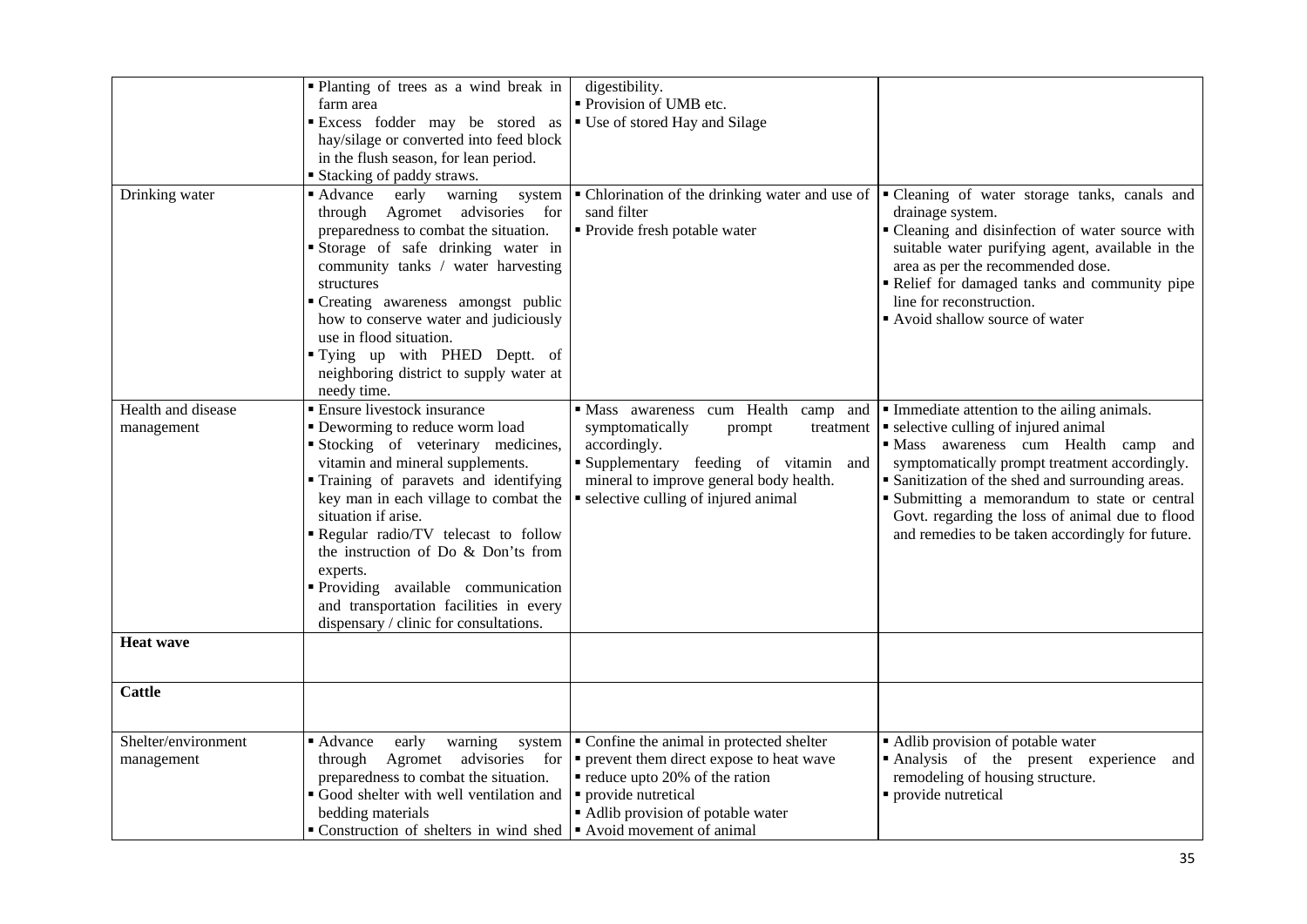|                                   | areas.<br>Increase the concentrate feed amount<br>and reduce the roughage diet.<br>Adlib provision of potable water                                                                                                                                                                                                                                                                                                                                                                                                                                                                              | • Sprinkling of water during the extreme heat<br>to the animal<br><b>Example 1</b> Breeding should be done in morning hours.                                                                                                                                                                                                             |                                                                                                                                                                                                                                                                                                                                                                                                             |
|-----------------------------------|--------------------------------------------------------------------------------------------------------------------------------------------------------------------------------------------------------------------------------------------------------------------------------------------------------------------------------------------------------------------------------------------------------------------------------------------------------------------------------------------------------------------------------------------------------------------------------------------------|------------------------------------------------------------------------------------------------------------------------------------------------------------------------------------------------------------------------------------------------------------------------------------------------------------------------------------------|-------------------------------------------------------------------------------------------------------------------------------------------------------------------------------------------------------------------------------------------------------------------------------------------------------------------------------------------------------------------------------------------------------------|
| Health and disease<br>management  | ■ Advance<br>early<br>warning<br>system<br>Agromet advisories<br>through<br>for<br>preparedness to combat the situation.<br><b>Ensure livestock insurance</b><br>• Deworming and vaccination<br>Stocking of veterinary medicines,<br>vitamin and mineral supplements.<br>Training of paravets and identifying<br>key man in each village to combat the<br>situation if arise.<br>Regular radio/TV telecast to follow<br>the instruction of Do & Don'ts from<br>experts.<br>Providing available communication<br>and transportation facilities in every<br>dispensary / clinic for consultations. | • Life saving treatment accordingly.<br>Supplementary feeding of vitamin and<br>mineral to improve general body health.<br>• Oral supplementation of electrolyte and<br>medicines                                                                                                                                                        | $\blacksquare$ Mass<br>awareness cum Health camp<br>and<br>symptomatically prompt treatment accordingly.<br>Immediate attention to the ailing animals.<br>• Sanitization of the shed and surrounding areas.<br>• Selective culling of animal<br>· Submitting a memorandum to state or central<br>Govt. regarding the loss of animal due to cold<br>wave and remedies to be taken accordingly for<br>future. |
| Mithun                            |                                                                                                                                                                                                                                                                                                                                                                                                                                                                                                                                                                                                  |                                                                                                                                                                                                                                                                                                                                          |                                                                                                                                                                                                                                                                                                                                                                                                             |
| Shelter/environment<br>management | ■ Advance<br>early<br>warning<br>system<br>Agromet advisories<br>for<br>through<br>preparedness to combat the situation.<br>Good shelter with well ventilation and<br>bedding materials<br>Construction of shelters in wind shed<br>areas.<br>Increase the concentrate feed amount<br>and reduce the roughage diet.<br>• Adlib provision of potable water                                                                                                                                                                                                                                        | • Confine the animal in protected shelter<br>$\bullet$ prevent them direct expose to heat wave<br>reduce upto 20% of the ration<br>• provide nutretical<br>Adlib provision of potable water<br>Avoid movement of animal<br>• Sprinkling of water during the extreme heat<br>to the animal<br>" Breeding should be done in morning hours. | • Adlib provision of potable water<br>Analysis of the present experience<br>and<br>remodeling of housing structure.<br>provide nutretical                                                                                                                                                                                                                                                                   |
| Health and disease<br>management  | • Ensure livestock insurance<br>• Deworming to reduce worm load<br>Stocking of veterinary medicines,<br>vitamin and mineral supplements.<br>" Training of paravets and identifying<br>key man in each village to combat the<br>situation if arise.<br>Regular radio/TV telecast to follow<br>the instruction of Do & Don'ts from<br>experts.                                                                                                                                                                                                                                                     | · Mass awareness cum Health camp and<br>symptomatically<br>prompt<br>treatment<br>accordingly.<br>Supplementary feeding of vitamin and<br>mineral to improve general body health.<br>• selective culling of injured animal                                                                                                               | Immediate attention to the ailing animals.<br>• selective culling of injured animal<br>· Mass awareness cum Health camp and<br>symptomatically prompt treatment accordingly.<br>• Sanitization of the shed and surrounding areas.<br>• Submitting a memorandum to state or central<br>Govt. regarding the loss of animal due to flood<br>and remedies to be taken accordingly for future.                   |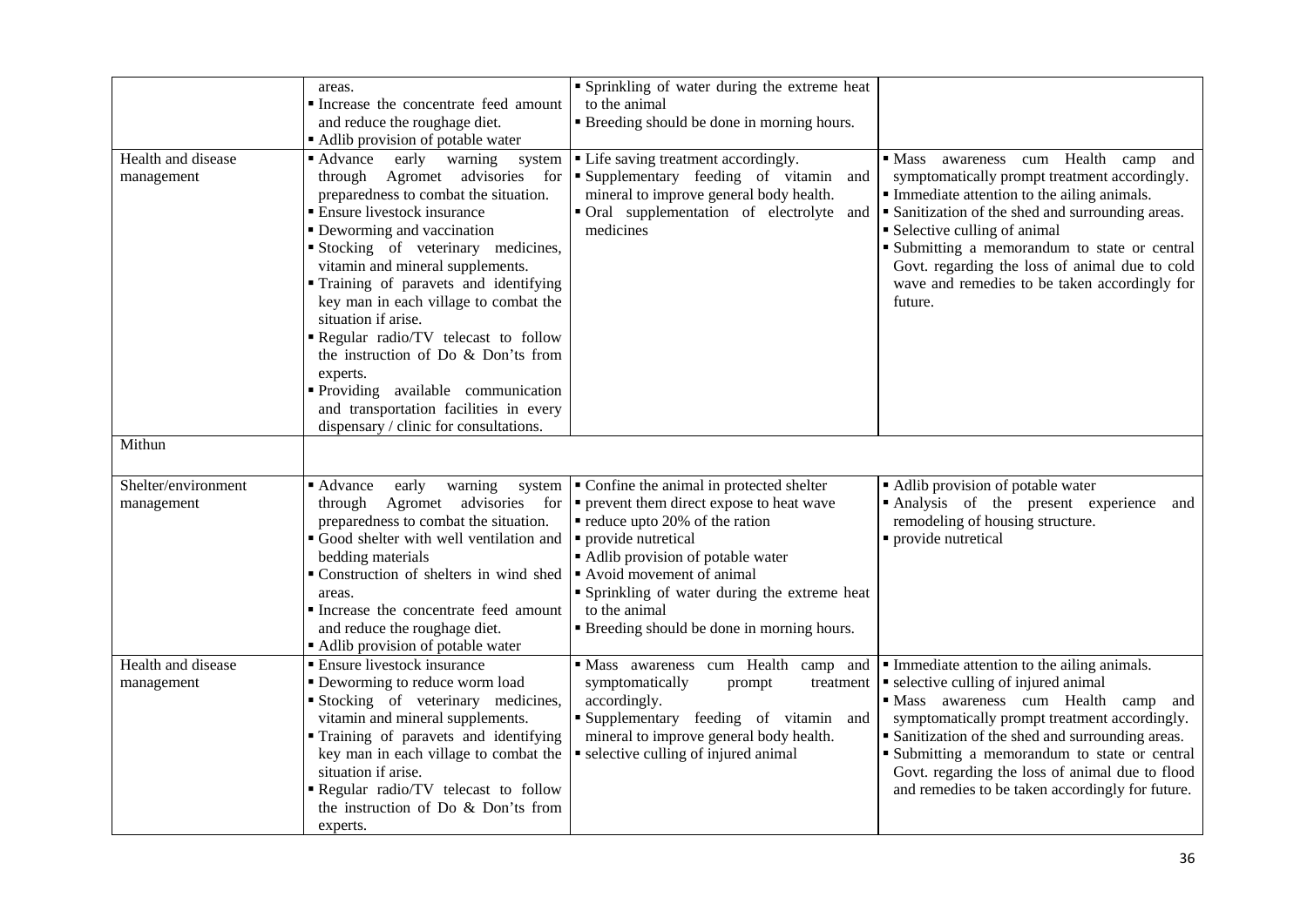|                                   | Providing available communication<br>and transportation facilities in every<br>dispensary / clinic for consultations.                                                                                                                                                                                                                                                                                                                                                 |                                                                                                                                                                                                                                                                                                                                         |                                                                                                                                                                                                                                                                                                                                                                                           |
|-----------------------------------|-----------------------------------------------------------------------------------------------------------------------------------------------------------------------------------------------------------------------------------------------------------------------------------------------------------------------------------------------------------------------------------------------------------------------------------------------------------------------|-----------------------------------------------------------------------------------------------------------------------------------------------------------------------------------------------------------------------------------------------------------------------------------------------------------------------------------------|-------------------------------------------------------------------------------------------------------------------------------------------------------------------------------------------------------------------------------------------------------------------------------------------------------------------------------------------------------------------------------------------|
| Goat/Sheep                        |                                                                                                                                                                                                                                                                                                                                                                                                                                                                       |                                                                                                                                                                                                                                                                                                                                         |                                                                                                                                                                                                                                                                                                                                                                                           |
| Shelter/environment<br>management | ■ Advance<br>early<br>warning<br>system<br>Agromet<br>advisories<br>for<br>through<br>preparedness to combat the situation.<br>Good shelter with well ventilation and<br>bedding materials<br>Construction of shelters in wind shed<br>areas.<br>Increase the concentrate feed amount<br>and reduce the roughage diet.<br>Adlib provision of potable water                                                                                                            | • Confine the animal in protected shelter<br>• prevent them direct expose to heat wave<br>reduce upto 20% of the ration<br>• provide nutretical<br>• Adlib provision of potable water<br>Avoid movement of animal<br>• Sprinkling of water during the extreme heat<br>to the animal<br><b>Breeding should be done in morning hours.</b> | Adlib provision of potable water<br>Analysis of the present experience<br>and<br>remodeling of housing structure.<br>· provide nutretical                                                                                                                                                                                                                                                 |
| Health and disease<br>management  | • Ensure livestock insurance<br>· Deworming to reduce worm load<br>Stocking of veterinary medicines,<br>vitamin and mineral supplements.<br>• Training of paravets and identifying<br>key man in each village to combat the<br>situation if arise.<br>Regular radio/TV telecast to follow<br>the instruction of Do & Don'ts from<br>experts.<br>Providing available communication<br>and transportation facilities in every<br>dispensary / clinic for consultations. | Mass awareness cum Health camp and<br>symptomatically<br>treatment<br>prompt<br>accordingly.<br>Supplementary feeding of vitamin and<br>mineral to improve general body health.<br>selective culling of injured animal                                                                                                                  | Immediate attention to the ailing animals.<br>• selective culling of injured animal<br>· Mass awareness cum Health camp and<br>symptomatically prompt treatment accordingly.<br>• Sanitization of the shed and surrounding areas.<br>• Submitting a memorandum to state or central<br>Govt. regarding the loss of animal due to flood<br>and remedies to be taken accordingly for future. |
| Pig                               |                                                                                                                                                                                                                                                                                                                                                                                                                                                                       |                                                                                                                                                                                                                                                                                                                                         |                                                                                                                                                                                                                                                                                                                                                                                           |
| Shelter/environment<br>management | ■ Advance<br>early<br>warning<br>system<br>Agromet advisories<br>for<br>through<br>preparedness to combat the situation.<br>Good shelter with well ventilation and<br>bedding materials<br>Construction of shelters in wind shed<br>areas.<br>Increase the concentrate feed amount<br>and reduce the roughage diet.<br>Adlib provision of potable water                                                                                                               | • Confine the animal in protected shelter<br>prevent them direct expose to heat wave<br>• reduce upto 20% of the ration<br>· provide nutretical<br>Adlib provision of potable water<br>Avoid movement of animal<br>Sprinkling of water during the extreme heat<br>to the animal<br><b>Breeding should be done in morning hours.</b>     | • Adlib provision of potable water<br>Analysis of the present experience<br>and<br>remodeling of housing structure.<br>· provide nutretical                                                                                                                                                                                                                                               |
| Health and disease<br>management  | • Ensure livestock insurance<br>• Deworming to reduce worm load                                                                                                                                                                                                                                                                                                                                                                                                       | Mass awareness cum Health camp and<br>symptomatically<br>prompt                                                                                                                                                                                                                                                                         | Immediate attention to the ailing animals.<br>treatment $\vert \cdot \vert$ selective culling of injured animal                                                                                                                                                                                                                                                                           |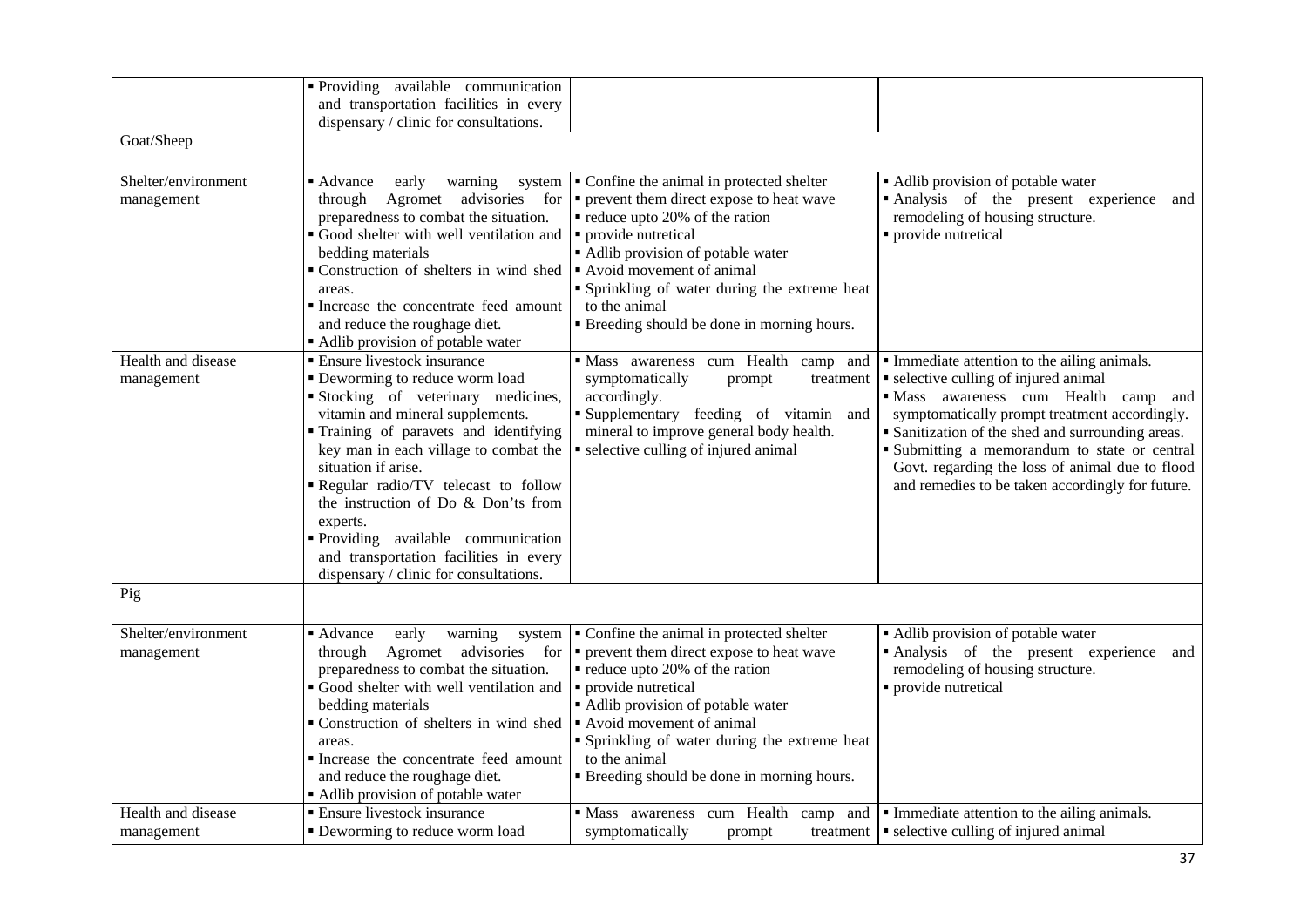|                     | Stocking of veterinary medicines,                                                           |                                            | · Mass awareness cum Health<br>camp and                                         |
|---------------------|---------------------------------------------------------------------------------------------|--------------------------------------------|---------------------------------------------------------------------------------|
|                     |                                                                                             | accordingly.                               |                                                                                 |
|                     | vitamin and mineral supplements.                                                            | Supplementary feeding of vitamin and       | symptomatically prompt treatment accordingly.                                   |
|                     | Training of paravets and identifying                                                        | mineral to improve general body health.    | • Sanitization of the shed and surrounding areas.                               |
|                     | key man in each village to combat the                                                       | selective culling of injured animal        | • Submitting a memorandum to state or central                                   |
|                     | situation if arise.                                                                         |                                            | Govt. regarding the loss of animal due to flood                                 |
|                     | Regular radio/TV telecast to follow                                                         |                                            | and remedies to be taken accordingly for future.                                |
|                     | the instruction of Do & Don'ts from                                                         |                                            |                                                                                 |
|                     | experts.                                                                                    |                                            |                                                                                 |
|                     | Providing available communication                                                           |                                            |                                                                                 |
|                     | and transportation facilities in every                                                      |                                            |                                                                                 |
|                     | dispensary / clinic for consultations.                                                      |                                            |                                                                                 |
| <b>Cold wave</b>    |                                                                                             |                                            |                                                                                 |
|                     |                                                                                             |                                            |                                                                                 |
| <b>Cattle</b>       |                                                                                             |                                            |                                                                                 |
|                     |                                                                                             |                                            |                                                                                 |
| Shelter/environment | Good shelter with well ventilation and                                                      | • Confine the animal in protected shelter  | Analysis of the present experience<br>and                                       |
| management          | bedding materials                                                                           | • prevent them direct expose to cold wave  | remodeling of housing structure.                                                |
|                     | • Construction of shelters in wind shed $\vert \cdot \vert$ provide extra bedding materials |                                            |                                                                                 |
|                     | areas.                                                                                      | · feed extra ration along with mineral and |                                                                                 |
|                     | " Feed balance ration to withstand the                                                      | vitamin supplements to withstand cold wave |                                                                                 |
|                     |                                                                                             |                                            |                                                                                 |
|                     | cold wave prior to occurrence.                                                              |                                            |                                                                                 |
| Health and disease  | <b>Ensure livestock insurance</b>                                                           | · Mass awareness cum Health camp and       | • Mass awareness cum Health camp<br>and                                         |
| management          | • Deworming to reduce worm load                                                             | symptomatically<br>prompt<br>treatment     | symptomatically prompt treatment accordingly.                                   |
|                     | Stocking of veterinary medicines,                                                           | accordingly.                               | Immediate attention to the ailing animals.                                      |
|                     | vitamin and mineral supplements.                                                            | Supplementary feeding of vitamin and       | • Sanitization of the shed and surrounding areas.                               |
|                     | Training of paravets and identifying                                                        | mineral to improve general body health.    | • selective culling of animal                                                   |
|                     | key man in each village to combat the                                                       |                                            | · Submitting a memorandum to state or central                                   |
|                     | situation if arise.                                                                         |                                            | Govt. regarding the loss of animal due to cold                                  |
|                     | Regular radio/TV telecast to follow                                                         |                                            | wave and remedies to be taken accordingly for                                   |
|                     | the instruction of Do & Don'ts from                                                         |                                            | future.                                                                         |
|                     | experts.                                                                                    |                                            |                                                                                 |
|                     | Providing available communication                                                           |                                            |                                                                                 |
|                     | and transportation facilities in every                                                      |                                            |                                                                                 |
|                     | dispensary / clinic for consultations.                                                      |                                            |                                                                                 |
| Mithun              |                                                                                             |                                            |                                                                                 |
| Shelter/environment | Good shelter with well ventilation and                                                      | Confine the animal in protected shelter    | Analysis of the present experience and                                          |
| management          | bedding materials                                                                           | • prevent them direct expose to cold wave  | remodeling of housing structure.                                                |
|                     | • Construction of shelters in wind shed $\vert \cdot \vert$ provide extra bedding materials |                                            |                                                                                 |
|                     | areas.                                                                                      | · feed extra ration along with mineral and |                                                                                 |
|                     | " Feed balance ration to withstand the                                                      | vitamin supplements to withstand cold wave |                                                                                 |
|                     | cold wave prior to occurrence.                                                              |                                            |                                                                                 |
| Health and disease  | <b>Ensure livestock insurance</b>                                                           |                                            | • 1. Mass awareness cum Health camp and • 1. Mass awareness cum Health camp and |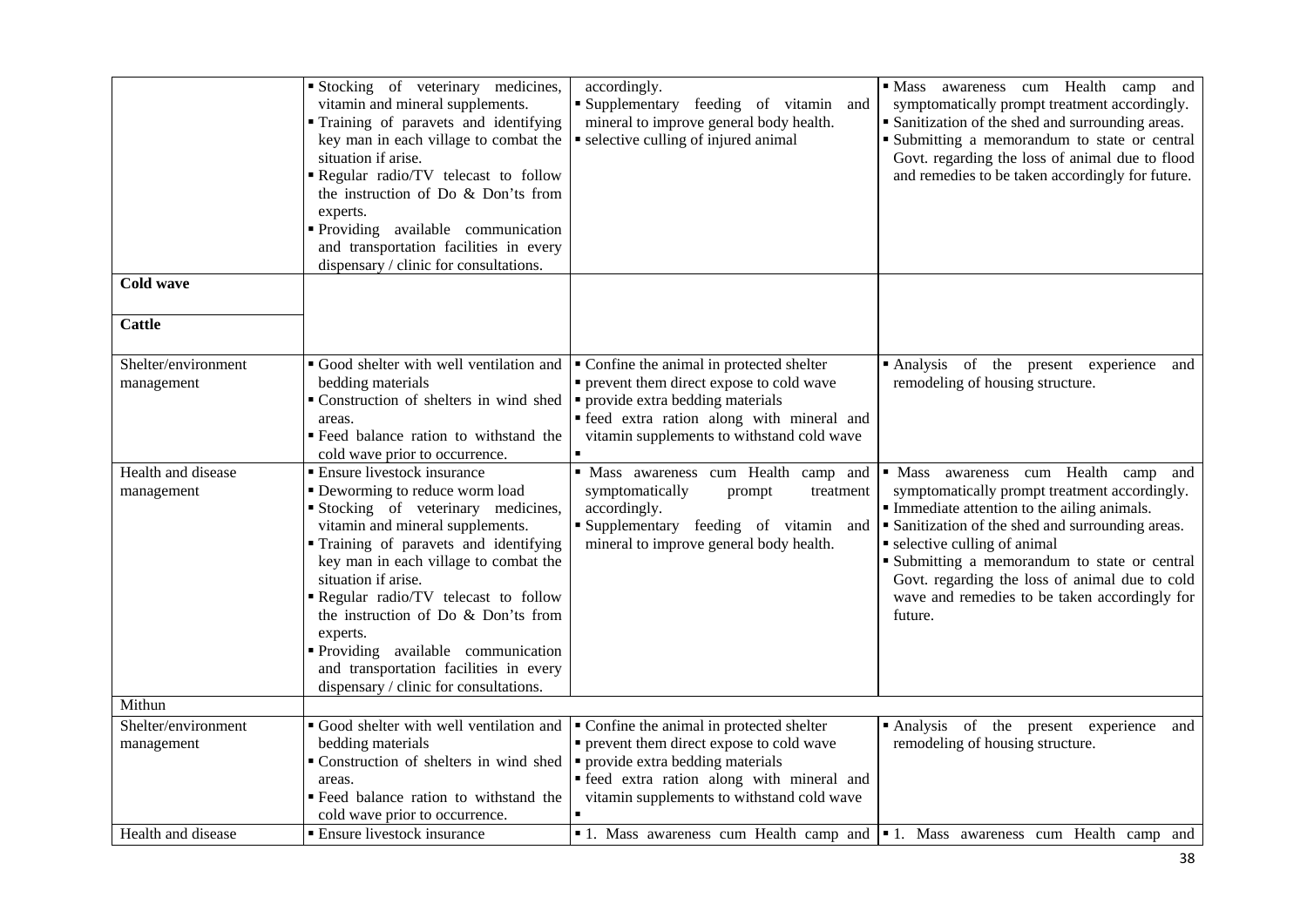| management                        | • Deworming to reduce worm load<br>Stocking of veterinary medicines,<br>vitamin and mineral supplements.<br>Training of paravets and identifying<br>key man in each village to combat the<br>situation if arise.<br>Regular radio/TV telecast to follow<br>the instruction of Do & Don'ts from<br>experts.<br>Providing available communication<br>and transportation facilities in every<br>dispensary / clinic for consultations.                                      | symptomatically<br>prompt<br>treatment<br>accordingly.<br>" 2. Supplementary feeding of vitamin and<br>mineral to improve general body health.                                                                          | symptomatically prompt treatment accordingly.<br>• 2. Immediate attention to the ailing animals.<br>• 3. Sanitization of the shed and surrounding<br>areas.<br>• 4. selective culling of animal<br>• 5. Submitting a memorandum to state or central<br>Govt. regarding the loss of animal due to cold<br>wave and remedies to be taken accordingly for<br>future.                        |
|-----------------------------------|--------------------------------------------------------------------------------------------------------------------------------------------------------------------------------------------------------------------------------------------------------------------------------------------------------------------------------------------------------------------------------------------------------------------------------------------------------------------------|-------------------------------------------------------------------------------------------------------------------------------------------------------------------------------------------------------------------------|------------------------------------------------------------------------------------------------------------------------------------------------------------------------------------------------------------------------------------------------------------------------------------------------------------------------------------------------------------------------------------------|
| Pig                               |                                                                                                                                                                                                                                                                                                                                                                                                                                                                          |                                                                                                                                                                                                                         |                                                                                                                                                                                                                                                                                                                                                                                          |
| Shelter/environment<br>management | Good shelter with well ventilation and<br>bedding materials<br>• Construction of shelters in wind shed<br>areas.<br>" Feed balance ration to withstand the<br>cold wave prior to occurrence.                                                                                                                                                                                                                                                                             | • Confine the animal in protected shelter<br>• prevent them direct expose to cold wave<br>• provide extra bedding materials<br>· feed extra ration along with mineral and<br>vitamin supplements to withstand cold wave | Analysis of the present experience and<br>remodeling of housing structure.                                                                                                                                                                                                                                                                                                               |
| Health and disease<br>management  | <b>Ensure livestock insurance</b><br>• Deworming to reduce worm load<br>Stocking of veterinary medicines,<br>vitamin and mineral supplements.<br>Training of paravets and identifying<br>key man in each village to combat the<br>situation if arise.<br>Regular radio/TV telecast to follow<br>the instruction of Do & Don'ts from<br>experts.<br>Providing available communication<br>and transportation facilities in every<br>dispensary / clinic for consultations. | · Mass awareness cum Health camp and<br>symptomatically<br>treatment<br>prompt<br>accordingly.<br>Supplementary feeding of vitamin<br>and<br>mineral to improve general body health.                                    | · Mass awareness cum Health camp and<br>symptomatically prompt treatment accordingly.<br>Immediate attention to the ailing animals.<br>• Sanitization of the shed and surrounding areas.<br>• Selective culling of animal<br>· Submitting a memorandum to state or central<br>Govt. regarding the loss of animal due to cold<br>wave and remedies to be taken accordingly for<br>future. |
| Goat/Sheep                        |                                                                                                                                                                                                                                                                                                                                                                                                                                                                          |                                                                                                                                                                                                                         |                                                                                                                                                                                                                                                                                                                                                                                          |
| Shelter/environment<br>management | Good shelter with well ventilation and<br>bedding materials<br>Construction of shelters in wind shed<br>areas.<br>Feed balance ration to withstand the<br>cold wave prior to occurrence.                                                                                                                                                                                                                                                                                 | Confine the animal in protected shelter<br>• prevent them direct expose to cold wave<br>• provide extra bedding materials<br>· feed extra ration along with mineral and<br>vitamin supplements to withstand cold wave   | Analysis of the present experience and<br>remodeling of housing structure.                                                                                                                                                                                                                                                                                                               |
| Health and disease<br>management  | <b>Ensure livestock insurance</b><br>• Deworming to reduce worm load<br>Stocking of veterinary medicines,                                                                                                                                                                                                                                                                                                                                                                | · Mass awareness cum Health<br>camp and<br>symptomatically<br>prompt<br>treatment<br>accordingly.                                                                                                                       | · Mass awareness cum Health camp<br>and<br>symptomatically prompt treatment accordingly.<br>Immediate attention to the ailing animals.                                                                                                                                                                                                                                                   |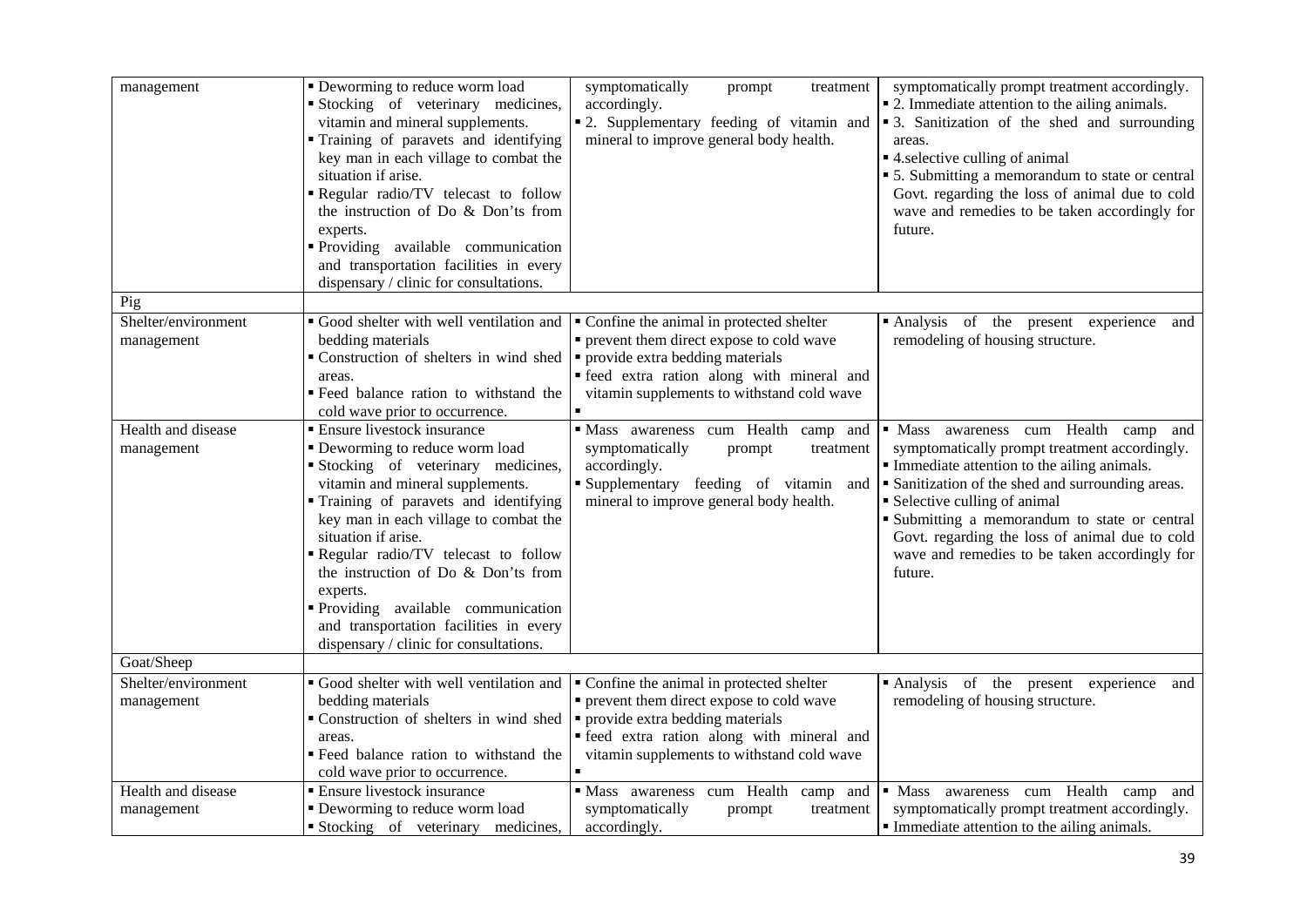|                   | vitamin and mineral supplements.                    | Supplementary feeding of vitamin and       | Sanitization of the shed and surrounding areas.         |
|-------------------|-----------------------------------------------------|--------------------------------------------|---------------------------------------------------------|
|                   | Training of paravets and identifying                | mineral to improve general body health.    | • Selective culling of animal                           |
|                   | key man in each village to combat the               |                                            | Submitting a memorandum to state or central             |
|                   | situation if arise.                                 |                                            | Govt. regarding the loss of animal due to cold          |
|                   | Regular radio/TV telecast to follow                 |                                            | wave and remedies to be taken accordingly for           |
|                   | the instruction of Do & Don'ts from                 |                                            | future.                                                 |
|                   | experts.                                            |                                            |                                                         |
|                   | • Providing available communication                 |                                            |                                                         |
|                   | and transportation facilities in every              |                                            |                                                         |
|                   | dispensary / clinic for consultations.              |                                            |                                                         |
| <b>Snowfall</b>   | <b>Ensure livestock insurance</b>                   | cum Health<br>• Mass awareness<br>camp and | awareness cum Health<br>$\blacksquare$ Mass<br>camp and |
|                   | • Deworming to reduce worm load                     | symptomatically<br>prompt<br>treatment     | symptomatically prompt treatment accordingly.           |
|                   | Stocking of veterinary medicines,                   | accordingly.                               | Immediate attention to the ailing animals.              |
|                   | vitamin and mineral supplements.                    | Supplementary feeding of vitamin and       | • Sanitization of the shed and surrounding areas.       |
|                   | Training of paravets and identifying                | mineral to improve general body health.    | • selective culling of animal                           |
|                   | key man in each village to combat the               |                                            | Submitting a memorandum to state or central             |
|                   | situation if arise.                                 |                                            | Govt. regarding the loss of animal due to cold          |
|                   | Regular radio/TV telecast to follow                 |                                            | wave and remedies to be taken accordingly for           |
|                   | the instruction of Do & Don'ts from                 |                                            | future.                                                 |
|                   | experts.                                            |                                            |                                                         |
|                   | Providing available communication                   |                                            |                                                         |
|                   | and transportation facilities in every              |                                            |                                                         |
|                   | dispensary / clinic for consultations.              |                                            |                                                         |
| Earthquake        | <b>NA</b>                                           | <b>NA</b>                                  | <b>NA</b>                                               |
| <b>Landslides</b> | $\overline{\phantom{a}}$ Ensure livestock insurance | Mass awareness cum Health camp and         | awareness cum Health camp and<br>$\blacksquare$ Mass    |
|                   | • Deworming to reduce worm load                     | symptomatically<br>prompt<br>treatment     | symptomatically prompt treatment accordingly.           |
|                   | Stocking of veterinary medicines,                   | accordingly.                               | • Immediate attention to the ailing animals.            |
|                   | vitamin and mineral supplements.                    | Supplementary feeding of vitamin and       | • Sanitization of the shed and surrounding areas.       |
|                   | Training of paravets and identifying                | mineral to improve general body health.    | • selective culling of animal                           |
|                   | key man in each village to combat the               | · immediate rescue operation               | Submitting a memorandum to state or central             |
|                   | situation if arise.                                 | · Shifting of livestock to safe areas.     | Govt. regarding the loss of animal due to               |
|                   | Regular radio/TV telecast to follow                 |                                            | landslides and remedies to be taken accordingly         |
|                   | the instruction of Do & Don'ts from                 |                                            | for future.                                             |
|                   | experts.                                            |                                            |                                                         |
|                   | • Providing available communication                 |                                            |                                                         |
|                   | and transportation facilities in every              |                                            |                                                         |
|                   | dispensary / clinic for consultations.              |                                            |                                                         |

s based on forewarning wherever available

**2.5.2 Poultry** 

| Suggested contingency measures |                  |                 | Convergence/linkages with ongoing<br>programs, if any |
|--------------------------------|------------------|-----------------|-------------------------------------------------------|
| <b>Before the event</b>        | During the event | After the event |                                                       |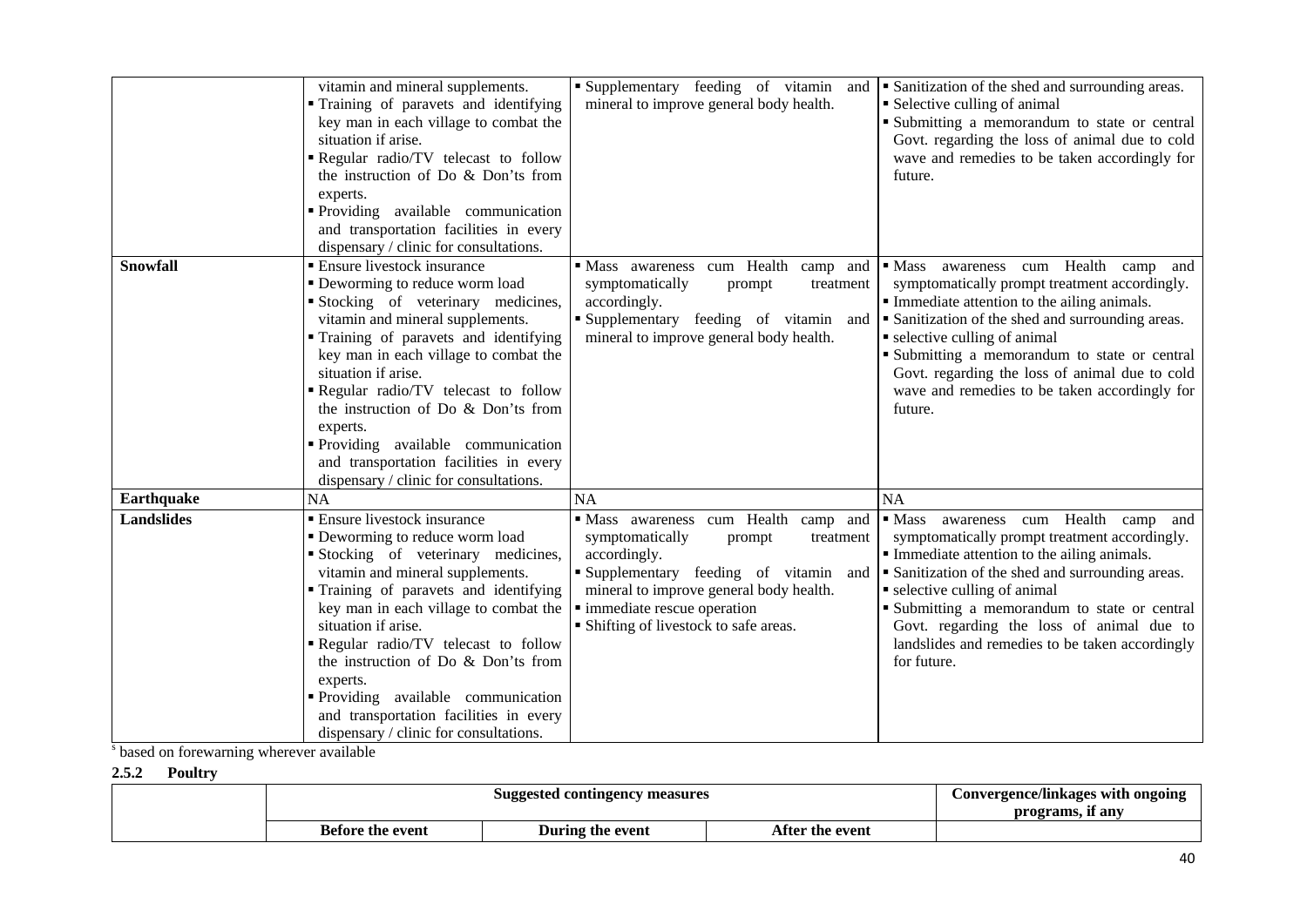| <b>Drought</b>                   |                                                                                                                                                                                                                                                                                                                                                                                                                                                                                                   |                                                                                                                                                                                                                                                                       |                                                                                                                                                                                                                                                                                                                  |                                       |
|----------------------------------|---------------------------------------------------------------------------------------------------------------------------------------------------------------------------------------------------------------------------------------------------------------------------------------------------------------------------------------------------------------------------------------------------------------------------------------------------------------------------------------------------|-----------------------------------------------------------------------------------------------------------------------------------------------------------------------------------------------------------------------------------------------------------------------|------------------------------------------------------------------------------------------------------------------------------------------------------------------------------------------------------------------------------------------------------------------------------------------------------------------|---------------------------------------|
| Shortage of feed<br>ingredients  | Awareness on maze, pea and<br>poultry feed<br>in bulk.<br>Installation of feed mixing<br>plant                                                                                                                                                                                                                                                                                                                                                                                                    | ■ Use of stored feed<br>oil seed cultivation for use of $\bullet$ Use of feeds from the local<br>resources<br>Procurement of feed ingredients $\blacktriangleright$ Regular radio/TV telecast to<br>follow the instruction of Do $\&$<br>Don'ts from experts.         | Availing insurance for the crop<br>loss.<br>Availing subsidiary schemes from<br>line deptt.                                                                                                                                                                                                                      | Schemes from Line<br>Deptt./RKVY/ATMA |
| Drinking water                   | Construction<br>of<br>water<br>harvesting structures.<br>Harvesting rain water & water<br>from natural source<br>Developing watershed areas.<br>Regular radio/TV telecast to<br>follow the instruction of Do $\&$<br>Don'ts from experts.                                                                                                                                                                                                                                                         | Provision of potable water<br>Use of stored water from water<br>harvesting structure.<br>Fetching water from watershed<br>areas and natural stream/river.<br>Avail subsidy water supply<br>through tankers from sate or<br>central Govt.                              | Submitting a memorandum to<br>sate or central Govt. regarding<br>amount of water shortfall during<br>drought and action to be initiate<br>accordingly.<br>Construction of permanent water<br>harvesting structure with a<br>planning to fulfill the water<br>requirement during drought.                         |                                       |
| Health and disease<br>management | Regular<br>deworming<br>and<br>vaccination<br>against<br>viral<br>disease.<br>of<br><b>Stocking</b><br>veterinary<br>medicines, vitamin and mineral<br>supplements.<br>Training of<br>paravets<br>and<br>identifying key man in each<br>village to combat the situation<br>if arise.<br>Providing<br>available<br>communication<br>and<br>facilities<br>transportation<br>in<br>every dispensary / clinic for<br>consultations.<br>Proper ventilation system of<br>Housing to reduce heat stress. | Mass awareness cum Health<br>symptomatically<br>camp<br>and<br>prompt treatment accordingly.<br>Supplementary<br>feeding<br>vitamin and mineral to reduce<br>heat stress<br>Regular radio/TV telecast to<br>follow the instruction of Do $\&$<br>Don'ts from experts. | Mass awareness cum Health<br>symptomatically<br>camp<br>and<br>prompt treatment accordingly.<br>of $\blacktriangleright$ selective culling of bird<br>Submitting a memorandum to<br>sate or central Govt. regarding<br>the loss of poultry due to Drought<br>and remedies to be taken<br>accordingly for future. |                                       |
| <b>Floods</b>                    |                                                                                                                                                                                                                                                                                                                                                                                                                                                                                                   |                                                                                                                                                                                                                                                                       |                                                                                                                                                                                                                                                                                                                  |                                       |
| Shortage of feed<br>ingredients  | Awareness on maze, pea and<br>poultry feed<br>in bulk and store in raise floor.<br>Installation of feed mixing<br>plant                                                                                                                                                                                                                                                                                                                                                                           | Use of stored feed<br>oil seed cultivation for use of <b>U</b> se of feeds from the local<br>resources<br>Procurement of feed ingredients <b>-</b> Regular radio/TV telecast to<br>follow the instruction of Do $\&$<br>Don'ts from experts.                          | Availing insurance for the crop<br>loss.<br>Availing subsidiary schemes from<br>line deptt.                                                                                                                                                                                                                      |                                       |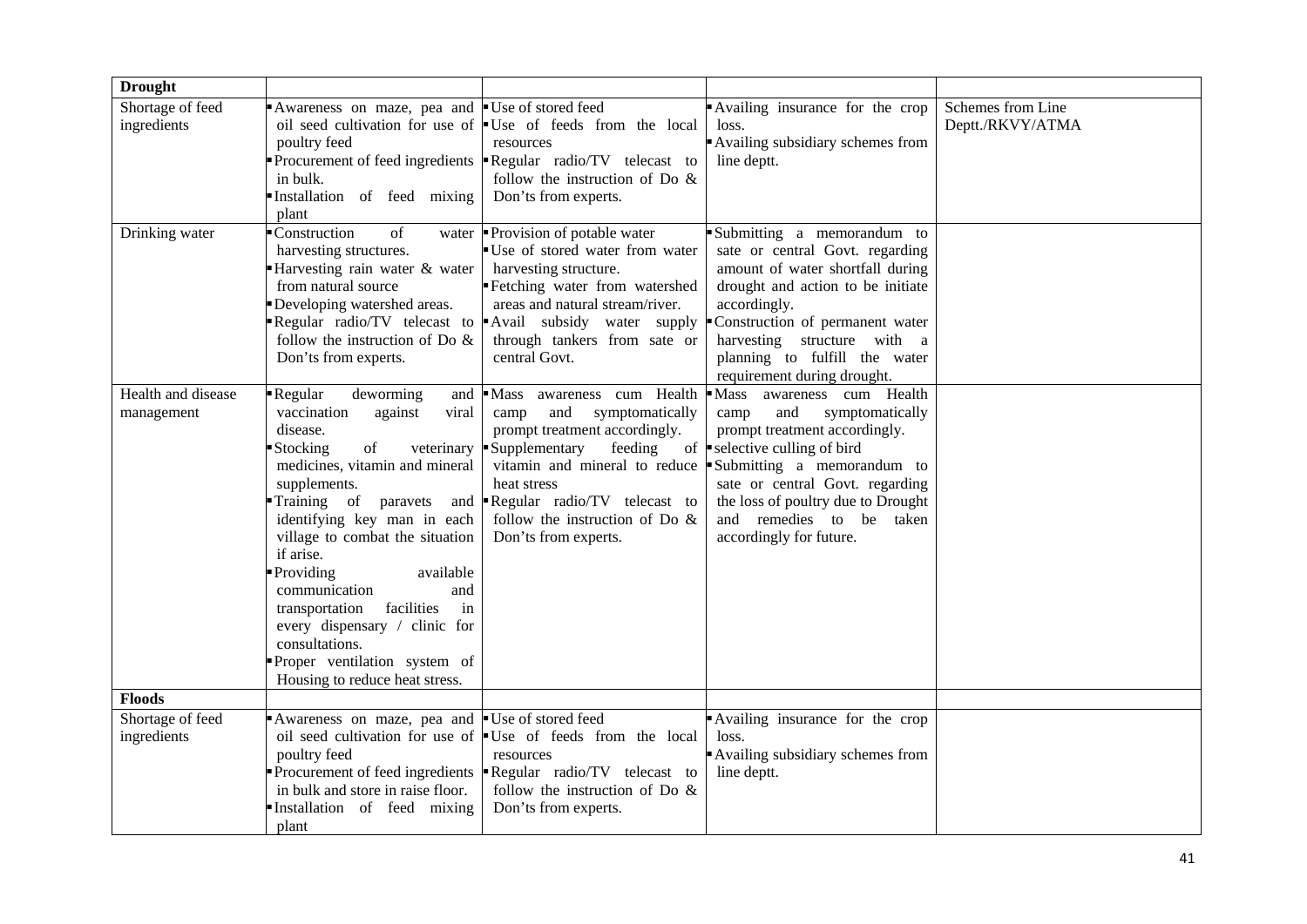| Drinking water                    | in community tanks / water<br>not prone to seepage of flood<br>water.<br>Installation of large sized sand<br>filters with charcoal.<br>Tying up with PHED Deptt. of<br>neighboring district to supply                                                                                                                                                                                                                                                                                             | Storage of safe drinking water Chlorination of the drinking<br>water and use of sand filter<br>harvesting structures which is $\blacksquare$ Supply of fresh drinking water<br>from nearby district.<br>Regular radio/TV telecast to<br>follow the instruction of Do $\&$<br>Don'ts from experts. | • Cleaning of water storage tanks<br>Relief for damaged tanks and<br>community pipe<br>line<br>for<br>reconstruction.                                                                                                                                                                                                                                               |           |
|-----------------------------------|---------------------------------------------------------------------------------------------------------------------------------------------------------------------------------------------------------------------------------------------------------------------------------------------------------------------------------------------------------------------------------------------------------------------------------------------------------------------------------------------------|---------------------------------------------------------------------------------------------------------------------------------------------------------------------------------------------------------------------------------------------------------------------------------------------------|---------------------------------------------------------------------------------------------------------------------------------------------------------------------------------------------------------------------------------------------------------------------------------------------------------------------------------------------------------------------|-----------|
|                                   | water at needy time.<br>Creating awareness amongst<br>public how to conserve water<br>and judiciously use in flood<br>situation.                                                                                                                                                                                                                                                                                                                                                                  |                                                                                                                                                                                                                                                                                                   |                                                                                                                                                                                                                                                                                                                                                                     |           |
| Health and disease<br>management  | deworming<br>Regular<br>and<br>vaccination<br>against<br>viral<br>disease.<br><b>Stocking</b><br>of<br>veterinary<br>medicines, vitamin and mineral<br>supplements.<br>Training of<br>paravets<br>and<br>identifying key man in each<br>village to combat the situation<br>if arise.<br>Providing<br>available<br>communication<br>and<br>transportation<br>facilities<br>in<br>every dispensary / clinic for<br>consultations.<br>Proper ventilation system of<br>Housing to reduce heat stress. | Mass awareness cum Health<br>and<br>symptomatically<br>camp<br>prompt treatment accordingly.<br>Supplementary<br>feeding<br>heat stress<br>Regular radio/TV telecast to<br>follow the instruction of Do $\&$<br>Don'ts from experts.                                                              | $\blacksquare$ Mass<br>Health<br>awareness cum<br>symptomatically<br>and<br>camp<br>prompt treatment accordingly.<br>of $\blacktriangleright$ selective culling of bird<br>vitamin and mineral to reduce Submitting a memorandum to<br>sate or central Govt. regarding<br>the loss of poultry due to Drought<br>and remedies to be taken<br>accordingly for future. |           |
| Cyclone                           |                                                                                                                                                                                                                                                                                                                                                                                                                                                                                                   |                                                                                                                                                                                                                                                                                                   |                                                                                                                                                                                                                                                                                                                                                                     |           |
| Shortage of feed<br>ingredients   | NA                                                                                                                                                                                                                                                                                                                                                                                                                                                                                                | NA                                                                                                                                                                                                                                                                                                | NA                                                                                                                                                                                                                                                                                                                                                                  | <b>NA</b> |
| Drinking water                    | NA                                                                                                                                                                                                                                                                                                                                                                                                                                                                                                | NA                                                                                                                                                                                                                                                                                                | NA                                                                                                                                                                                                                                                                                                                                                                  | <b>NA</b> |
| Health and disease<br>management  | NA                                                                                                                                                                                                                                                                                                                                                                                                                                                                                                | NA                                                                                                                                                                                                                                                                                                | NA                                                                                                                                                                                                                                                                                                                                                                  | <b>NA</b> |
| <b>Heat wave</b>                  |                                                                                                                                                                                                                                                                                                                                                                                                                                                                                                   |                                                                                                                                                                                                                                                                                                   |                                                                                                                                                                                                                                                                                                                                                                     |           |
| Shelter/environment<br>management | Advance early warning system<br>through Agromet advisories<br>for preparedness to combat the<br>situation.                                                                                                                                                                                                                                                                                                                                                                                        | • Confine the animal in protected<br>shelter<br>• prevent them direct expose to<br>heat wave                                                                                                                                                                                                      | • Adlib provision of potable water<br>• Analysis<br>of<br>the<br>present<br>experience and remodeling of<br>housing structure.                                                                                                                                                                                                                                      |           |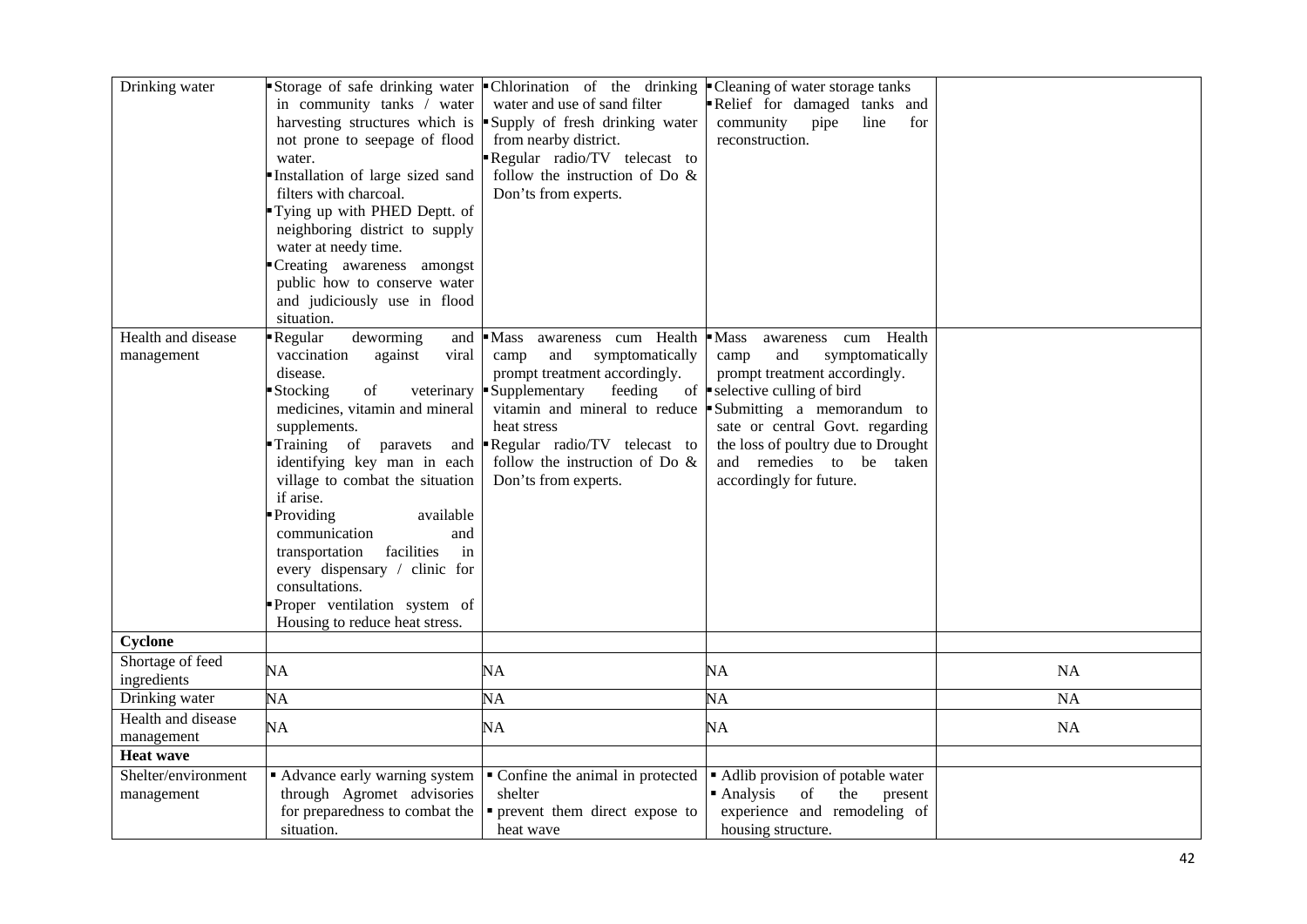|                                   | $\blacksquare$ Good<br>ventilation<br>and<br>materials<br>Construction of shelters in<br>wind shed areas.<br>and<br>reduce<br>amount<br>the<br>roughage diet.<br>Adlib provision of potable                                                                                                                                                                                                                                                                                                                             | shelter with well $\bullet$ reduce upto 20% of the ration<br>bedding $\vert \cdot \vert$ provide nutretical<br>Adlib provision of potable<br>water<br>Avoid movement of animal<br>Increase the concentrate feed $\blacksquare$ Misting of water during the<br>extreme heat to the animal                                                              | • provide nutretical                                                                                                                                                                                                                                                                                                                                                                                                       |  |
|-----------------------------------|-------------------------------------------------------------------------------------------------------------------------------------------------------------------------------------------------------------------------------------------------------------------------------------------------------------------------------------------------------------------------------------------------------------------------------------------------------------------------------------------------------------------------|-------------------------------------------------------------------------------------------------------------------------------------------------------------------------------------------------------------------------------------------------------------------------------------------------------------------------------------------------------|----------------------------------------------------------------------------------------------------------------------------------------------------------------------------------------------------------------------------------------------------------------------------------------------------------------------------------------------------------------------------------------------------------------------------|--|
| Health and disease<br>management  | water<br>• Ensure livestock insurance<br>• Deworming to reduce worm<br>load<br>■ Stocking<br>of<br>veterinary<br>vitamin<br>medicines,<br>and<br>mineral supplements.<br>Training of paravets and<br>identifying key man in each<br>village to combat the situation<br>if arise.<br>Regular radio/TV telecast to<br>follow the instruction of Do $\&$<br>Don'ts from experts.<br>• Providing<br>available<br>communication<br>and<br>transportation facilities<br>in<br>every dispensary / clinic for<br>consultations. | · Mass awareness cum Health<br>and symptomatically<br>camp<br>prompt treatment accordingly.<br>• Supplementary feeding of<br>vitamin and mineral to improve<br>general body health.<br>selective culling of injured<br>animal                                                                                                                         | $\blacksquare$ Immediate attention to the ailing<br>animals.<br>selective culling of injured<br>animal<br>Mass awareness cum Health<br>and<br>symptomatically<br>camp<br>prompt treatment accordingly.<br>· Sanitization of the shed and<br>surrounding areas.<br>Submitting a memorandum to<br>state or central Govt. regarding<br>the loss of animal due to flood<br>and remedies to be taken<br>accordingly for future. |  |
| Cold wave                         |                                                                                                                                                                                                                                                                                                                                                                                                                                                                                                                         |                                                                                                                                                                                                                                                                                                                                                       |                                                                                                                                                                                                                                                                                                                                                                                                                            |  |
| Shelter/environment<br>management | with<br>$\blacksquare$ Good<br>shelter<br>ventilation<br>bedding<br>and<br>materials<br>Construction of shelters in wind<br>shed areas.<br>balance<br>Feed<br>ration<br>to<br>withstand the cold wave prior<br>to occurrence.                                                                                                                                                                                                                                                                                           | well Confine the bird in protected<br>shelter<br>prove extra light to keep them<br>warm<br>prevent them direct expose to<br>cold wave<br>provide extra bedding materials<br>· feed extra ration along with<br>and<br>vitamin<br>mineral<br>supplements to withstand cold<br>wave<br>Regular radio/TV telecast to<br>follow the instruction of Do $\&$ | Analysis of the present experience<br>and remodeling of housing<br>structure.                                                                                                                                                                                                                                                                                                                                              |  |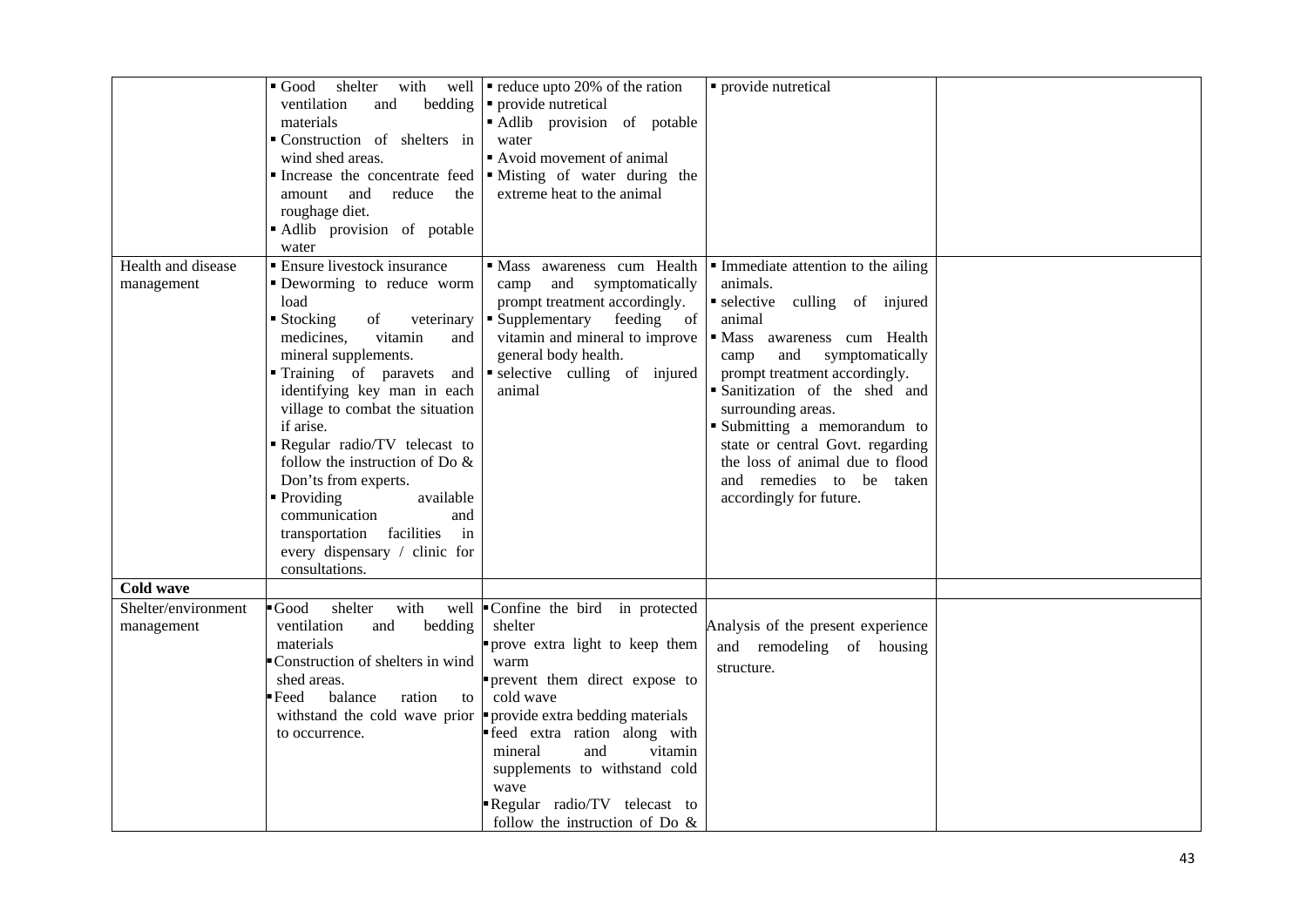|                                  |                                                                                                                                                                                                                                                                                                                                                                                                                                                              | Don'ts from experts.                                                                                                                                                                                                                                                                                                  |                                                                                                                                                                                                                                                                                                                                                                                              |           |
|----------------------------------|--------------------------------------------------------------------------------------------------------------------------------------------------------------------------------------------------------------------------------------------------------------------------------------------------------------------------------------------------------------------------------------------------------------------------------------------------------------|-----------------------------------------------------------------------------------------------------------------------------------------------------------------------------------------------------------------------------------------------------------------------------------------------------------------------|----------------------------------------------------------------------------------------------------------------------------------------------------------------------------------------------------------------------------------------------------------------------------------------------------------------------------------------------------------------------------------------------|-----------|
| Health and disease<br>management | <b>Ensure livestock insurance</b><br>Deworming to reduce worm<br>load and vaccination to protect<br>viral disease<br>Stocking<br>of<br>veterinary<br>medicines, vitamin and mineral<br>supplements.<br>Training of paravets<br>and<br>identifying key man in each<br>village to combat the situation<br>if arise.<br>Providing<br>available<br>communication<br>and<br>transportation<br>facilities<br>in<br>every dispensary / clinic for<br>consultations. | Mass awareness cum Health<br>and<br>symptomatically<br>camp<br>prompt treatment accordingly.<br>Supplementary<br>feeding<br>vitamin and mineral to improve<br>general body health.<br>Regular radio/TV telecast to<br>follow the instruction of Do $\&$ $\bullet$ selective culling of animal<br>Don'ts from experts. | $\blacksquare$ Mass<br>awareness cum Health<br>symptomatically<br>camp<br>and<br>prompt treatment accordingly.<br>of Immediate attention to the ailing<br>animals.<br>Sanitization of the shed and<br>surrounding areas.<br>Submitting a memorandum to<br>state or central Govt. regarding<br>the loss of animal due to cold<br>wave and remedies to be taken<br>accordingly for future.     |           |
| Snowfall                         | <b>Ensure livestock insurance</b><br>Deworming to reduce worm<br>load and vaccination to protect<br>against viral disease<br>Stocking of veterinary<br>medicines, vitamin and mineral<br>supplements.<br>Training of paravets and<br>identifying key man in each<br>village to combat the situation<br>if arise.<br>Providing available<br>communication and<br>transportation facilities in<br>every dispensary / clinic for<br>consultations.              | Mass awareness cum Health<br>camp and symptomatically<br>prompt treatment accordingly.<br>Supplementary feeding of<br>vitamin and mineral to improve<br>general body health.<br>Regular radio/TV telecast to<br>follow the instruction of Do $\&$<br>Don'ts from experts                                              | Mass awareness cum Health<br>camp and symptomatically<br>prompt treatment accordingly.<br>Immediate attention to the ailing<br>animals.<br>Sanitization of the shed and<br>surrounding areas.<br>selective culling of animal<br>Submitting a memorandum to<br>state or central Govt. regarding<br>the loss of animal due to snow<br>fall and remedies to be taken<br>accordingly for future. | <b>NA</b> |
| Earthquake,<br>Landslides etc    | <b>Ensure livestock insurance</b><br>Deworming to reduce worm<br>load and vaccination to protect<br>against viral disease<br>Stocking of veterinary<br>medicines, vitamin and mineral<br>supplements.<br>Training of paravets and<br>identifying key man in each                                                                                                                                                                                             | Mass awareness cum Health<br>camp and symptomatically<br>prompt treatment accordingly.<br>Supplementary feeding of<br>vitamin and mineral to improve<br>general body health.<br>immediate rescue operation<br>Shifting of livestock to safe<br>areas.                                                                 | Mass awareness cum Health<br>camp and symptomatically<br>prompt treatment accordingly.<br>Immediate attention to the ailing<br>animals.<br>Sanitization of the shed and<br>surrounding areas.<br>selective culling of animal<br>Submitting a memorandum to                                                                                                                                   | <b>NA</b> |